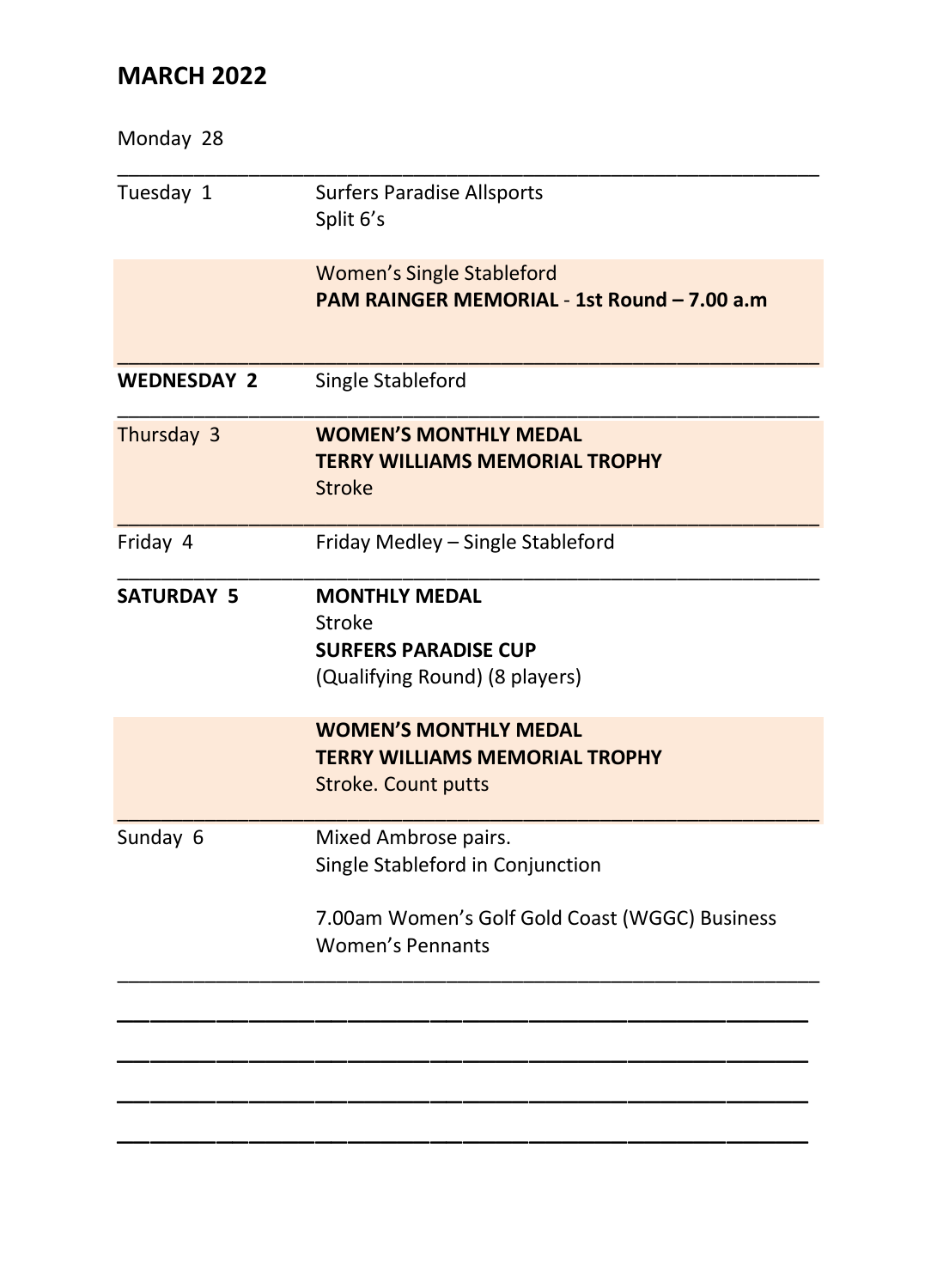| Monday 7           | <b>COURSE RENOVATIONS</b>                                                                    |
|--------------------|----------------------------------------------------------------------------------------------|
| Tuesday 8          | <b>COURSE RENOVATIONS</b>                                                                    |
|                    | 12.30pm shotgun start. Allsports Single Stableford.<br>2 grades. 9 holes to be played twice. |
|                    | 8.00am shotgun start. Women's Single Stableford<br>9 Holes to be played twice                |
| <b>WEDNESDAY 9</b> | 4 Person Ambrose                                                                             |
| Thursday 10        | <b>Women's Single Stableford</b>                                                             |
| Friday 11          | <b>FRIDAY MEDLEY</b>                                                                         |
|                    | Single Stableford                                                                            |
| <b>SATURDAY 12</b> | <b>SURFERS PARADISE CUP - 1st Round</b><br>Single Stableford                                 |
|                    | Women's - St Patrick's Day Irish Fourball<br>Stableford Team of 4                            |
| Sunday 13          | Mixed 4BBB Stableford                                                                        |
|                    | Single in Conjunction                                                                        |
|                    | 7.00am Burleigh Heads Social Golf Club                                                       |
|                    | 7.42am Burleigh Bears                                                                        |
|                    |                                                                                              |
|                    |                                                                                              |
|                    |                                                                                              |
|                    |                                                                                              |
|                    |                                                                                              |
|                    |                                                                                              |
|                    |                                                                                              |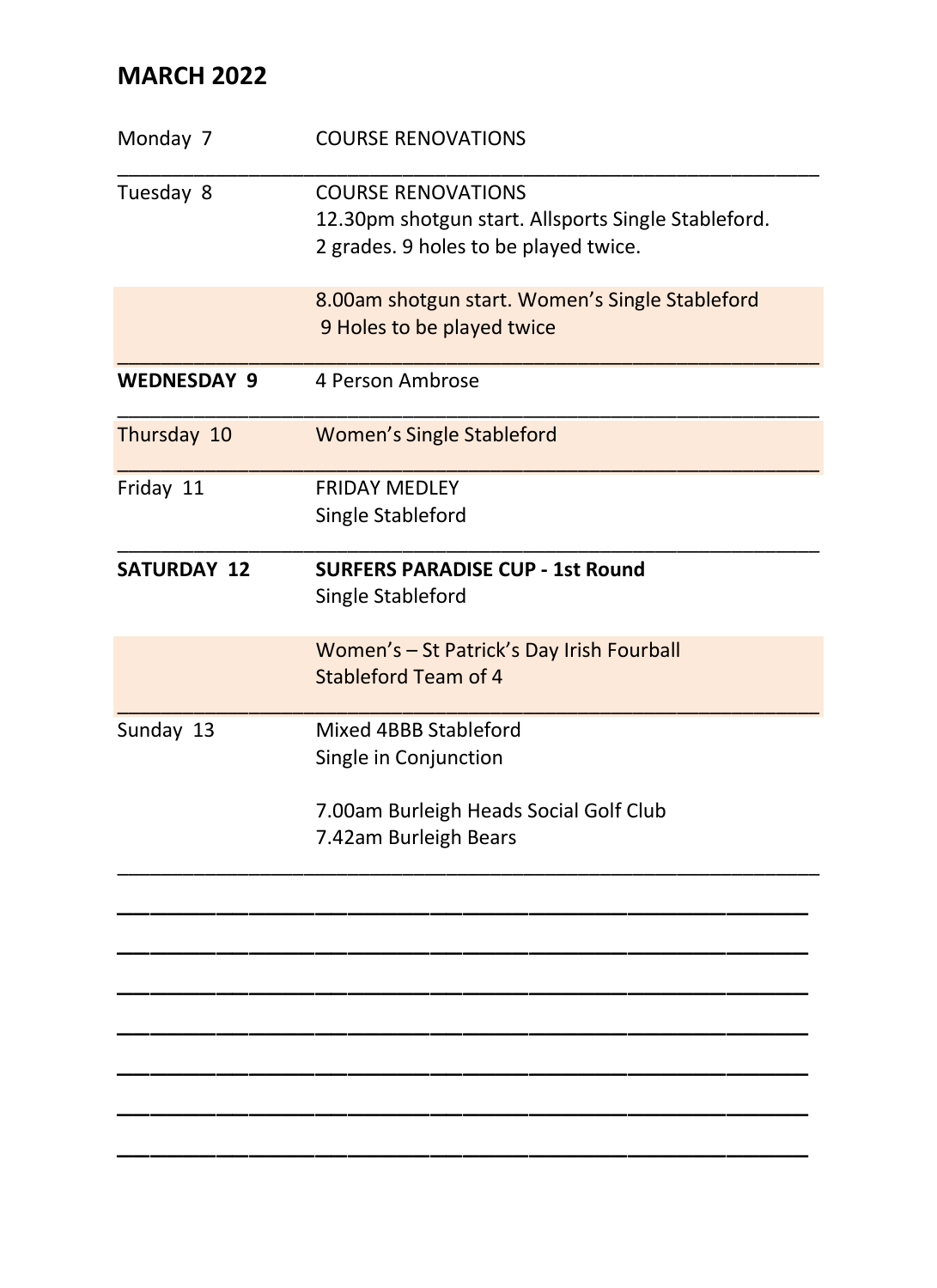| Monday 14           |                                                                                                                                                                                       |
|---------------------|---------------------------------------------------------------------------------------------------------------------------------------------------------------------------------------|
| Tuesday 15          | Surfers Paradise Allsports - Away                                                                                                                                                     |
|                     | <b>Women's Single Stableford</b><br>PAM RAINGER MEMORIAL - 2nd Round - 7.00 a.m.                                                                                                      |
| <b>WEDNESDAY 16</b> | Stableford                                                                                                                                                                            |
| Thursday 17         | Women's St Patrick's Day Irish Fourball<br>Stableford Teams of 4 - Optional Dress Up<br>Nominations Open - King Salver<br>16 Pairs - Foursomes Match Play<br><b>Draw for Partners</b> |
| Friday 18           | <b>Friday Medley</b><br>Single Stableford                                                                                                                                             |
| <b>SATURDAY 19</b>  | <b>SURFERS PARADISE CUP - 2nd Round</b><br>Single Stableford                                                                                                                          |
|                     | <b>WOMEN'S - OPEN VISITORS DAY</b><br>2 Ball Ambrose                                                                                                                                  |
| Sunday 20           | <b>MONTHLY CRYSTAL - Mixed 4BBB Stableford</b><br>Single in Conjunction                                                                                                               |
|                     | 7.00am Shearer's Arm's Hotel                                                                                                                                                          |
|                     |                                                                                                                                                                                       |
|                     |                                                                                                                                                                                       |
|                     |                                                                                                                                                                                       |
|                     |                                                                                                                                                                                       |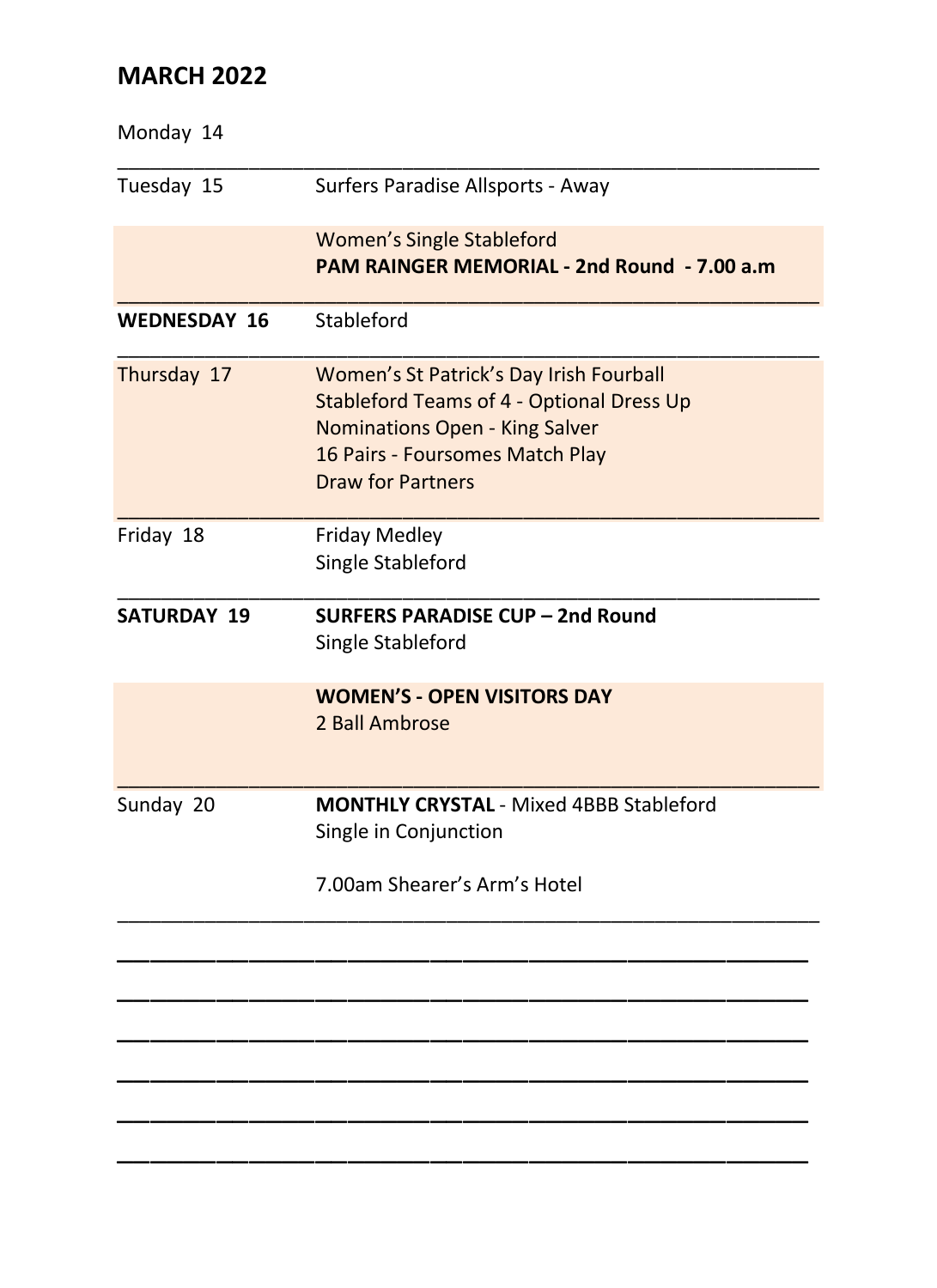| Monday 21           |                                                                                  |
|---------------------|----------------------------------------------------------------------------------|
| Tuesday 22          | <b>Surfers Paradise Allsports</b><br>Single Stableford - 2 Grades                |
|                     | <b>Women's Canadian Foursomes</b><br>PAM RAINGER MEMORIAL - 3rd Round - 7.00 a.m |
| <b>WEDNESDAY 23</b> | <b>ON COURSE CHALLENGE</b><br><b>Stroke</b>                                      |
| Thursday 24         | <b>Women's Single Stableford</b><br>PAM RAINGER MEMORIAL - Final - 8.00 a.m      |
| Friday 25           | <b>Friday Medley</b><br>Single Stableford                                        |
| <b>SATURDAY 26</b>  | <b>SURFERS PARADISE CUP - FINAL</b><br>Single Stableford                         |
|                     | <b>Women's Single Stableford</b>                                                 |
| Sunday 27           | Mixed 4BBB Stableford.<br>Single in conjunction                                  |
|                     | 6.32am Gold Coast Transport Drivers<br>7.00am Division 1 Pennants                |
|                     |                                                                                  |
|                     |                                                                                  |
|                     |                                                                                  |
|                     |                                                                                  |
|                     |                                                                                  |
|                     |                                                                                  |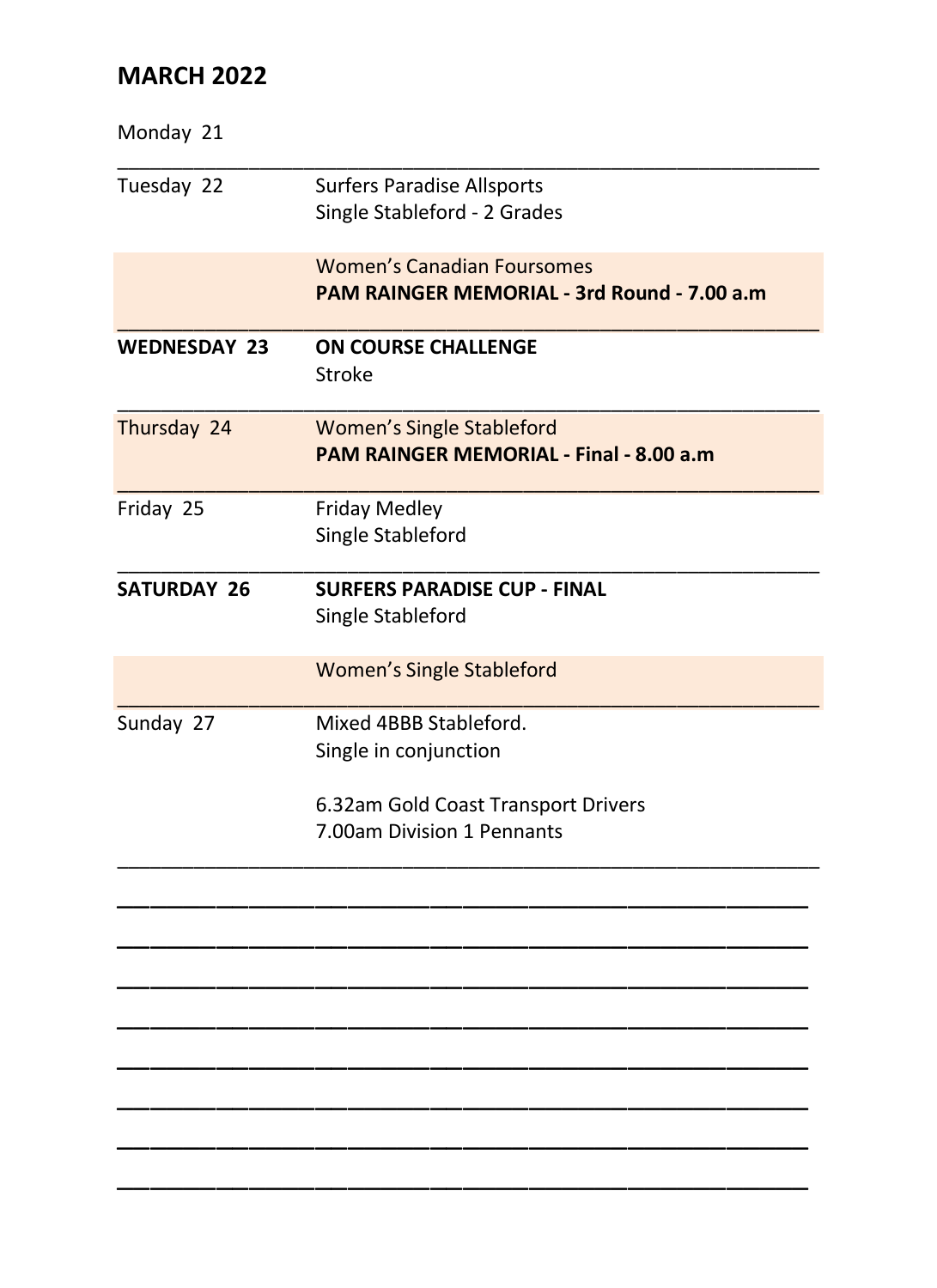# **MARCH / APRIL 2022**

| Monday 28           | Women's Match against Nudgee Golf Club at Surfers<br>Paradise Golf Club<br>8.00am Shotgun start |
|---------------------|-------------------------------------------------------------------------------------------------|
| Tuesday 29          | <b>Surfers Paradise Allsports</b><br><b>MONTHLY MEDAL - Stroke - 2 Grades</b>                   |
|                     | <b>Women's Single Stableford</b>                                                                |
| <b>WEDNESDAY 30</b> | Single Stableford                                                                               |
| Thursday 31         | 2 Player Ambrose<br>Nominations close for the King Salver                                       |
| Friday 1            | <b>Friday Medley</b><br>Single Stableford                                                       |
| <b>SATURDAY 2</b>   | <b>MONTHLY MEDAL</b><br><b>Stroke</b>                                                           |
|                     | <b>WOMEN'S MONTHLY MEDAL</b><br><b>Stroke. Count putts</b>                                      |
| Sunday 3            | Mixed Multiplier Stableford<br>Single Stableford in conjunction                                 |
|                     |                                                                                                 |
|                     |                                                                                                 |
|                     |                                                                                                 |
|                     |                                                                                                 |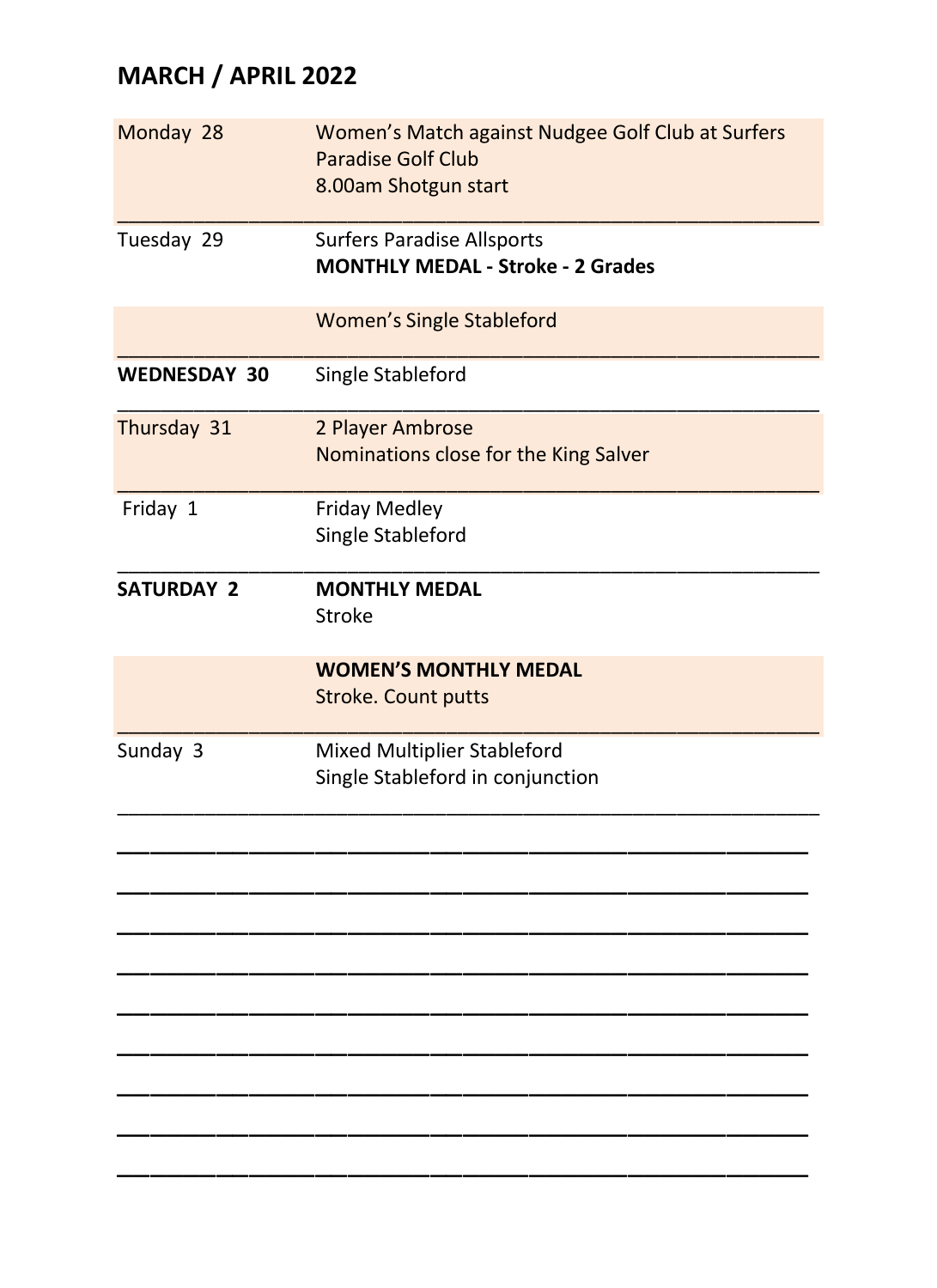## **APRIL 2022**

| Monday 4           |                                                                                             |
|--------------------|---------------------------------------------------------------------------------------------|
| Tuesday 5          | <b>Surfers Paradise Allsports</b><br>Single Stableford - 2 Grades                           |
|                    | <b>Women's Single Stableford</b><br>KING SALVER - 1st Round - 7.00 a.m.                     |
| <b>WEDNESDAY 6</b> | Single Stableford                                                                           |
| Thursday 7         | <b>WOMEN'S MONTHLY MEDAL</b><br><b>Stroke. Count putts</b>                                  |
| Friday 8           | <b>Friday Medley</b><br>Single Stableford                                                   |
| <b>SATURDAY 9</b>  | Stableford<br>Stroke                                                                        |
|                    | Women's Stableford                                                                          |
| Sunday 10          | Mixed 4BBB Stableford<br>Single Stableford in Conjunction                                   |
|                    | 6.32am Southport Tigers<br>7.28am CSI Southport Social Golf<br>7.56am Loft Social Golf Club |
|                    |                                                                                             |
|                    |                                                                                             |
|                    |                                                                                             |
|                    |                                                                                             |
|                    |                                                                                             |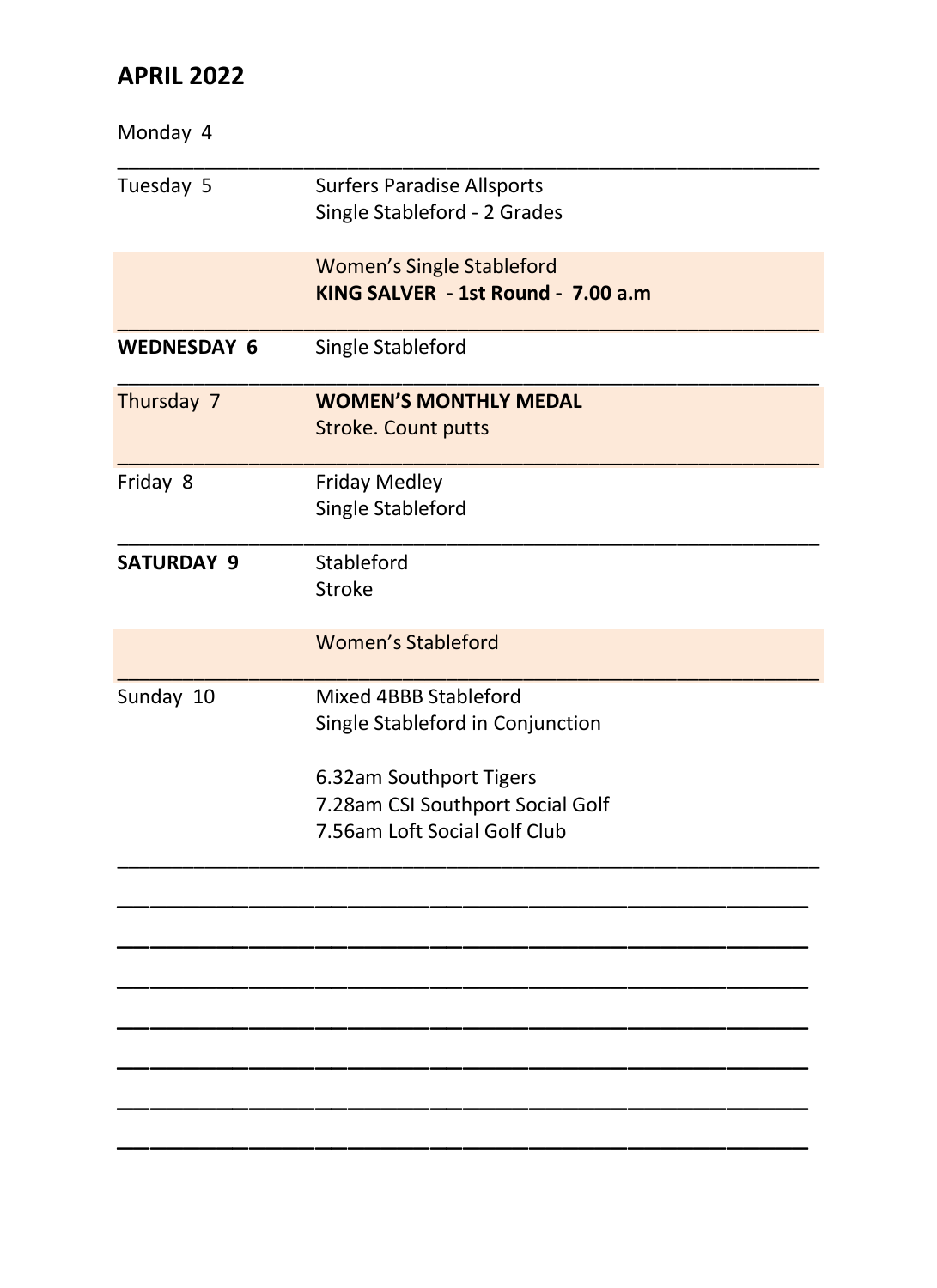## **APRIL 2022**

| Monday 11           | 8.03am Redcliffe Dolphins Social Golf Club                                                                                  |
|---------------------|-----------------------------------------------------------------------------------------------------------------------------|
| Tuesday 12          | <b>Surfers Paradise Allsports</b><br>Single Stableford - 2 Grades                                                           |
|                     | <b>Women's Single Stableford</b><br>KING SALVER - 2nd Round - 7.00 a.m                                                      |
| <b>WEDNESDAY 13</b> | <b>ON COURSE CHALLENGE - Final</b><br>All eligible players must play in the seeded draw<br>Stroke                           |
| Thursday 14         | Women's Canadian 2 Stroke                                                                                                   |
| Friday 15           | <b>EASTER FRIDAY</b><br>Public Holiday - Office & Club House Closed<br>ProShop Ball Competition<br>Medley Single Stableford |
| <b>SATURDAY 16</b>  | <b>EASTER SATURDAY</b><br><b>Public Holiday - Office Closed</b><br>Single Stableford                                        |
|                     | <b>Women's Single Stableford</b>                                                                                            |
| Sunday 17           | <b>EASTER SUNDAY</b><br>Medley Single Stableford                                                                            |
|                     | 7.28am Palm Beach Currumbin Surf Club Social Golf<br>Club                                                                   |
|                     |                                                                                                                             |
|                     |                                                                                                                             |
|                     |                                                                                                                             |
|                     |                                                                                                                             |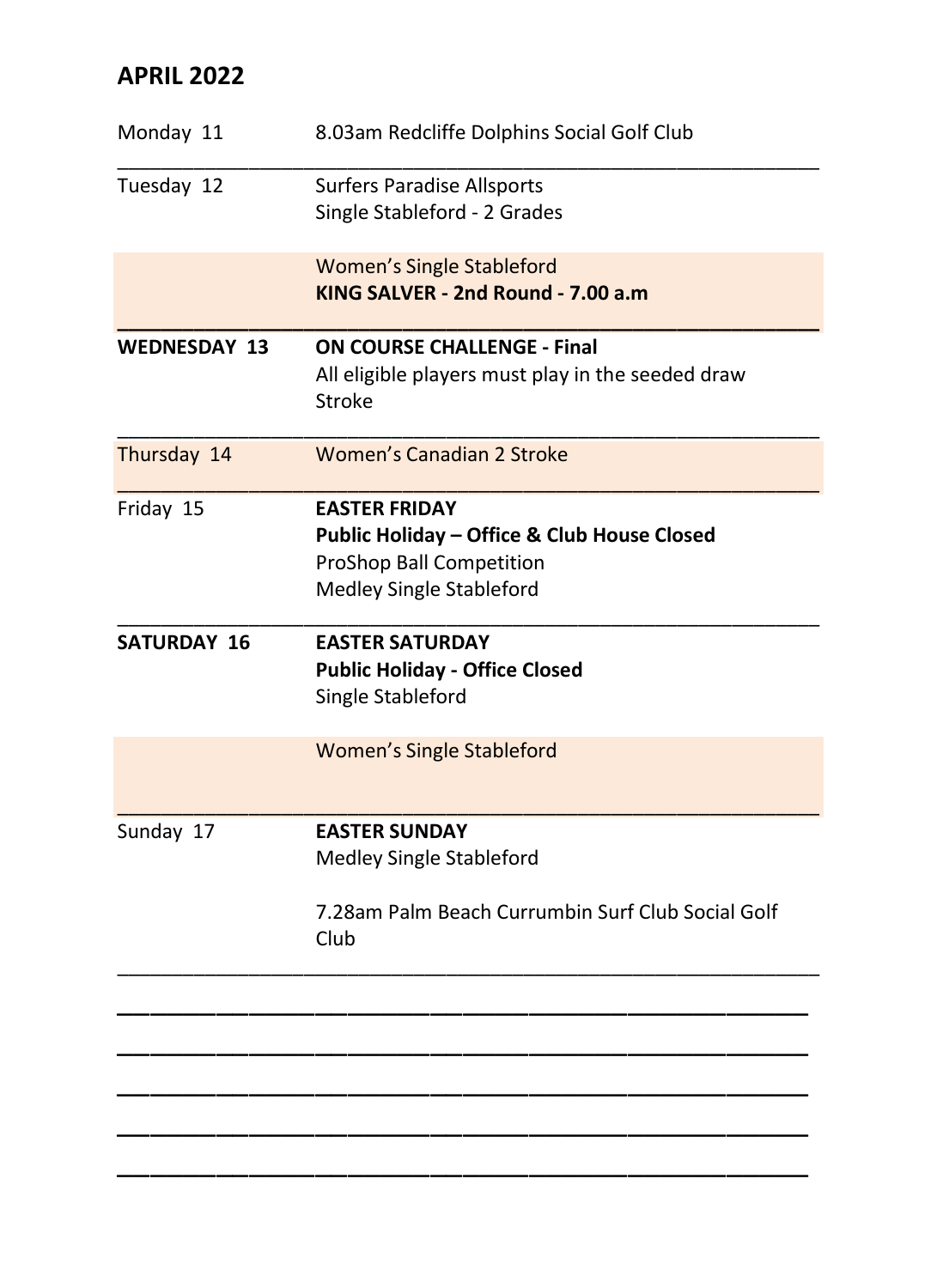## **APRIL 2022**

| Monday 18          | <b>EASTER MONDAY</b><br><b>Public Holiday - Office Closed</b><br>Medley Single Stableford                                                                                                                                                    |
|--------------------|----------------------------------------------------------------------------------------------------------------------------------------------------------------------------------------------------------------------------------------------|
| Tuesday 19         | <b>Surfers Paradise Allsports</b><br><b>HARRY NESBITT MEMORIAL TROPHY</b><br>4BBB Stableford                                                                                                                                                 |
|                    | <b>Women's Single Stableford</b><br>KING SALVER - 3rd Round - 7.00 a.m.                                                                                                                                                                      |
| WEDNESDAY 20       | Single Stableford                                                                                                                                                                                                                            |
| Thursday 21        | <b>Women's Single Stableford</b><br><b>KING SALVER - Final</b>                                                                                                                                                                               |
| Friday 22          | <b>Friday Medley</b><br>Single Stableford<br>6.32am Burleigh Bears Friday Golf                                                                                                                                                               |
| <b>SATURDAY 23</b> | <b>DIGGERS DAY</b><br>Single Stableford<br><b>Shot Gun Starts</b><br>Morning Field - 7.30 a.m.<br>Afternoon Field - 12.30 p.m.                                                                                                               |
|                    | <b>Women's Single Stableford</b><br>7.30 a.m. Shot Gun Start                                                                                                                                                                                 |
| Sunday 24          | <b>MONTHLY CRYSTAL - Mixed 4BBB Stableford</b><br>Single Stableford in conjunction<br>6.30am Happy Hackers Social Golf<br>6.53am Gold Coast Transport Drivers<br>7.14am Commercial Hotel Blow-ins Nerang<br>7.56am Offwood Social Golf group |

\_\_\_\_\_\_\_\_\_\_\_\_\_\_\_\_\_\_\_\_\_\_\_\_\_\_\_\_\_\_\_\_\_\_\_\_\_\_\_\_\_\_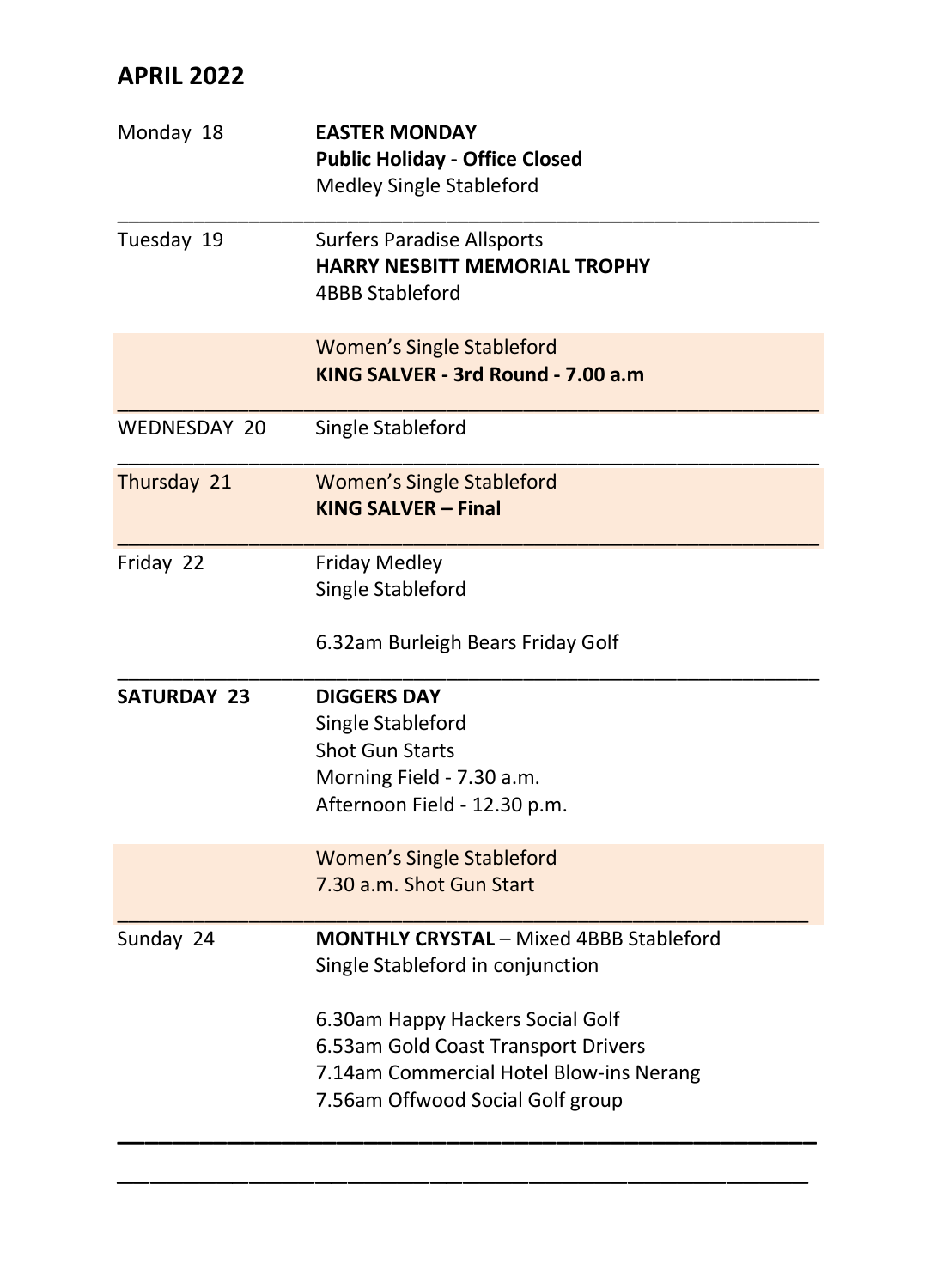# **APRIL / MAY 2022**

| <b>ANZAC DAY</b><br>Public Holiday - Office Closed. Clubhouse opens at<br>1.00pm<br><b>ProShop Ball Competition</b><br>Medley Single Stableford                                                                                                      |
|------------------------------------------------------------------------------------------------------------------------------------------------------------------------------------------------------------------------------------------------------|
| <b>Surfers Paradise Allsports</b><br>Monthly Medal - Stroke - 2 Grades                                                                                                                                                                               |
| Women's Canadian 2 Stroke                                                                                                                                                                                                                            |
| <b>ROLY SOEGAARD CUP</b><br><b>4BBB Stableford</b><br>(8 Pairs to qualify)                                                                                                                                                                           |
| Women's 4Ball Aggregate Stableford                                                                                                                                                                                                                   |
| <b>Friday Medley</b><br>Single Stableford                                                                                                                                                                                                            |
| <b>CLUB CHAMPIONSHIPS - 1ST Round</b><br><b>SENIOR CHAMPIONSHIPS - 1ST Round</b><br><b>JUNIOR CHAMPIONSHIPS - 1ST Round</b><br><b>AGE CHAMPIONSHIPS - 1ST Round</b><br>(Over first two rounds)<br>(PRE-PAID EVENT)<br><b>MONTHLY MEDAL</b><br>Stroke |
| Women's Stroke vs Par                                                                                                                                                                                                                                |
| <b>CLUB CHAMPIONSHIPS - 2nd Round</b><br><b>SENIOR CHAMPIONSHIPS - 2nd Round</b><br><b>JUNIOR CHAMPIONSHIPS - 2nd Round</b><br><b>AGE CHAMPIONSHIPS - 2nd Round</b><br>Stroke                                                                        |
|                                                                                                                                                                                                                                                      |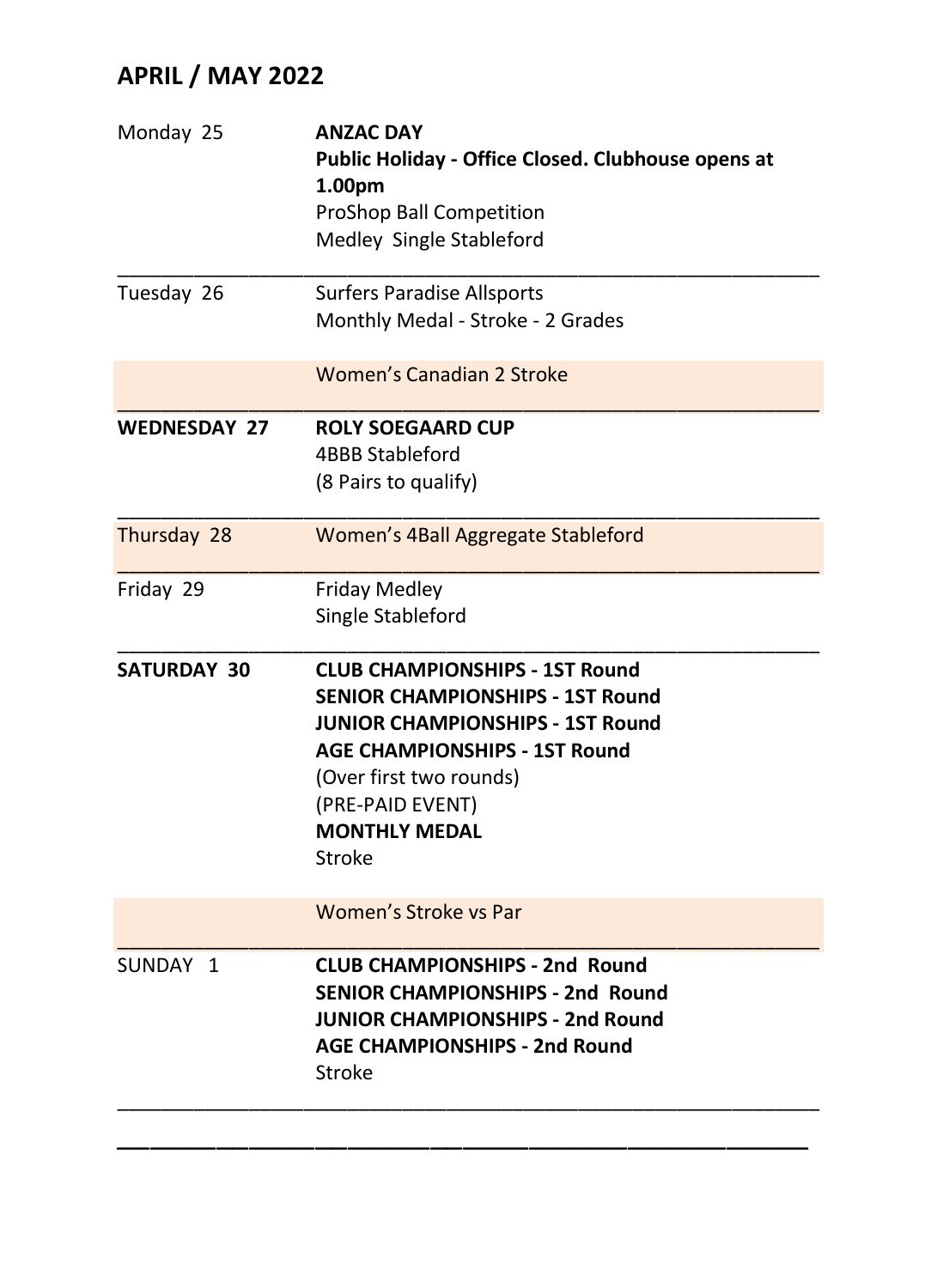| Monday 2           | <b>LABOUR DAY</b><br><b>Public Holiday - Office Closed</b><br><b>ProShop Ball Competition</b><br>Medley Single Stableford                                       |
|--------------------|-----------------------------------------------------------------------------------------------------------------------------------------------------------------|
| Tuesday 3          | <b>Surfers Paradise Allsports</b><br>Single Stableford - 2 Grades                                                                                               |
|                    | <b>Women's Single Stableford</b>                                                                                                                                |
| <b>WEDNESDAY 4</b> | Single Stableford                                                                                                                                               |
| Thursday 5         | <b>WOMEN'S MONTHLY MEDAL</b><br><b>Stroke</b>                                                                                                                   |
| Friday 6           | <b>Friday Medley</b><br>Single Stableford                                                                                                                       |
| <b>SATURDAY 7</b>  | <b>CLUB CHAMPIONSHIPS - 3rd Round</b><br><b>SENIOR CHAMPIONSHIPS - 3rd Round</b><br>JUNIOR CHAMPIONSHIPS - 3rd Round<br>AGE CHAMPIONSHIPS - 3rd Round<br>Stroke |
|                    | <b>WOMEN'S MONTHLY MEDAL</b><br><b>MARGO DONNELLAN TROPHY - 1st Round</b><br><b>Stroke</b>                                                                      |
| Sunday 8           | <b>MOTHERS DAY</b><br>Medley Single Stableford                                                                                                                  |
|                    | 6.32am Burleigh Bears                                                                                                                                           |
|                    |                                                                                                                                                                 |
|                    |                                                                                                                                                                 |
|                    |                                                                                                                                                                 |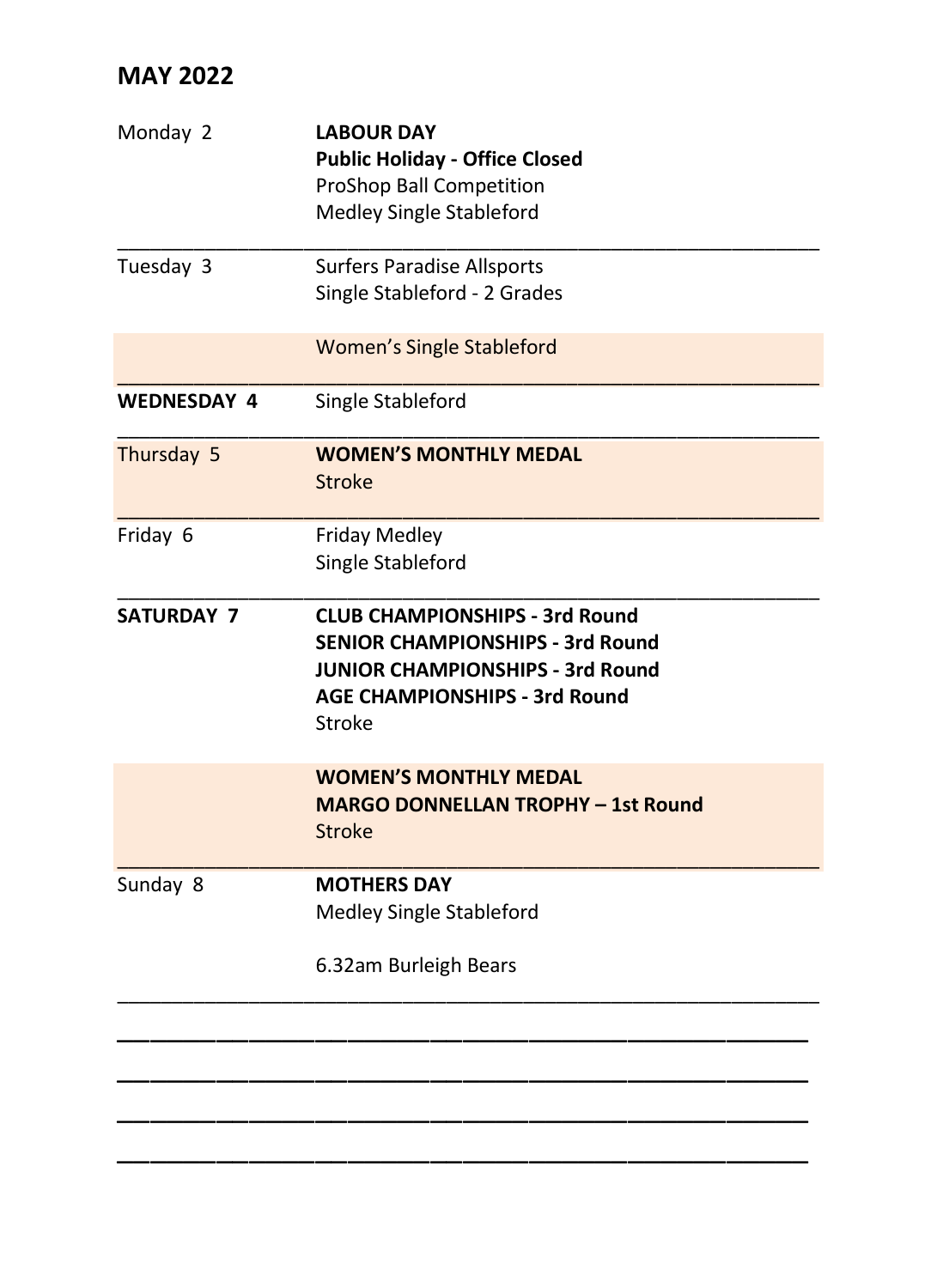| <b>Surfers Paradise Allsports</b><br>Single Stableford - 2 Grades                                                                                                                  |
|------------------------------------------------------------------------------------------------------------------------------------------------------------------------------------|
| <b>Women's Single Stableford</b>                                                                                                                                                   |
| <b>ON COURSE CHALLENGE</b><br>Stroke                                                                                                                                               |
| <b>Women's Single Stableford</b>                                                                                                                                                   |
| <b>Friday Medley</b><br>Single Stableford                                                                                                                                          |
| <b>CLUB CHAMPIONSHIPS - Final</b><br><b>SENIOR CHAMPIONSHIPS - Final</b><br><b>JUNIOR CHAMPIONSHIPS - Final</b><br><b>AGE CHAMPIONSHIPS - Final</b><br>Stroke                      |
| <b>WOMEN'S MARGO DONNELLAN TROPHY - 2nd Round</b><br><b>Stroke</b>                                                                                                                 |
| <b>MONTHLY CRYSTAL - Mixed 4BBB Stableford</b><br>Single Stableford in Conjunction<br>7.00am Smackit Social Golf Club<br>7.28am Palm Beach Currumbin Surf Club Social Golf<br>Club |
|                                                                                                                                                                                    |
|                                                                                                                                                                                    |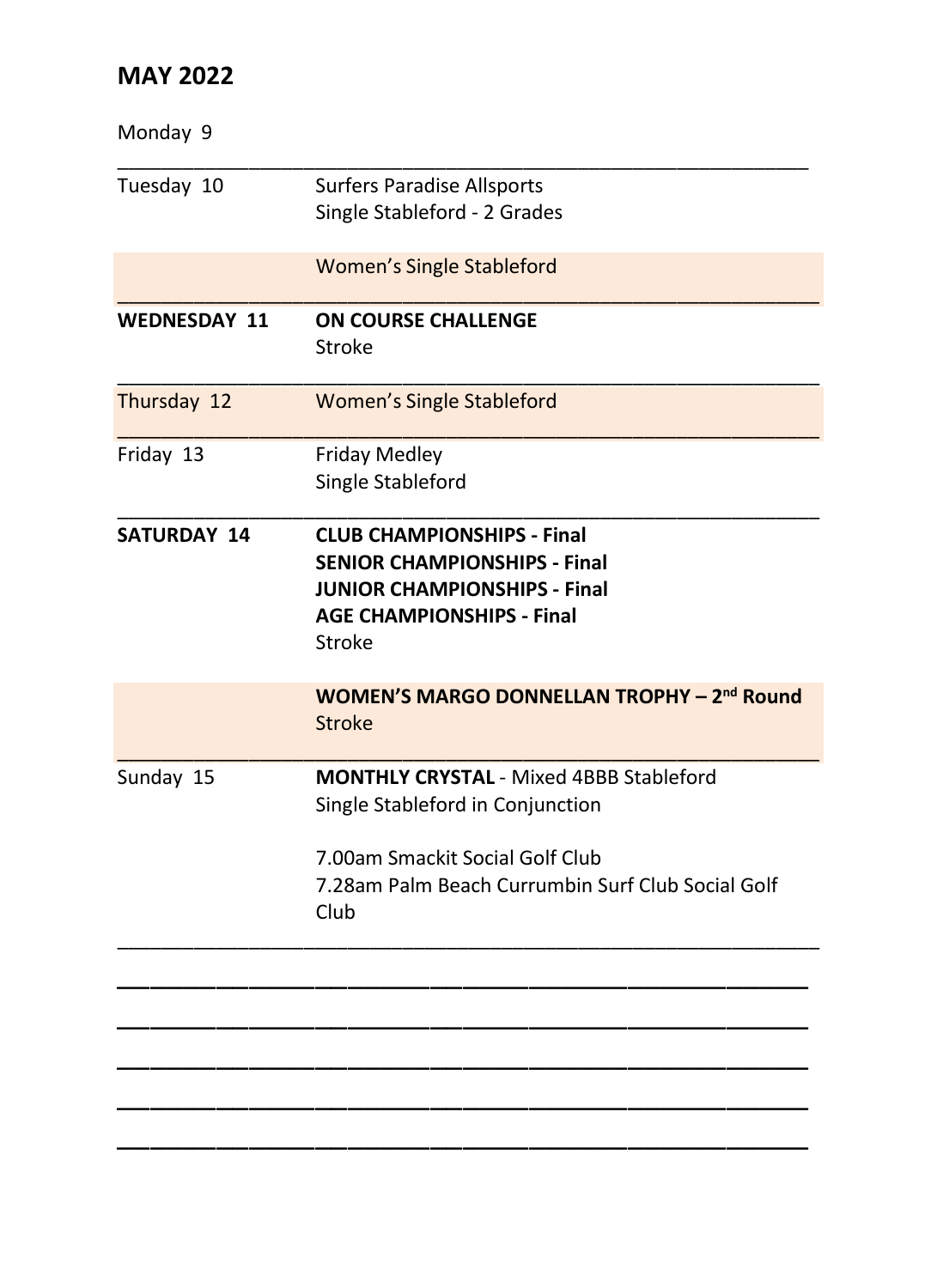| Mixed Surfers Paradise Allsports and Women's 4BBB<br>Stableford (not handicapped)                                                                                                         |
|-------------------------------------------------------------------------------------------------------------------------------------------------------------------------------------------|
| <b>ROLY SOEGAARD CUP - 1st Round</b><br>4 Ball Match Play<br>Single Stableford                                                                                                            |
| Women's Stableford                                                                                                                                                                        |
| <b>Friday Medley</b><br>Single Stableford                                                                                                                                                 |
| <b>MATCH PLAY CHAMPIONSHIPS - 1st Round</b><br>JUNIOR MATCHPLAY CHAMPIONSHIPS - 2nd Round<br>Single Stableford                                                                            |
| <b>WOMEN'S MARGO DONNELLAN TROPHY - Final Round</b><br><b>Stroke</b>                                                                                                                      |
| <b>MIXED FOURSOMES CHAMPIONSHIP</b><br>Start 10.30 a.m. 18 Holes - All players off the 1st tee.<br>7.00am Nobby's Beach Surf Lifesaving Club Social Golf<br>Club<br>8.03am The Kelly Gang |
|                                                                                                                                                                                           |
|                                                                                                                                                                                           |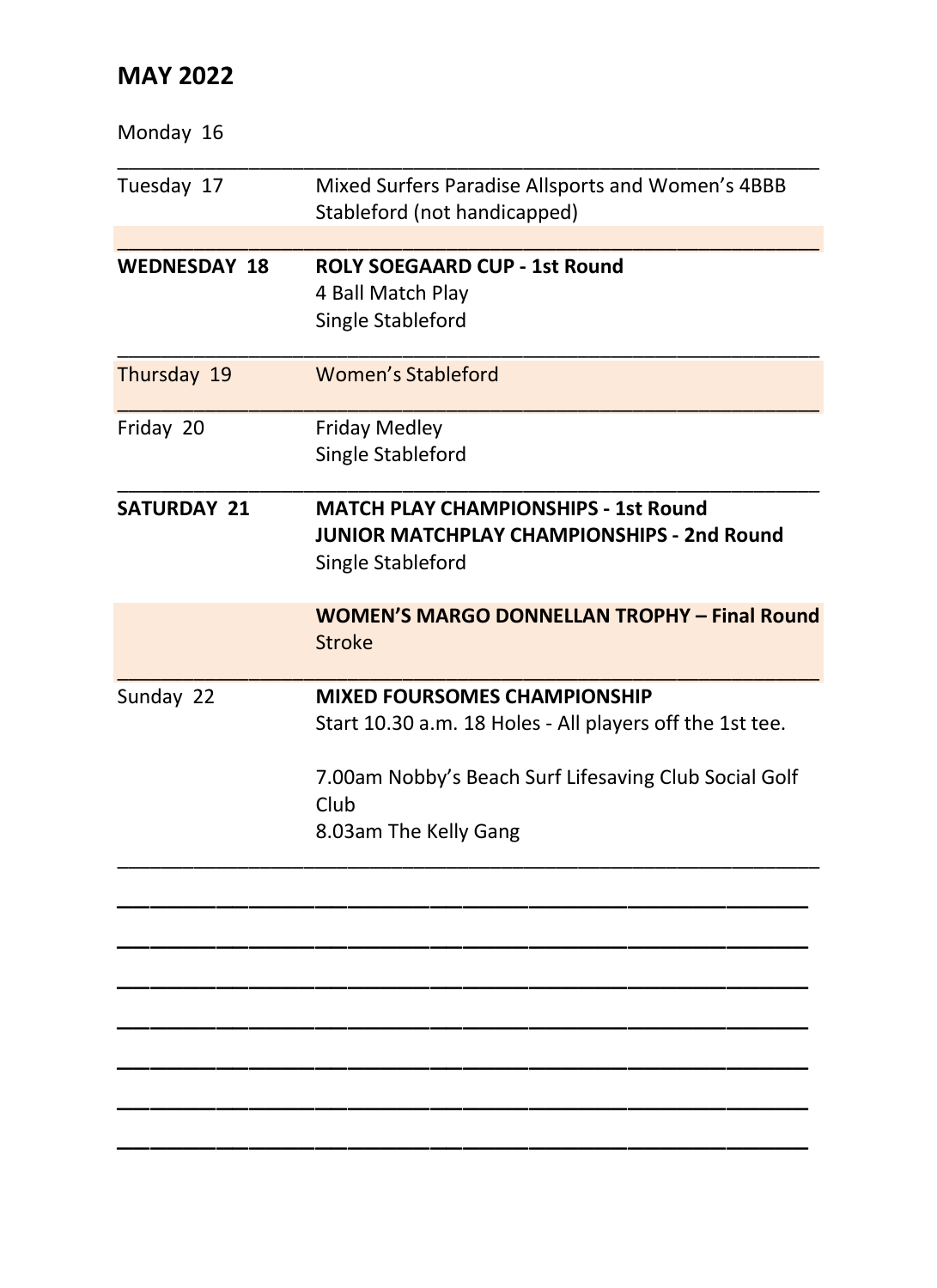| Monday 23           | 8.00am Gold Coast Vets<br>Shotgun start                                                                       |
|---------------------|---------------------------------------------------------------------------------------------------------------|
| Tuesday 24          | <b>Surfers Paradise Allsports</b><br><b>MONTHLY MEDAL - Stroke - 2 Grades</b>                                 |
|                     | <b>Women's Single Stableford</b>                                                                              |
| <b>WEDNESDAY 25</b> | ROLY SOFGAARD CUP - 2nd Round<br>Single Stableford                                                            |
| Thursday 26         | Women's Split 6's                                                                                             |
| Friday 27           | Friday Medley<br>Single Stableford                                                                            |
| <b>SATURDAY 28</b>  | <b>MATCHPLAY CHAMPIONSHIPS - 2nd Round</b><br>JUNIOR MATCHPLAY CHAMPIONSHIPS - 2nd Round<br>Single Stableford |
|                     | <b>Women's Single Stableford</b>                                                                              |
| Sunday 29           | <b>VISITORS DAY - Mixed 4BBB Stableford</b><br>Single Stableford in conjunction                               |
|                     | 7.00am Nick Watkins - 9 holes (1st tee)<br>8.03am Nerang Bowls Social Golf Club                               |

\_\_\_\_\_\_\_\_\_\_\_\_\_\_\_\_\_\_\_\_\_\_\_\_\_\_\_\_\_\_\_\_\_\_\_\_\_\_\_\_\_\_

\_\_\_\_\_\_\_\_\_\_\_\_\_\_\_\_\_\_\_\_\_\_\_\_\_\_\_\_\_\_\_\_\_\_\_\_\_\_\_\_\_\_ \_\_\_\_\_\_\_\_\_\_\_\_\_\_\_\_\_\_\_\_\_\_\_\_\_\_\_\_\_\_\_\_\_\_\_\_\_\_\_\_\_\_ \_\_\_\_\_\_\_\_\_\_\_\_\_\_\_\_\_\_\_\_\_\_\_\_\_\_\_\_\_\_\_\_\_\_\_\_\_\_\_\_\_\_ \_\_\_\_\_\_\_\_\_\_\_\_\_\_\_\_\_\_\_\_\_\_\_\_\_\_\_\_\_\_\_\_\_\_\_\_\_\_\_\_\_\_ \_\_\_\_\_\_\_\_\_\_\_\_\_\_\_\_\_\_\_\_\_\_\_\_\_\_\_\_\_\_\_\_\_\_\_\_\_\_\_\_\_\_

\_\_\_\_\_\_\_\_\_\_\_\_\_\_\_\_\_\_\_\_\_\_\_\_\_\_\_\_\_\_\_\_\_\_\_\_\_\_\_\_\_\_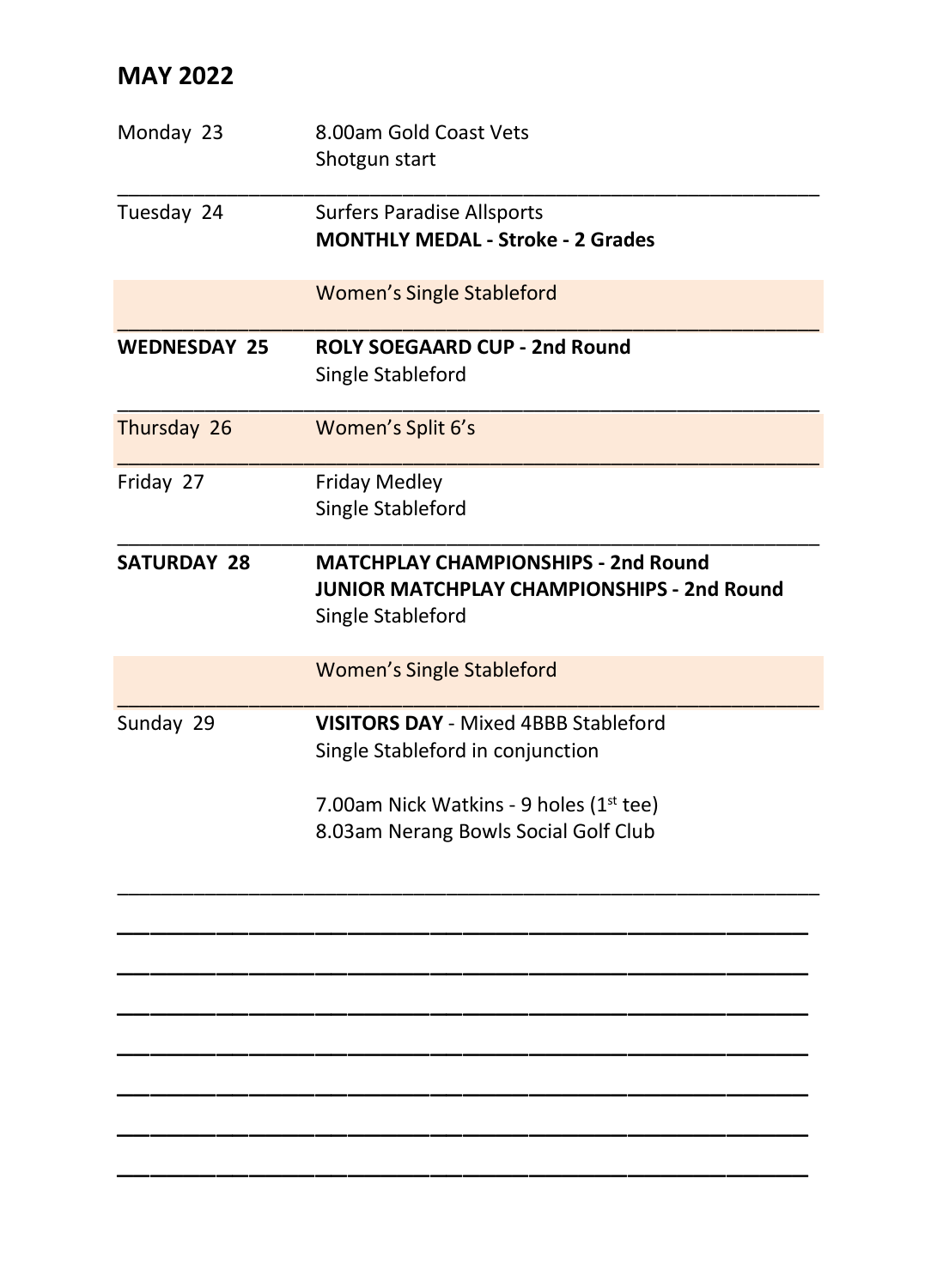# **MAY / JUNE 2022**

| Monday 30          |                                                                                         |
|--------------------|-----------------------------------------------------------------------------------------|
| Tuesday 31         | Surfers Paradise Allsports - AWAY                                                       |
|                    | <b>WOMEN'S CLUB CHAMPIONSHIPS 1ST ROUND</b>                                             |
|                    | <b>Stroke</b>                                                                           |
| <b>WEDNESDAY 1</b> | <b>ROLY SOEGAARD CUP - Final Round</b><br>Stableford                                    |
| Thursday 2         | <b>WOMEN'S CLUB CHAMPIONSHIPS - 2nd Round</b><br><b>WOMEN'S MONTHLY MEDAL</b><br>Stroke |
| Friday 3           | <b>FRIDAY MEDLEY</b>                                                                    |
|                    | Single Stableford                                                                       |
| <b>SATURDAY 4</b>  | <b>MONTHLY MEDAL</b><br>Stroke                                                          |
|                    | <b>WOMEN'S MONTHLY MEDAL</b>                                                            |
|                    | <b>Stroke. Count putts</b>                                                              |
| Sunday 5           | Mixed 4BBB Stableford                                                                   |
|                    | Single Stableford in conjunction                                                        |
|                    | 6.28am Southport Tigers                                                                 |
|                    | 7.03am Ashmore Tavern Social Golf Club                                                  |
|                    | 7.38am Gold Coast Transport Drivers                                                     |
|                    | 8.06am WGGC Business Women's Pennants                                                   |
|                    | Championships                                                                           |
|                    |                                                                                         |
|                    |                                                                                         |
|                    |                                                                                         |
|                    |                                                                                         |

\_\_\_\_\_\_\_\_\_\_\_\_\_\_\_\_\_\_\_\_\_\_\_\_\_\_\_\_\_\_\_\_\_\_\_\_\_\_\_\_\_\_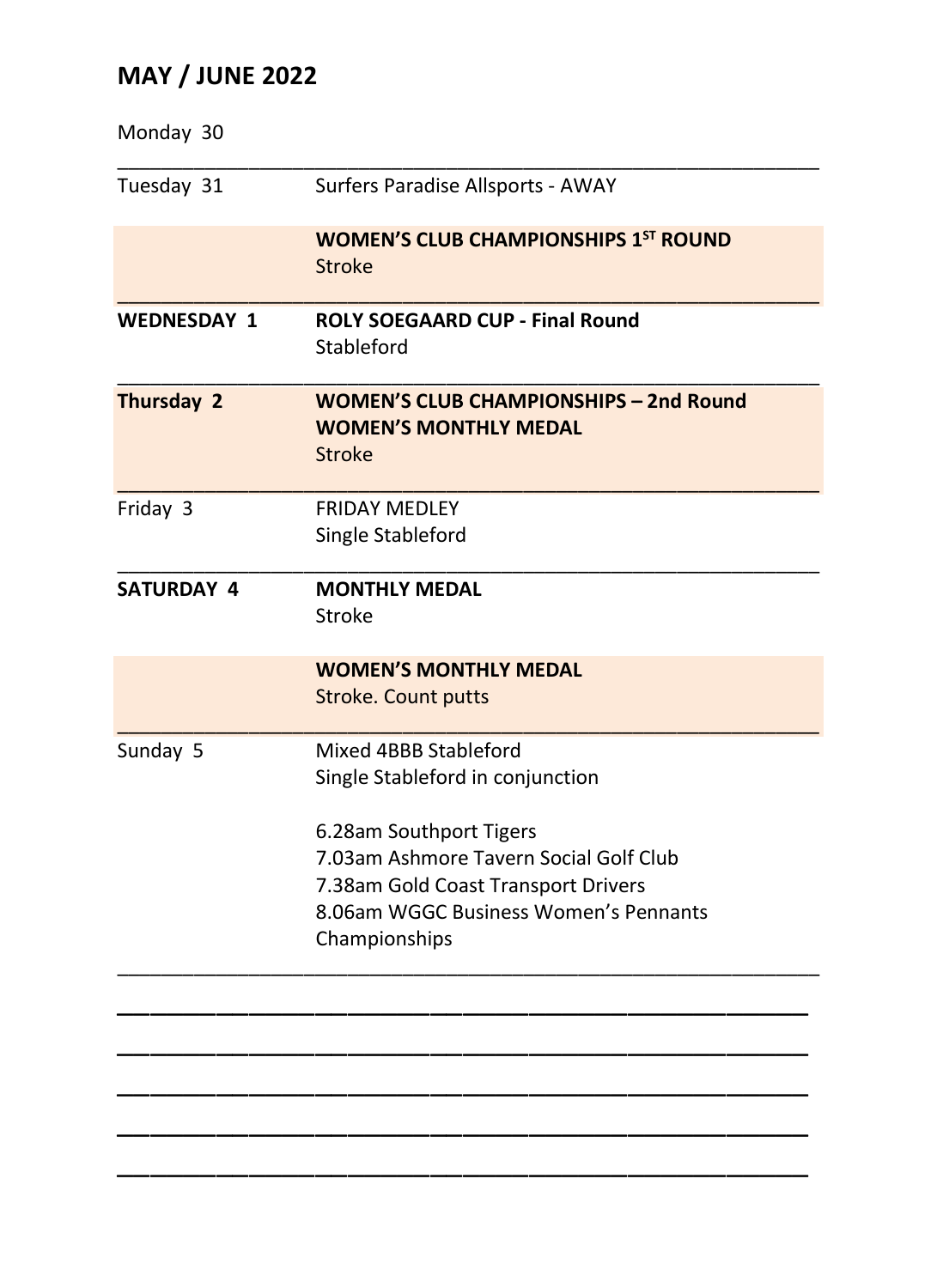# **JUNE 2022**

| Monday 6           | <b>WOMEN'S CLUB CHAMPIONSHIPS - 3RD ROUND</b><br><b>Stroke</b>                                                                                   |
|--------------------|--------------------------------------------------------------------------------------------------------------------------------------------------|
| Tuesday 7          | <b>Surfers Paradise Allsports</b><br>Single Stableford - 2 Grades                                                                                |
|                    | <b>Women's Single Stableford</b>                                                                                                                 |
| <b>WEDNESDAY 8</b> | <b>ON COURSE CHALLENGE</b><br>Stroke                                                                                                             |
| Thursday 9         | <b>WOMEN'S CLUB CHAMPIONSHIPS - FINAL</b><br><b>Stroke</b>                                                                                       |
| Friday 10          | <b>Friday Medley</b><br>Single Stableford                                                                                                        |
| <b>SATURDAY 11</b> | <b>MATCHPLAY CHAMPIONSHIPS - FINAL</b><br>JUNIOR MATCHPLAY CHAMPIONSHIPS- FINAL<br>Single Stableford                                             |
|                    | <b>Single Stableford</b>                                                                                                                         |
| Sunday 12          | Mixed Irish Stableford, Best 3 of 4 scores to count.<br>Single in Conjunction                                                                    |
|                    | 6.28am Chatswood Hills Tavern Social Golf Club<br>6.56am Del Plaza Social Golf Club<br>7.52am Palm Beach Currumbin Surf Club Social Golf<br>Club |
|                    |                                                                                                                                                  |
|                    |                                                                                                                                                  |
|                    |                                                                                                                                                  |

\_\_\_\_\_\_\_\_\_\_\_\_\_\_\_\_\_\_\_\_\_\_\_\_\_\_\_\_\_\_\_\_\_\_\_\_\_\_\_\_\_\_ \_\_\_\_\_\_\_\_\_\_\_\_\_\_\_\_\_\_\_\_\_\_\_\_\_\_\_\_\_\_\_\_\_\_\_\_\_\_\_\_\_\_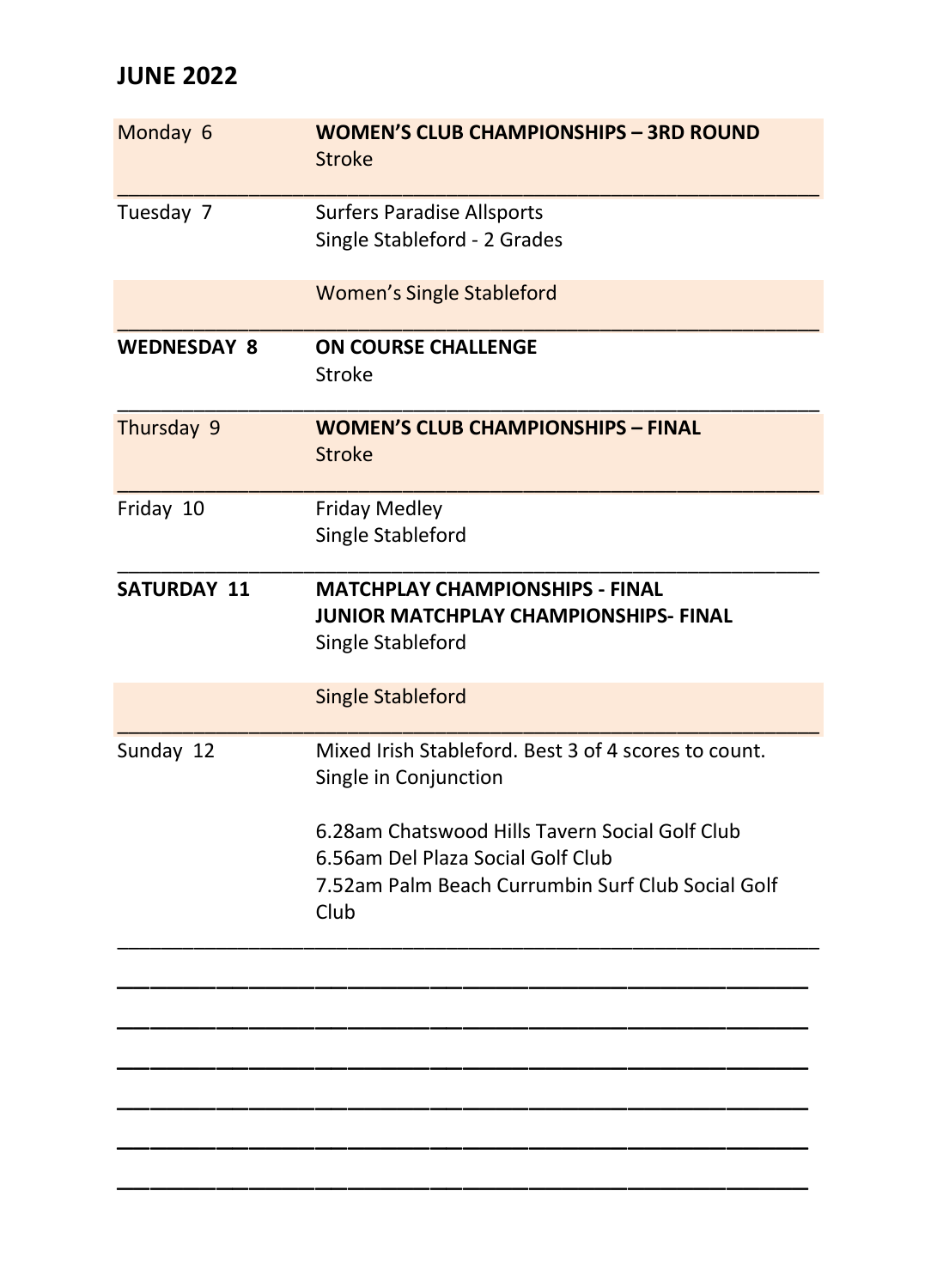## **JUNE 2022**

| Monday 13           |                                                                                                                                                                             |
|---------------------|-----------------------------------------------------------------------------------------------------------------------------------------------------------------------------|
| Tuesday 14          | <b>Surfers Paradise Allsports</b><br>Single Stableford - 2 Grades                                                                                                           |
|                     | <b>Women's Single Stableford</b>                                                                                                                                            |
| <b>WEDNESDAY 15</b> | Single Stableford                                                                                                                                                           |
| Thursday 16         | Women's Stableford.<br><b>Club Championships presentation</b>                                                                                                               |
| Friday 17           | <b>Friday Medley</b><br>Single Stableford                                                                                                                                   |
| <b>SATURDAY 18</b>  | <b>CLUB JACKET - 1st Round</b><br>Single Stableford                                                                                                                         |
|                     | Women's Stableford Teams - Best Three                                                                                                                                       |
| Sunday 19           | <b>SOUTH PACIFIC JUNIOR CLASSIC</b><br>7.00am Shotgun start<br><b>MONTHLY CRYSTAL</b><br>Mixed 4BBB Stableford<br>Single Stableford in conjunction<br>12.15pm shotgun start |
|                     |                                                                                                                                                                             |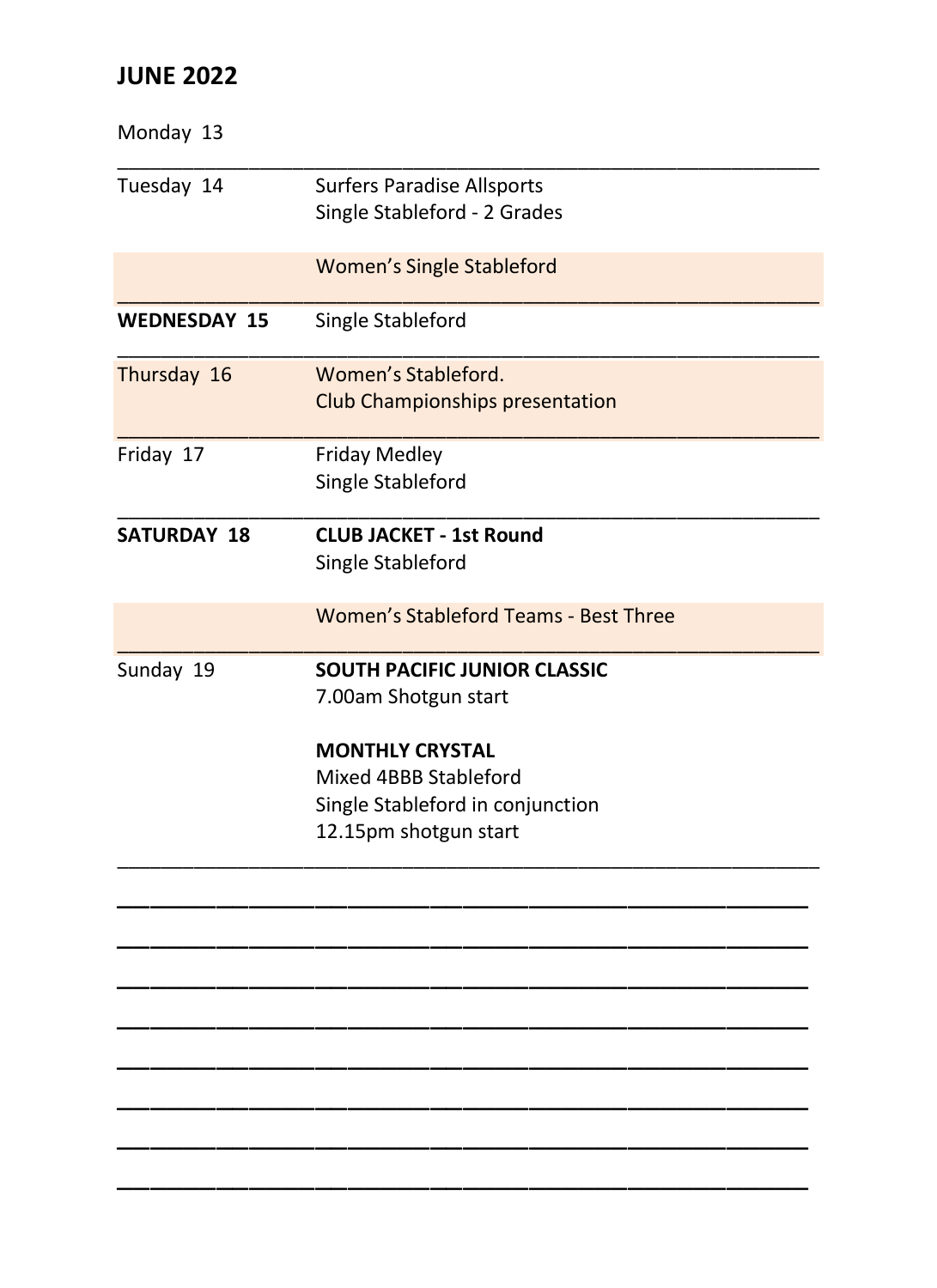## **JUNE 2022**

| Monday 20           |                                                                   |
|---------------------|-------------------------------------------------------------------|
| Tuesday 21          | <b>Surfers Paradise Allsports</b><br>Single Stableford - 2 Grades |
|                     | Women's 2 ball Ambrose                                            |
| <b>WEDNESDAY 22</b> | <b>4BBB Stableford</b>                                            |
| Thursday 23         | Women's 4BBB Stableford<br>(Not handicapped)                      |
| Friday 24           | <b>Friday Medley</b><br>Single Stableford                         |
| <b>SATURDAY 25</b>  | <b>CLUB JACKET - 2nd Round</b><br>Single Stableford               |
|                     | <b>Women's Single Stableford</b>                                  |
| Sunday 26           | Mixed 4BBB Stableford<br>Single Stableford in conjunction         |
|                     | 7.03am Sharks Social Golf Club                                    |
|                     |                                                                   |
|                     |                                                                   |
|                     |                                                                   |
|                     |                                                                   |
|                     |                                                                   |
|                     |                                                                   |
|                     |                                                                   |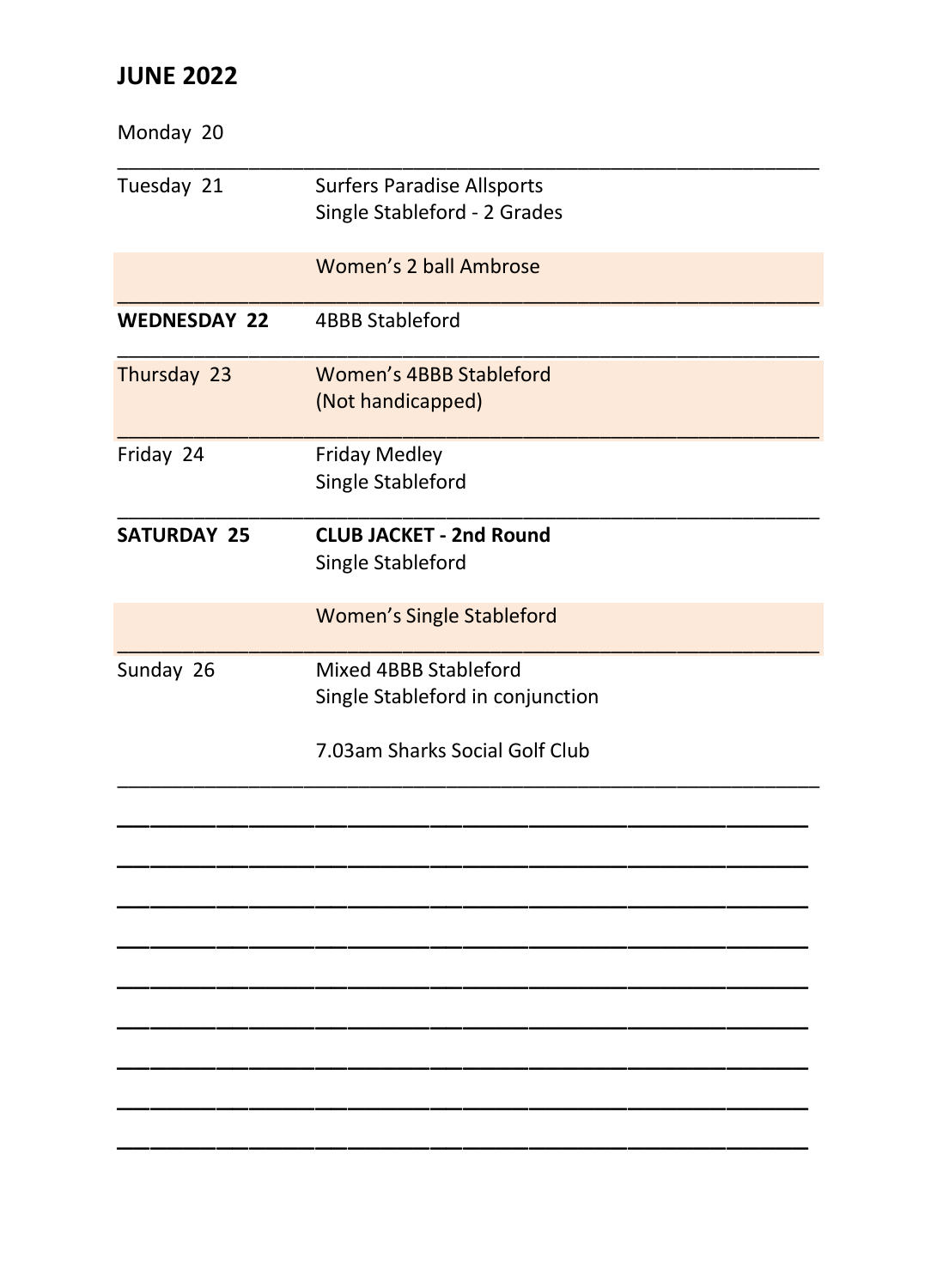# **JUNE / JULY 2022**

| Monday 27           |                                                                        |
|---------------------|------------------------------------------------------------------------|
| Tuesday 28          | <b>Surfers Paradise Allsports</b><br>Monthly Medal - Stroke - 2 Grades |
|                     | <b>Women's Single Stableford</b>                                       |
| <b>WEDNESDAY 29</b> | Single Stableford                                                      |
| Thursday 30         | <b>Women's Single Stableford</b>                                       |
|                     | <b>MEMBERSHIP SUBSCRIPTION RENEWALS DUE</b>                            |
| Friday 1            | <b>Friday Medley</b>                                                   |
|                     | Single Stableford                                                      |
| <b>SATURDAY 2</b>   | <b>MONTHLY MEDAL</b>                                                   |
|                     | Stroke                                                                 |
|                     | <b>WOMEN'S MONTHLY MEDAL</b>                                           |
|                     | <b>Stroke. Count putts</b>                                             |
| Sunday 3            | Mixed Canadian Two Stroke                                              |
|                     | Single in Conjunction                                                  |
|                     | 6.28am Springwood Social Club                                          |
|                     | 7.31am Interclub Pennants - SPGC vs Tallebudgera                       |
|                     |                                                                        |
|                     |                                                                        |
|                     |                                                                        |
|                     |                                                                        |
|                     |                                                                        |
|                     |                                                                        |
|                     |                                                                        |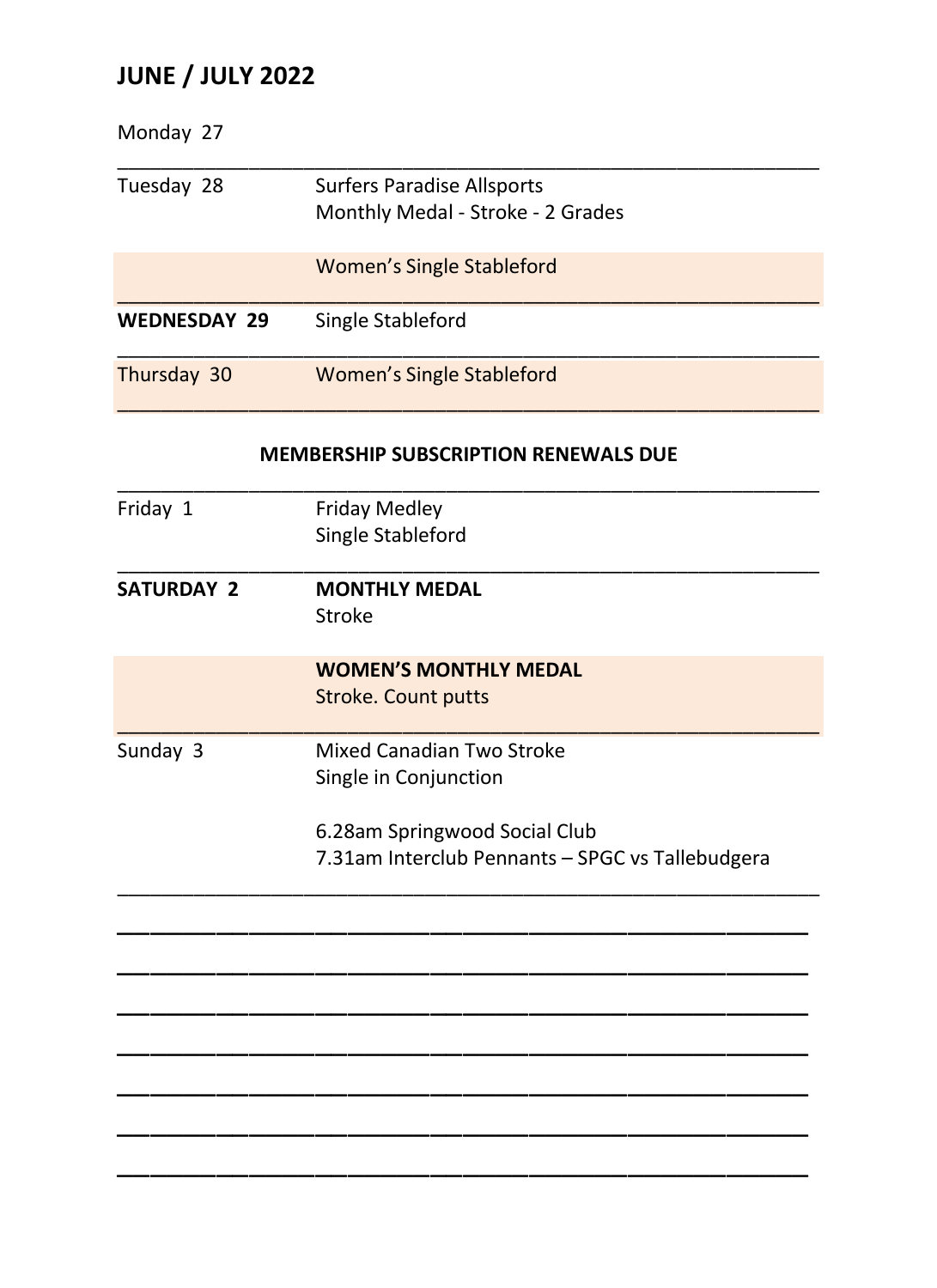| Monday 4           |                                                                   |
|--------------------|-------------------------------------------------------------------|
| Tuesday 5          | <b>Surfers Paradise Allsports</b><br>Single Stableford - 2 Grades |
|                    | <b>Women's Single Stableford</b>                                  |
| <b>WEDNESDAY 6</b> | ON COURSE CHALLENGE<br>Stroke                                     |
| Thursday 7         | <b>WOMEN'S MONTHLY MEDAL</b><br>Stroke                            |
| Friday 8           | <b>Friday Medley</b><br>Single Stableford                         |
| <b>SATURDAY 9</b>  | <b>CLUB JACKET - Final</b><br>Single Stableford                   |
|                    | <b>Women's Single Stableford</b>                                  |
| Sunday 10          | <b>SOUTH PACIFIC MIXED FOURSOMES</b><br>9.30 a.m. Shot Gun Start  |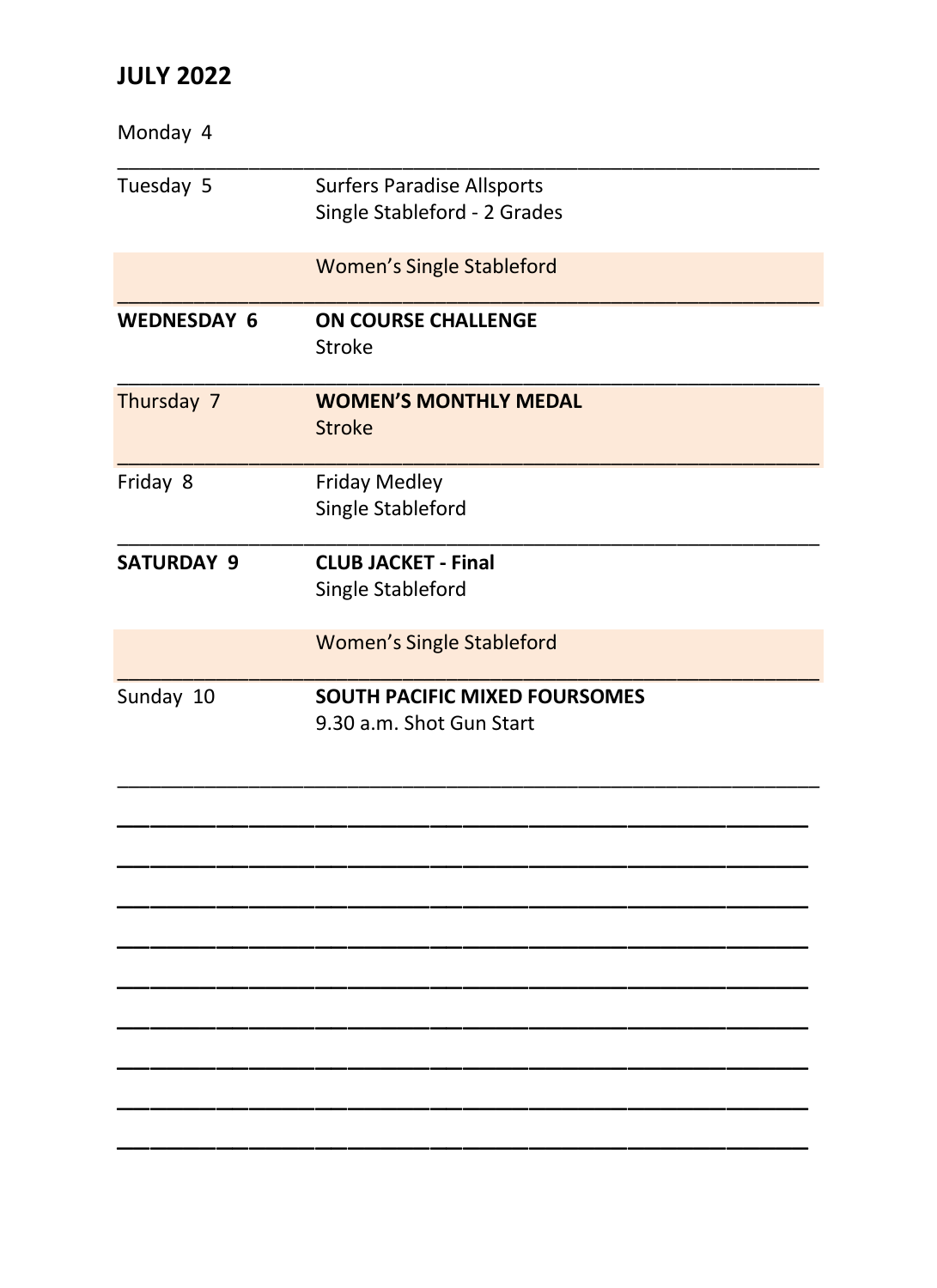| Monday 11           | SOUTH PACIFIC WOMEN'S OPEN CLASSIC<br>1st Round        |
|---------------------|--------------------------------------------------------|
| Tuesday 12          | <b>SOUTH PACIFIC WOMEN'S OPEN CLASSIC</b><br>2nd Round |
|                     | Surfers Paradise Allsports Away                        |
| <b>WEDNESDAY 13</b> | SOUTH PACIFIC WOMEN'S OPEN CLASSIC<br>Final            |
| Thursday 14         | <b>Women's Hartball</b><br><b>Teams of Four</b>        |
| Friday 15           | <b>Friday Medley</b><br>Single Stableford              |
| SATURDAY 16         | <b>CHRISTMAS IN JULY</b>                               |
|                     | Ambrose. Teams of four                                 |
|                     | 7.00 a.m. and 12.00 Shot Gun Starts.                   |
|                     | Dress Up Preferred                                     |
|                     | Open to all Members (Green fees may apply)             |
| Sunday 17           | Mixed Ambrose. Teams of four                           |
|                     | Single Stableford in conjunction                       |
|                     | 6.28am Gold Coast Kiwi Club                            |
|                     | 7.31am Interclub Pennants - SPGC vs Parkwood           |
|                     |                                                        |
|                     |                                                        |
|                     |                                                        |
|                     |                                                        |
|                     |                                                        |
|                     |                                                        |
|                     |                                                        |
|                     |                                                        |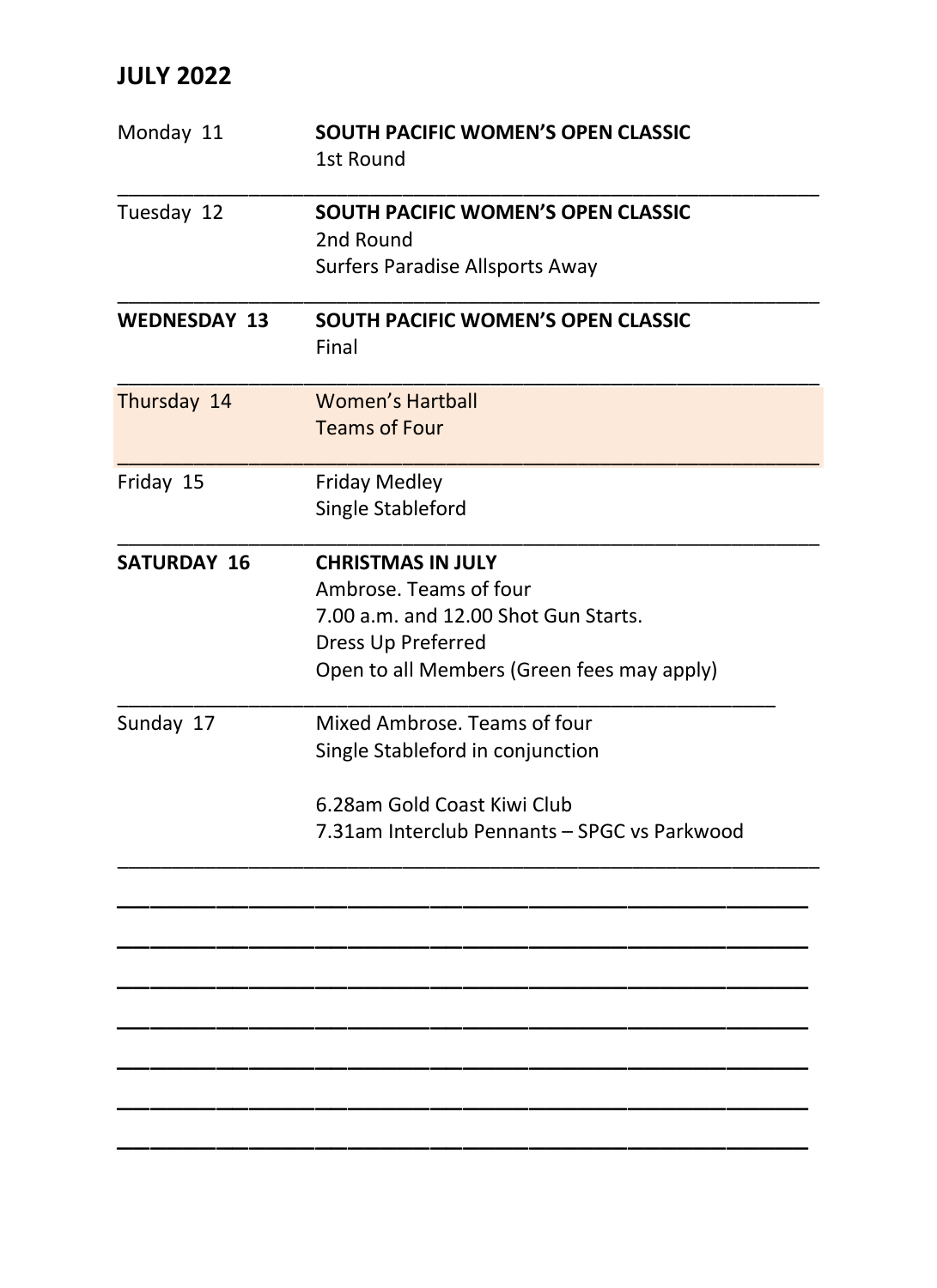| Monday 18           |                                                           |
|---------------------|-----------------------------------------------------------|
| Tuesday 19          | <b>Surfers Paradise Allsports</b>                         |
|                     | Single Stableford - 2 Grades                              |
|                     | Women's Canadian 2 Stroke                                 |
| <b>WEDNESDAY 20</b> | Single Stableford                                         |
| Thursday 21         | <b>Women's Stableford</b>                                 |
| Friday 22           | <b>Friday Medley</b>                                      |
|                     | Single Stableford                                         |
| <b>SATURDAY 23</b>  | <b>4 BALL KNOCKOUT CHAMPIONSHIP</b>                       |
|                     | (Qualifying Round - 8 Pairs to Qualify)                   |
|                     | Single Stableford                                         |
|                     | <b>Women's Single Stableford</b>                          |
| Sunday 24           | <b>MONTHLY CRYSTAL - Mixed 4BBB Stableford</b>            |
|                     | Single Stableford in conjunction                          |
|                     | 6.30am Happy Hackers Social Golf                          |
|                     | 6.51am Conifer Street Social Club                         |
|                     | 7.33am Palm Beach Currumbin Surf Club Social Golf<br>Club |
|                     | 7.59am North Burleigh Surf Club Social Golf Club          |
|                     |                                                           |
|                     |                                                           |
|                     |                                                           |
|                     |                                                           |
|                     |                                                           |
|                     |                                                           |
|                     |                                                           |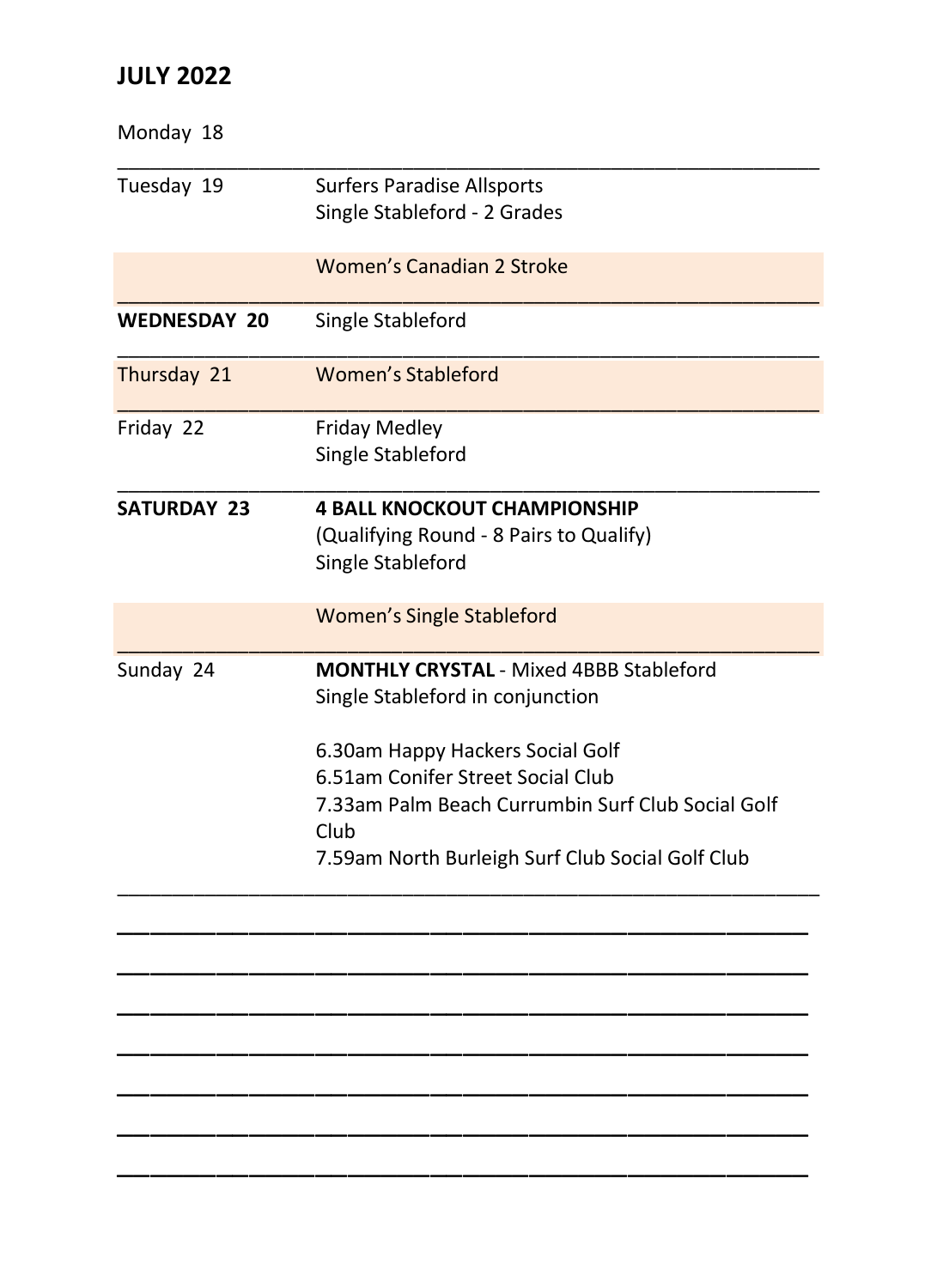| Monday 25           | 8.00am Gold Coast District Golf Association Seniors<br>Foursomes<br>Shotgun start                                                   |
|---------------------|-------------------------------------------------------------------------------------------------------------------------------------|
| Tuesday 26          | <b>Surfers Paradise Allsports</b><br><b>MONTHLY MEDAL - Stroke - 2 Grades</b>                                                       |
|                     | <b>Women's Single Stableford</b>                                                                                                    |
| <b>WEDNESDAY 27</b> | Single Stableford                                                                                                                   |
| Thursday 28         | <b>Women's American Foursomes</b><br>Teams of 2                                                                                     |
| Friday 29           | <b>Friday Medley</b><br>Single Stableford                                                                                           |
| SATURDAY 30         | 4 BALL KNOCKOUT CHAMPIONSHIP - 1st Round<br>Single Stableford                                                                       |
|                     | <b>Women's Single Stableford</b>                                                                                                    |
| Sunday 31           | Mixed 4BBB Stableford<br>Single Stableford in conjunction                                                                           |
|                     | 6.49am Forestdale Social Golf Club<br>7.31am Mineral Tech Social Golf<br>8.13am Interclub Pennants - SPGC vs Tambourine<br>Mountain |
|                     |                                                                                                                                     |
|                     |                                                                                                                                     |
|                     |                                                                                                                                     |
|                     |                                                                                                                                     |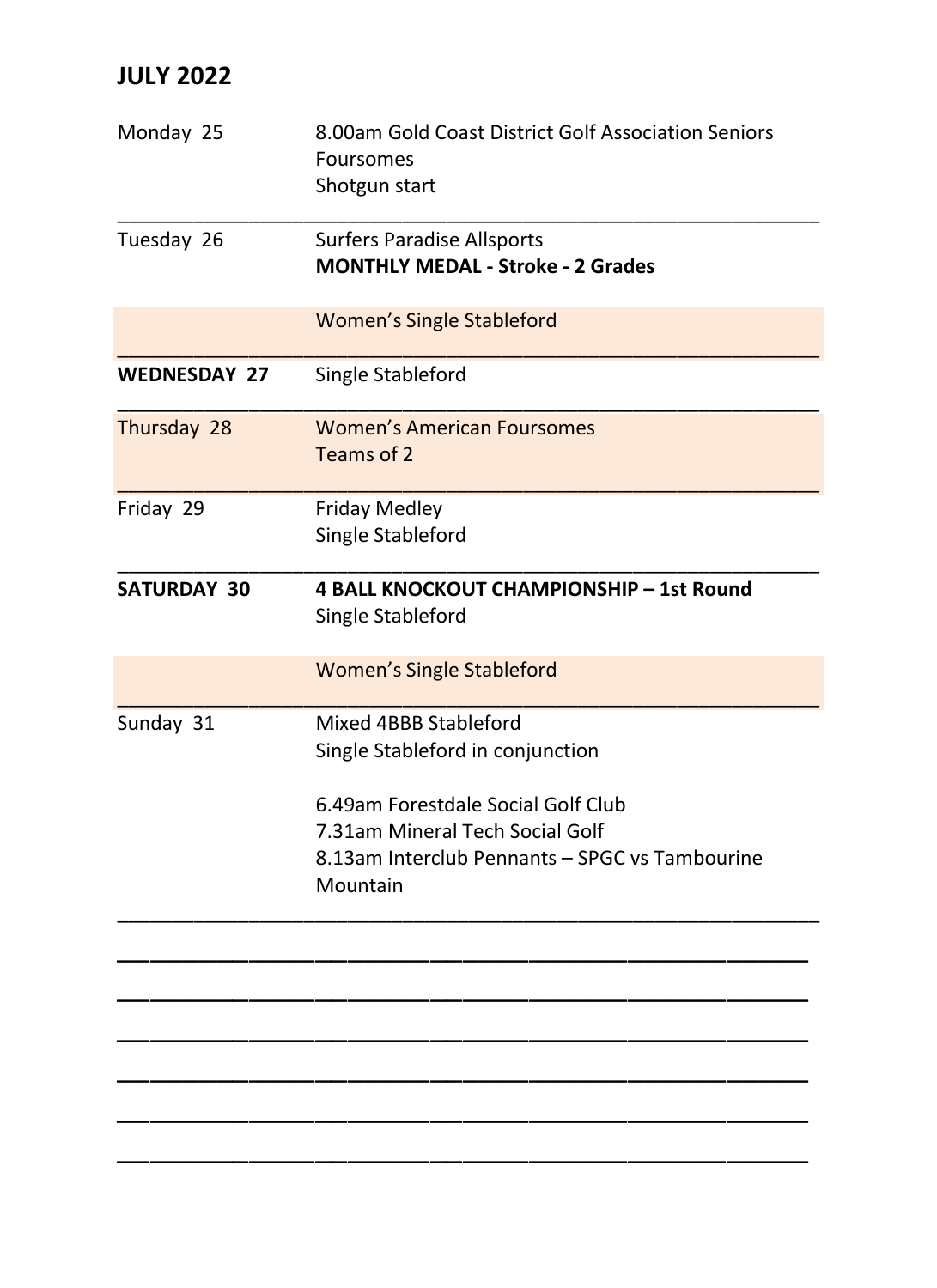| <b>Surfers Paradise Allsports</b><br><b>4BBB Stableford</b>                                                              |
|--------------------------------------------------------------------------------------------------------------------------|
| <b>Women's Single Stableford</b>                                                                                         |
| Single Stableford                                                                                                        |
| <b>WOMEN'S MONTHLY MEDAL</b><br><b>Stroke</b><br><b>Nominations Open for Joan Irving Jug</b>                             |
| <b>Friday Medley</b><br>Single Stableford                                                                                |
| <b>MONTHLY MEDAL</b><br>Stroke                                                                                           |
| <b>WOMEN'S MONTHLY MEDAL</b><br><b>MOTT TROPHY QUALIFYING ROUND</b><br>(Best 8 to qualify)<br><b>Stroke. Count putts</b> |
| <b>Mixed Ambrose Pairs</b><br>Single Stableford in conjunction<br>7.03am District Interclub                              |
|                                                                                                                          |
|                                                                                                                          |
|                                                                                                                          |
|                                                                                                                          |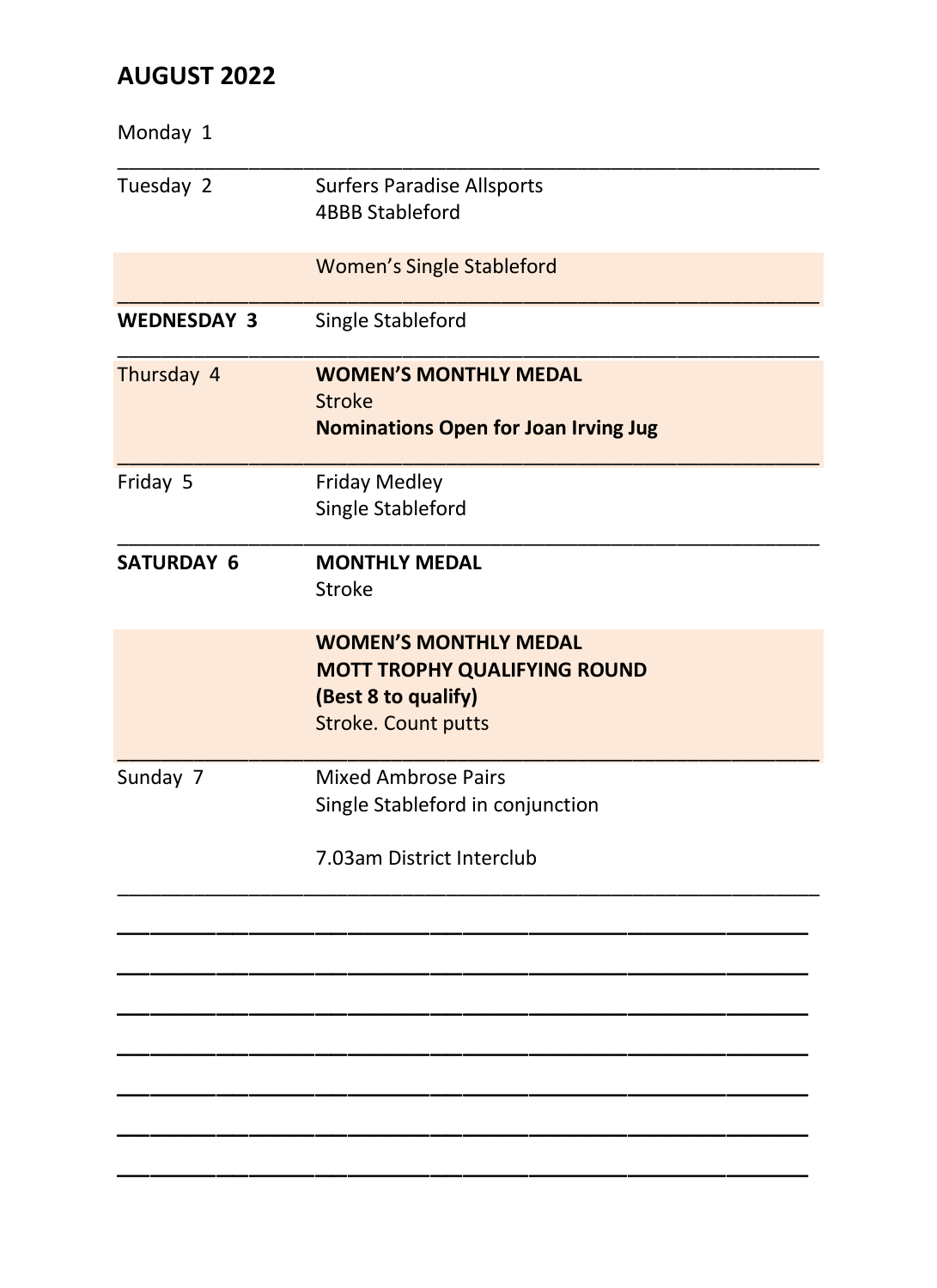| Monday 8            |                                             |
|---------------------|---------------------------------------------|
| Tuesday 9           | <b>Surfers Paradise Allsports</b>           |
|                     | Single Stableford - 2 Grades                |
|                     | <b>Women's Single Stableford</b>            |
| <b>WEDNESDAY 10</b> | <b>ON COURSE CHALLENGE</b><br><b>Stroke</b> |
| Thursday 11         | Women's Stroke vs Par                       |
| Friday 12           | <b>Friday Medley</b>                        |
|                     | Single Stableford                           |
|                     | 7.00am Burleigh Bears Friday Golf Club      |
| <b>SATURDAY 13</b>  | 4 BALL KNOCKOUT CHAMPIONSHIPS - 2nd Round   |
|                     | Single Stableford                           |
|                     | <b>Women's Stableford</b>                   |
|                     | MOTT TROPHY - 1st Round                     |
| Sunday 14           | Mixed 4 Ball Team Stableford                |
|                     | Single Stableford in conjunction            |
|                     | 7.00am Nick Watkins - 9 holes (1st tee)     |
|                     | 7.03am Burleigh Bears                       |
|                     | 7.45am DT Social Golf Club                  |
|                     |                                             |
|                     |                                             |
|                     |                                             |
|                     |                                             |
|                     |                                             |
|                     |                                             |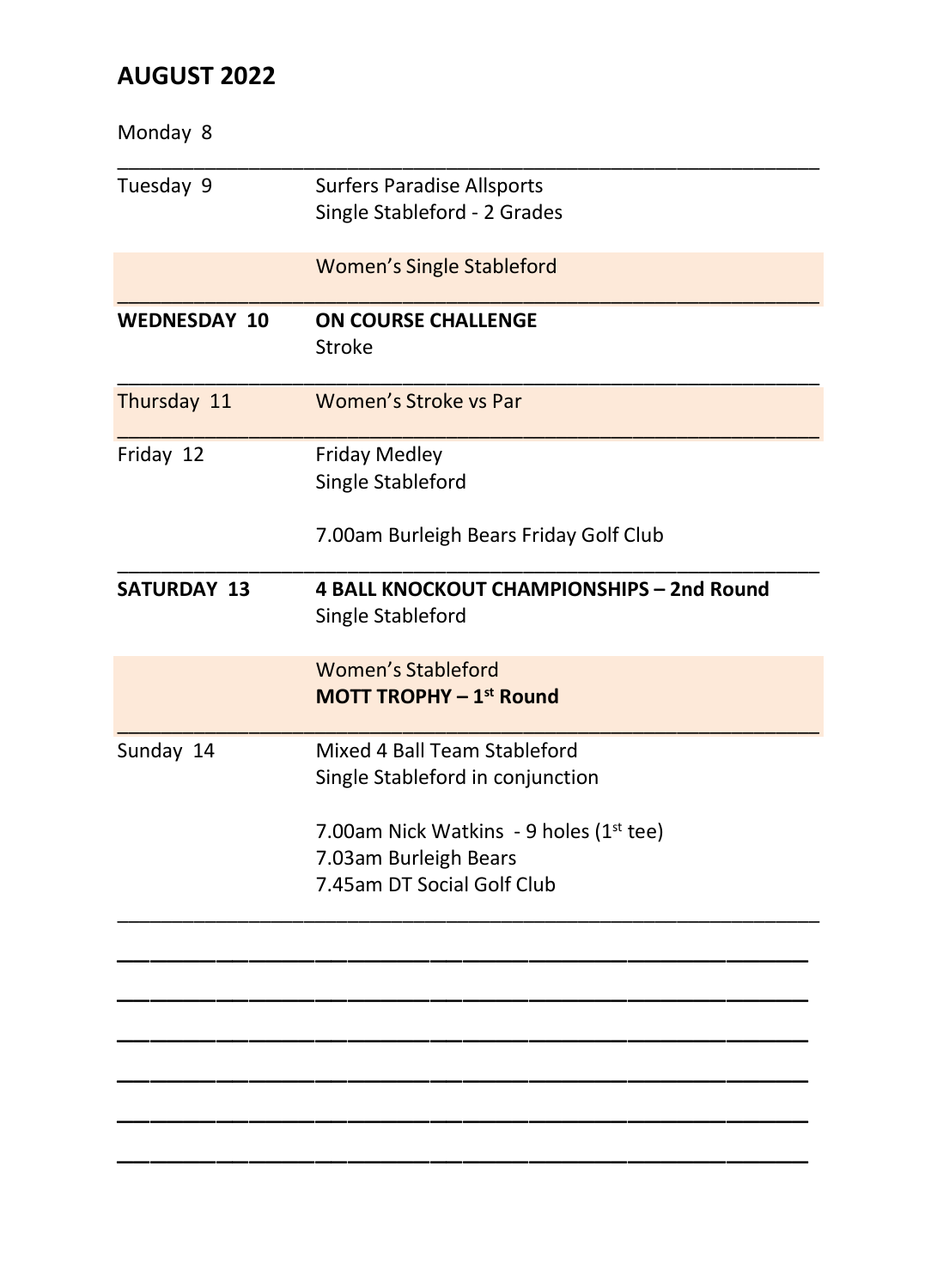| Monday 15           | 8.30am Mid-week Women's Pennants<br>Shotgun start                                                                                                          |
|---------------------|------------------------------------------------------------------------------------------------------------------------------------------------------------|
| Tuesday 16          | <b>Surfers Paradise Allsports</b><br>Single Stableford - 2 Grades                                                                                          |
|                     | <b>Women's Single Stableford</b>                                                                                                                           |
| <b>WEDNESDAY 17</b> | Single Stableford                                                                                                                                          |
| Thursday 18         | <b>Women's Single Stableford</b>                                                                                                                           |
| Friday 19           | <b>Friday Medley</b><br>Single Stableford                                                                                                                  |
| <b>SATURDAY 20</b>  | <b>4 BALL KNOCKOUT CHAMPIONSHIP - Final</b><br>Single Stableford                                                                                           |
|                     | <b>Women's Single Stableford</b><br>MOTT TROPHY - 2 <sup>nd</sup> Round                                                                                    |
| Sunday 21           | <b>MONTHLY CRYSTAL</b><br>Mixed 4BBB Stableford<br>Single Stableford in conjunction<br>7.03am Smackit Social Golf Club<br>7.31am Allshots Social Golf Club |
|                     |                                                                                                                                                            |
|                     |                                                                                                                                                            |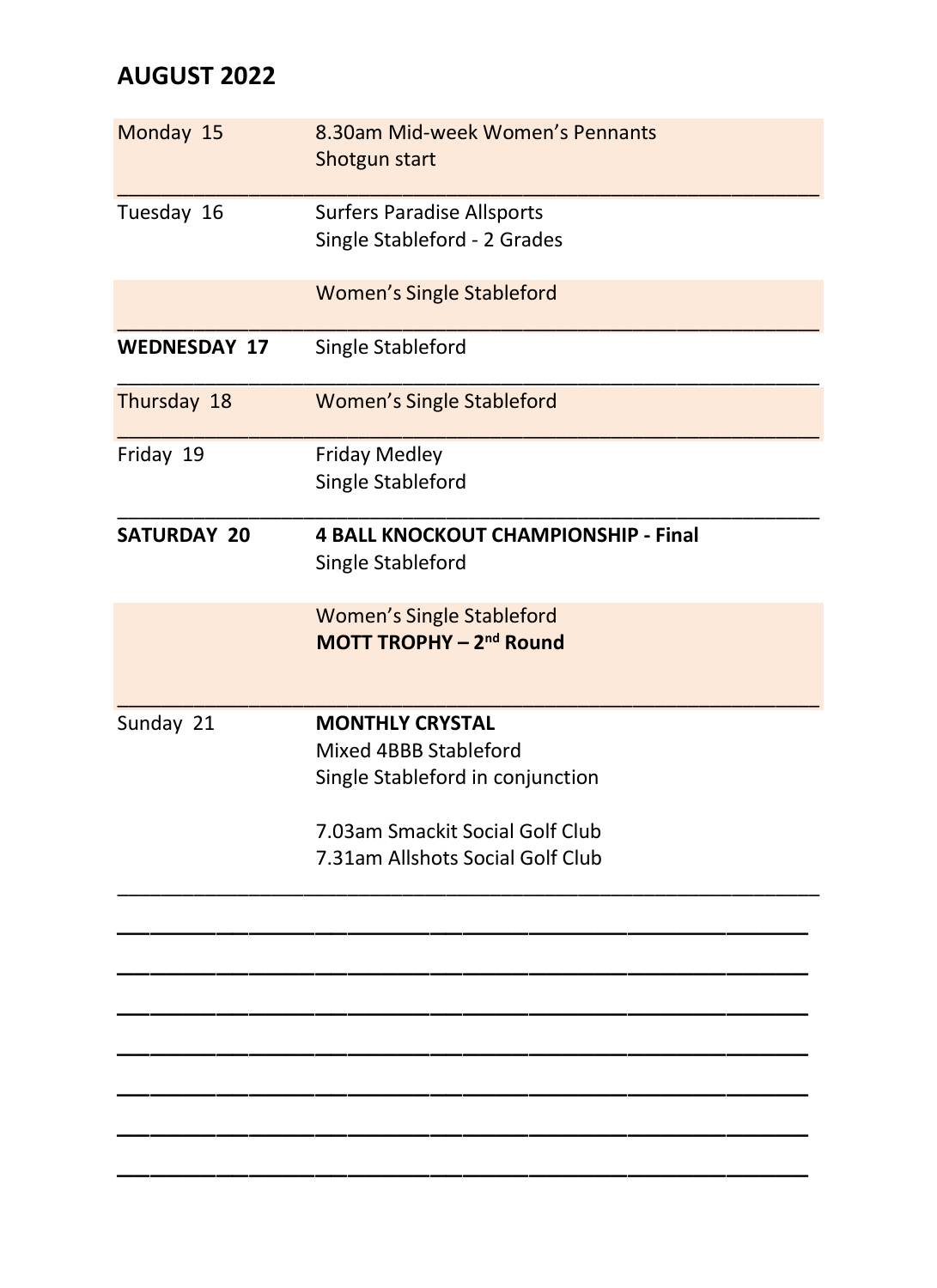| Monday 22           | 8.03am Seachange Village Social Golf Club                              |
|---------------------|------------------------------------------------------------------------|
| Tuesday 23          | <b>Surfers Paradise Allsports</b><br>Single Stableford - 2 Grades      |
|                     | Women's Split 6's                                                      |
| <b>WEDNESDAY 24</b> | Single Stableford                                                      |
| Thursday 25         | <b>WOMEN'S FOURSOMES CHAMPIONSHIPS</b><br>27 Holes<br><b>Entry Fee</b> |
| Friday 26           | <b>Friday Medley</b><br>Single Stableford                              |
| <b>SATURDAY 27</b>  | Ambrose - Teams of four                                                |
|                     | <b>Women's Single Stableford</b><br><b>MOTT TROPHY - Final Round</b>   |
| Sunday 28           | Mixed 4BBB Stableford<br>Single Stableford in conjunction              |
|                     | 6.28am Southport Tigers                                                |
|                     | 7.03am Del Plaza Social Golf Club                                      |
|                     | 7.59am Drop Zone Golf<br>8.20am Kathy's Klowns Social Club             |
|                     | 8.48am Gold Coast Transport Drivers                                    |
|                     |                                                                        |
|                     |                                                                        |
|                     |                                                                        |
|                     |                                                                        |
|                     |                                                                        |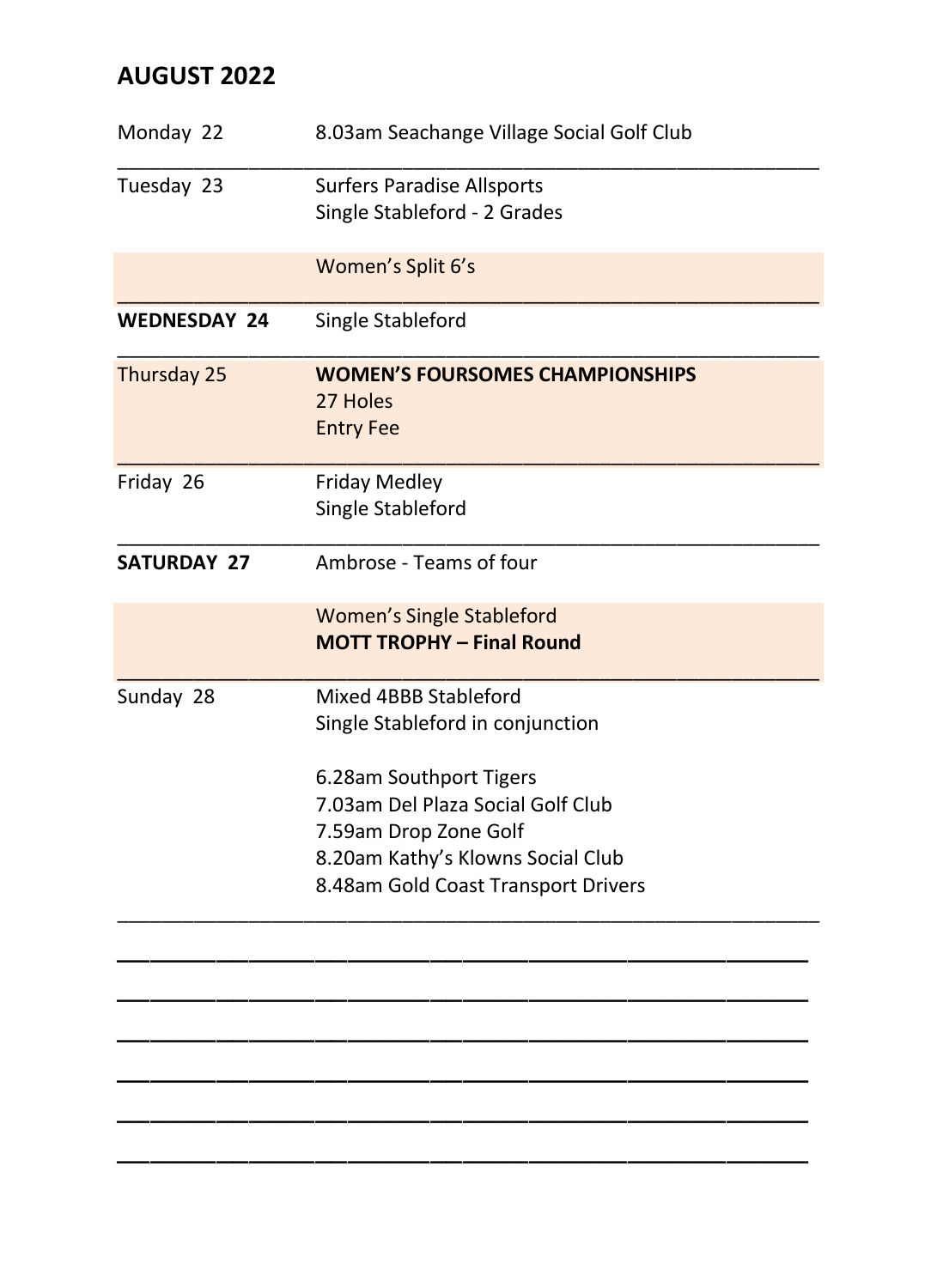# **AUGUST / SEPTEMBER 2022**

| Monday 29           |                                                                                        |
|---------------------|----------------------------------------------------------------------------------------|
| Tuesday 30          | <b>Surfers Paradise Allsports</b><br><b>MONTHLY MEDAL - Stroke - 2 Grades</b>          |
|                     | <b>Women's Single Stableford</b>                                                       |
| <b>WEDNESDAY 31</b> | Single Stableford                                                                      |
| Thursday 1          | <b>WOMEN'S MONTHLY MEDAL</b><br><b>Stroke</b>                                          |
| Friday 2            | <b>Friday Medley</b><br>Single Stableford                                              |
| <b>SATURDAY 3</b>   | <b>MONTHLY MEDAL</b><br><b>Stroke</b><br><b>QUALIFYIING ROUND FOR CAPTAINS PUTTER</b>  |
|                     | <b>WOMEN'S MONTHLY MEDAL</b><br><b>Stroke</b>                                          |
| Sunday 4            | <b>FATHERS DAY</b><br>Medley Single Stableford                                         |
|                     | 7.03am The Rocklea Sparks<br>7.31am Palm Beach Currumbin Surf Club Social Golf<br>Club |
|                     |                                                                                        |
|                     |                                                                                        |
|                     |                                                                                        |
|                     |                                                                                        |
|                     |                                                                                        |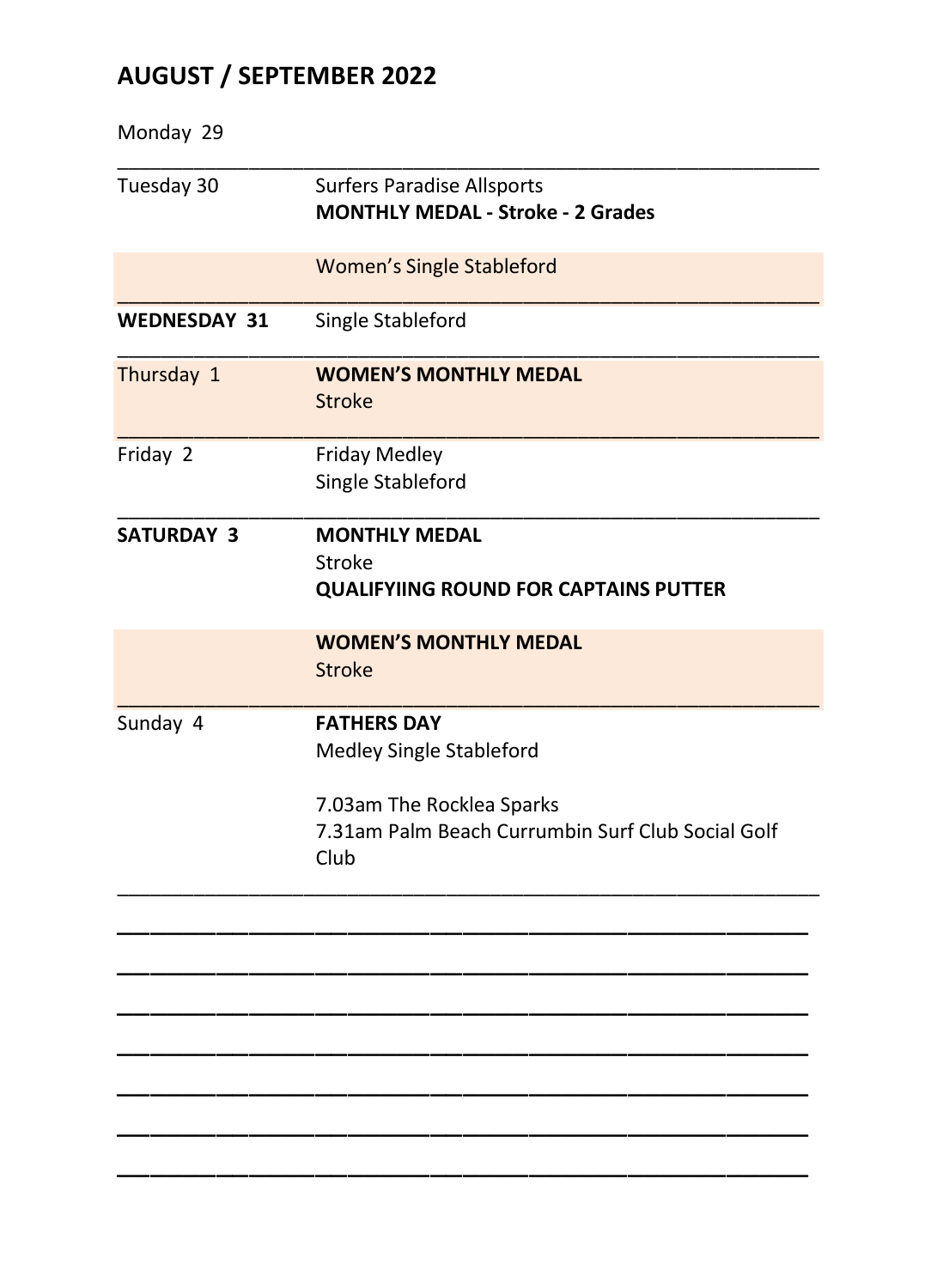# **SEPTEMBER 2022**

| Monday 5           | 7.0am Division 2 Super Senior Pennants                                     |
|--------------------|----------------------------------------------------------------------------|
| Tuesday 6          | <b>Surfers Paradise Allsports</b><br>Single Stableford - 2 Grades          |
|                    | <b>Women's Single Stableford</b><br>JOAN IRVING JUG - 7.00 a.m - 1st Round |
| <b>WEDNESDAY 7</b> | <b>ON COURSE CHALLENGE</b><br><b>Stroke</b>                                |
| Thursday 8         | Women's Grandmothers & OBE Day<br><b>Single Stableford</b>                 |
| Friday 9           | <b>Friday Medley</b><br>Single Stableford                                  |
| <b>SATURDAY 10</b> | <b>CAPTAINS PUTTER - 1ST Round</b><br>Single Stableford                    |
|                    | <b>Women's Pairs Ambrose</b>                                               |
| Sunday 11          | Mixed 4BBB Stableford<br>Single Stableford in conjunction                  |
|                    | 6.28am Burleigh Bears<br>7.10am Burleigh Heads Social Golf Club            |
|                    |                                                                            |
|                    |                                                                            |
|                    |                                                                            |
|                    |                                                                            |
|                    |                                                                            |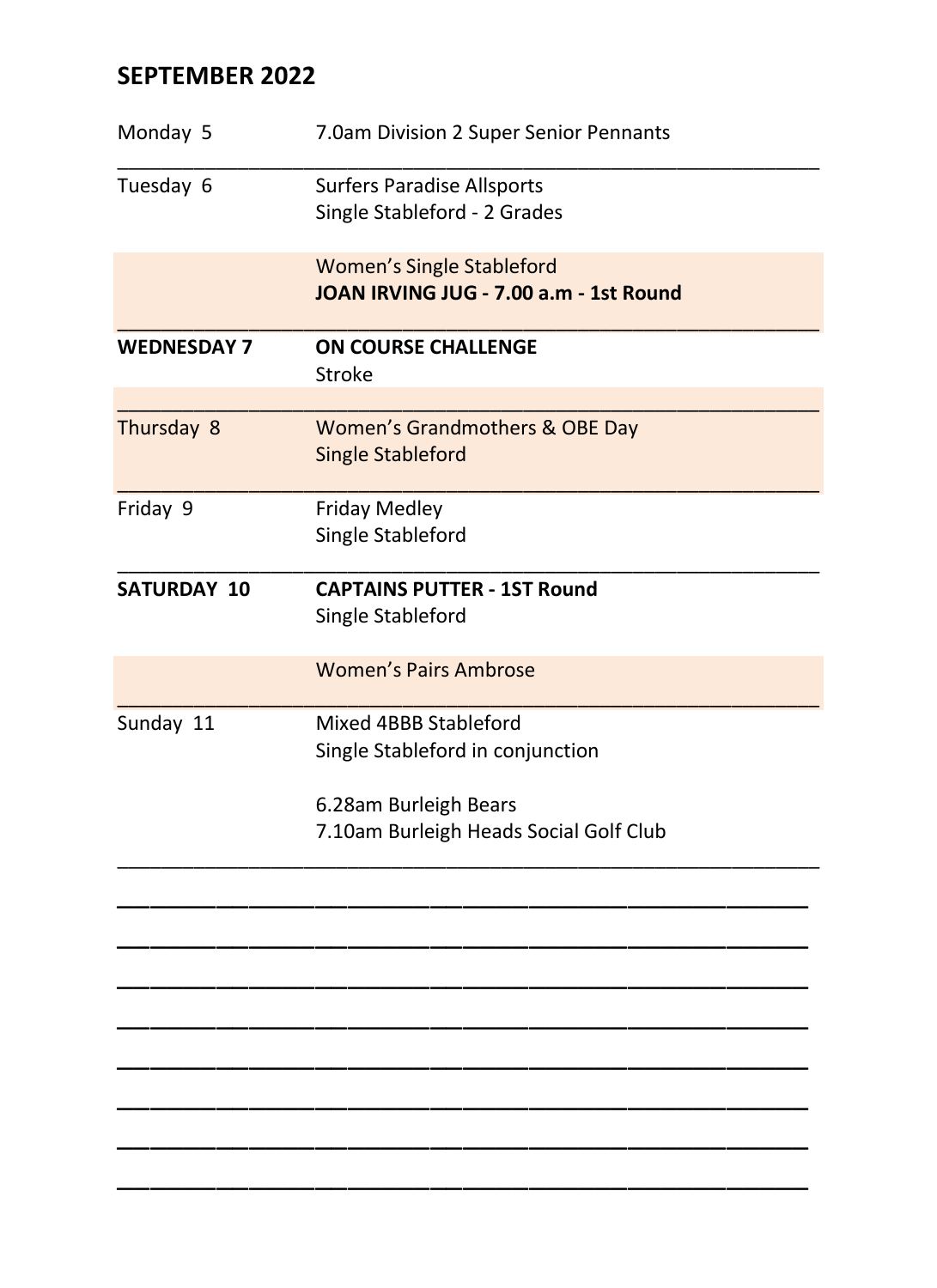# **SEPTEMBER 2022**

| Monday 12           |                                                                            |  |
|---------------------|----------------------------------------------------------------------------|--|
| Tuesday 13          | <b>Surfers Paradise Allsports</b><br>Single Stableford - 2 Grades          |  |
|                     | <b>Women's Single Stableford</b><br>JOAN IRVING JUG - 7.00 a.m - 2nd Round |  |
| <b>WEDNESDAY 14</b> | Single Stableford                                                          |  |
| Thursday 15         | Women's 2 Ball Ambrose                                                     |  |
| Friday 16           | <b>Friday Medley</b><br>Single Stableford                                  |  |
| <b>SATURDAY 17</b>  | <b>CAPTAINS PUTTER - 2nd Round</b><br>Single Stableford                    |  |
|                     | <b>Women's Single Stableford</b>                                           |  |
| Sunday 18           | Mixed Multiplier Stableford<br>Single Stableford in conjunction            |  |
|                     | 6.28am Junction Social Club                                                |  |
|                     | 7.17am Fitzy's Waterford Social Golf Club                                  |  |
|                     | 7.59am Commercial Hotel Blow-ins Nerang                                    |  |
|                     |                                                                            |  |
|                     |                                                                            |  |
|                     |                                                                            |  |
|                     |                                                                            |  |
|                     |                                                                            |  |
|                     |                                                                            |  |
|                     |                                                                            |  |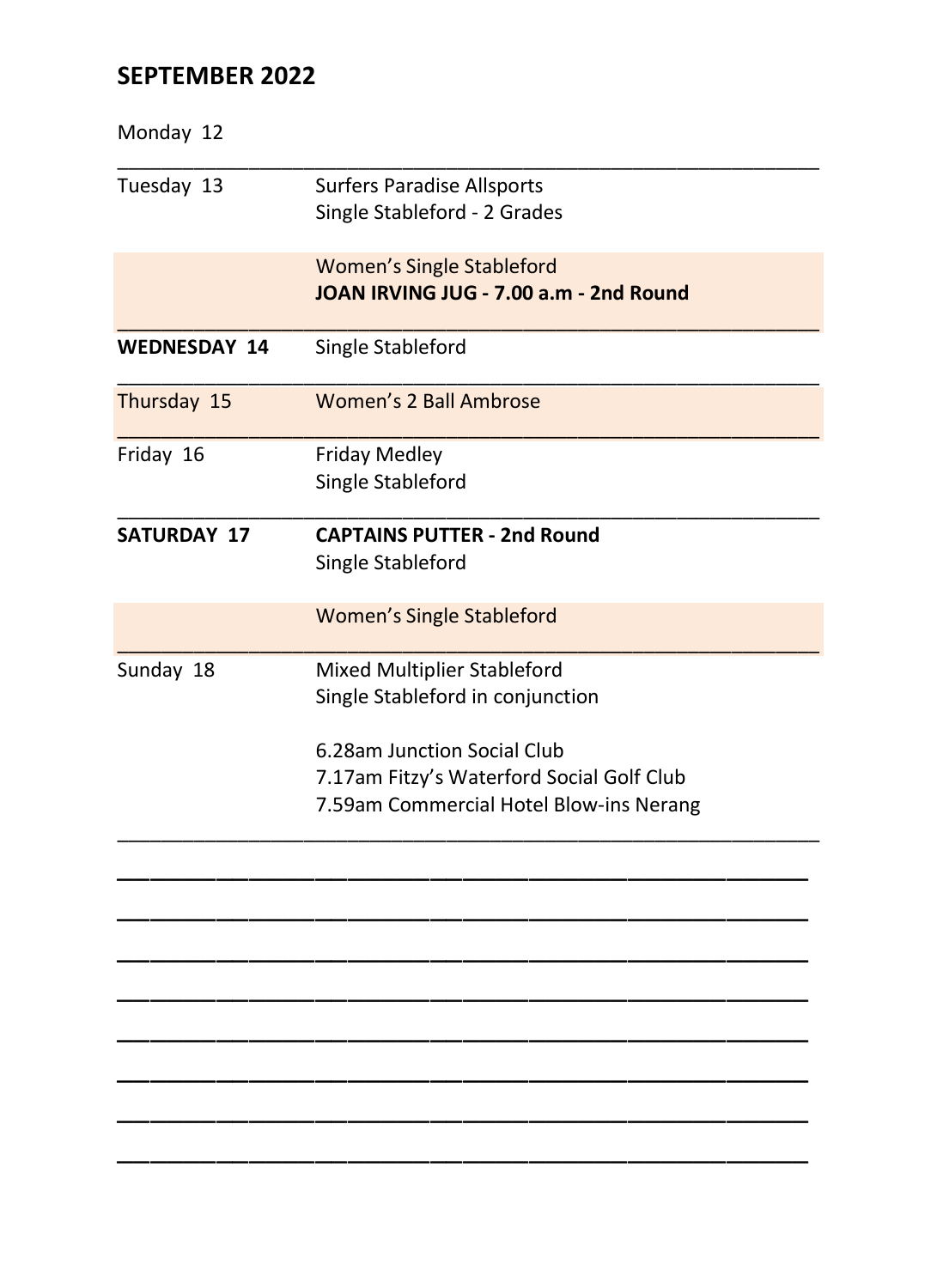# **SEPTEMBER 2022**

| Monday 19           | 8.00am Division 2 Senior Pennants                                                                                                                                                                     |
|---------------------|-------------------------------------------------------------------------------------------------------------------------------------------------------------------------------------------------------|
| Tuesday 20          | <b>Surfers Paradise Allsports</b><br>Multiplier Stableford - 2 Person                                                                                                                                 |
|                     | <b>Women's Single Stableford</b><br>JOAN IRVING JUG - 7.00 a.m - 3rd Round                                                                                                                            |
| <b>WEDNESDAY 21</b> | Pacific Golf Club to Visit<br><b>4BBB Stableford</b><br>12.15 p.m. Shot Gun Start                                                                                                                     |
| Thursday 22         | Single Stableford<br><b>JOAN IRVING JUG - Final</b>                                                                                                                                                   |
| Friday 23           | <b>Friday Medley</b><br>Single Stableford                                                                                                                                                             |
| <b>SATURDAY 24</b>  | <b>CAPTAINS PUTTER - Final</b><br>Single Stableford                                                                                                                                                   |
|                     | <b>Women's Single Stableford</b>                                                                                                                                                                      |
| Sunday 25           | <b>MONTHLY CRYSTAL</b><br>Mixed 4BBB Stableford<br>Single Stableford in conjunction<br>6.28am Happy Hackers Social Golf Club<br>7.03am Offwood Social Golf Club<br>7.31am Brisbane Fairways Golf Club |
|                     |                                                                                                                                                                                                       |

\_\_\_\_\_\_\_\_\_\_\_\_\_\_\_\_\_\_\_\_\_\_\_\_\_\_\_\_\_\_\_\_\_\_\_\_\_\_\_\_\_\_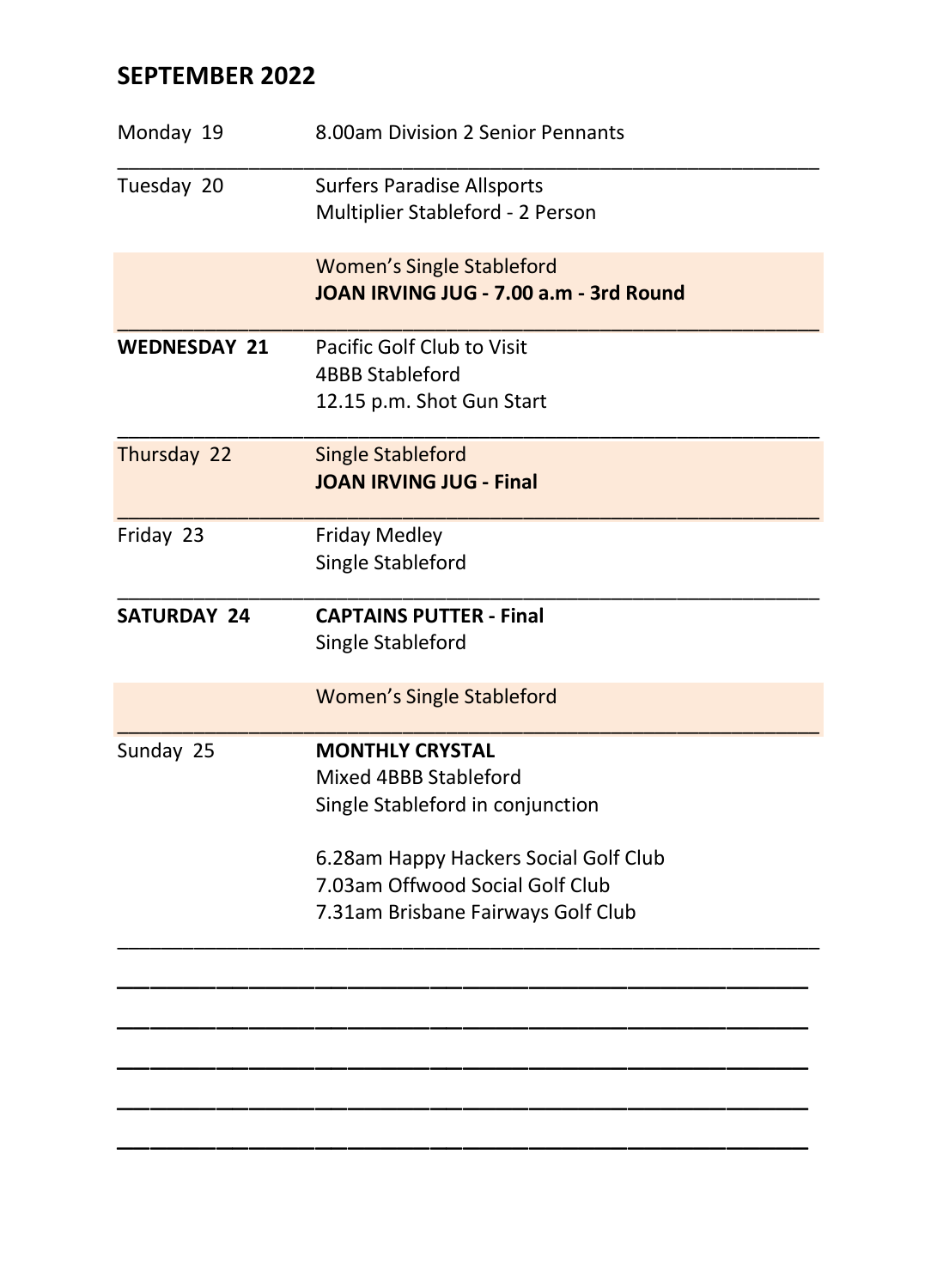# **SEPTEMBER / OCTOBER 2022**

| Monday 26           | 8.00am Gold Coast Vets<br>Shotgun start                                       |
|---------------------|-------------------------------------------------------------------------------|
| Tuesday 27          | <b>Surfers Paradise Allsports</b><br><b>MONTHLY MEDAL - Stroke - 2 Grades</b> |
|                     | Women's 2 ball Ambrose                                                        |
| <b>WEDNESDAY 28</b> | Single Stableford                                                             |
| Thursday 29         | Women's Canadian 2 Stroke                                                     |
| Friday 30           | <b>Friday Medley</b><br>Single Stableford                                     |
| <b>SATURDAY 1</b>   | <b>MONTHLY MEDAL</b><br>Stroke                                                |
|                     | <b>WOMEN'S MONTHLY MEDAL</b><br><b>Stroke</b>                                 |
| Sunday 2            | Mixed 4BBB Stableford<br>Single Stableford in conjunction                     |
|                     | 6.28am Chatswood Hills Tavern Social Golf Club_<br>$\lambda$                  |
|                     |                                                                               |
|                     |                                                                               |
|                     |                                                                               |
|                     |                                                                               |
|                     |                                                                               |
|                     |                                                                               |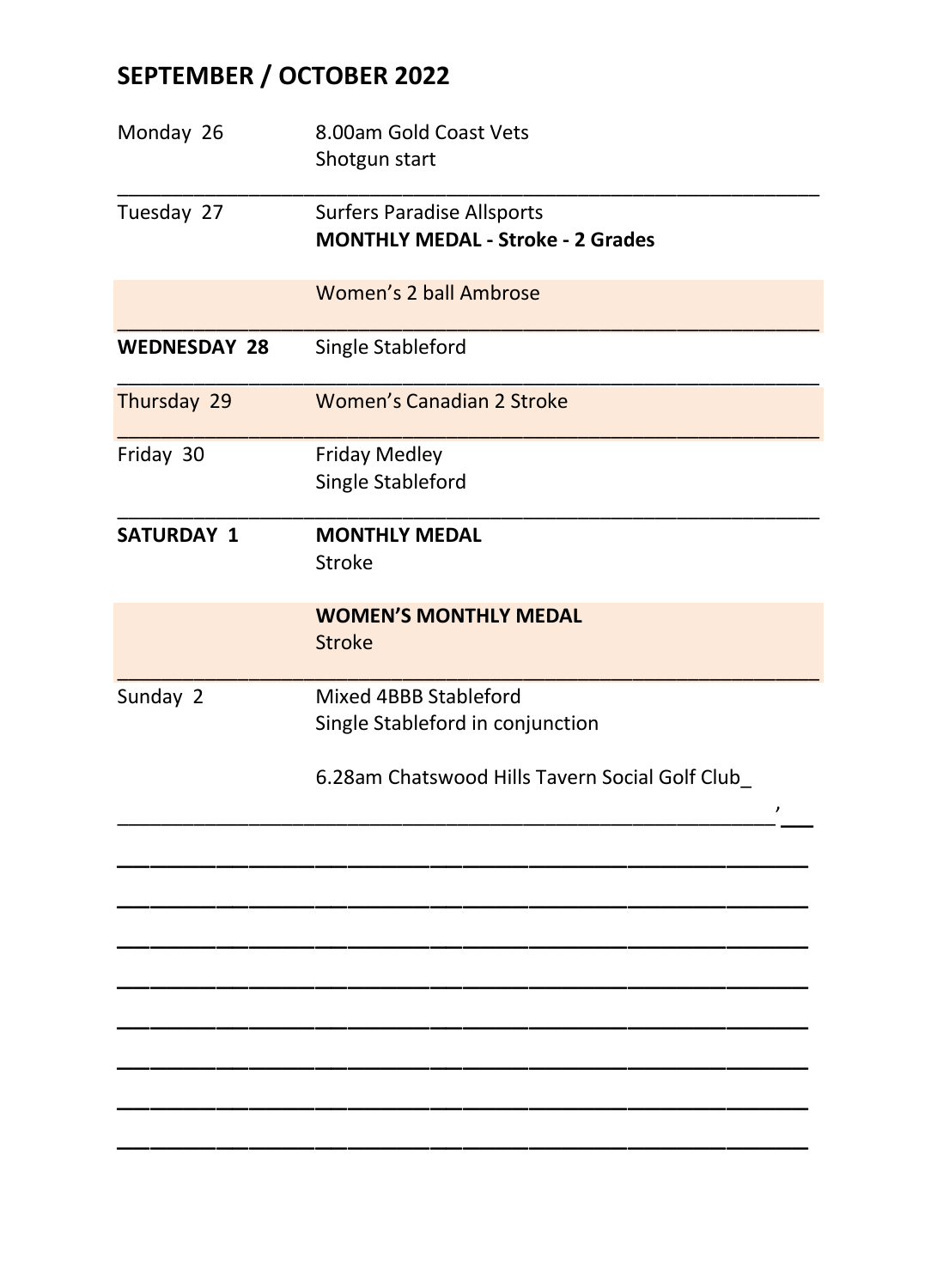# **OCTOBER 2022**

| Monday 3           | <b>QUEENS BIRTHDAY</b><br><b>Public Holiday - Office Closed</b><br>Medley<br>Single Stableford |  |  |
|--------------------|------------------------------------------------------------------------------------------------|--|--|
|                    | 7.28am Gold Coast District Golf Association Senior<br><b>Pennants Division 2</b>               |  |  |
| Tuesday 4          | <b>Surfers Paradise Allsports</b><br>Single Stableford - 2 Grades                              |  |  |
|                    | <b>Women's Single Stableford</b>                                                               |  |  |
| <b>WEDNESDAY 5</b> | Single Stableford                                                                              |  |  |
| Thursday 6         | <b>WOMEN'S MONTHLY MEDAL</b><br><b>Stroke</b>                                                  |  |  |
| Friday 7           | <b>Friday Medley</b><br>Single Stableford<br>7.0am Burleigh Bears Friday Golf Group            |  |  |
| <b>SATURDAY 8</b>  | Single Stableford                                                                              |  |  |
|                    | <b>Women's Single Stableford</b>                                                               |  |  |
| Sunday 9           | Mixed Split 6's<br>Single Stableford in conjunction                                            |  |  |
|                    | 6.28am Burleigh Bears<br>7.10am Brisbane Kiwi Golf Club                                        |  |  |
|                    |                                                                                                |  |  |
|                    |                                                                                                |  |  |
|                    |                                                                                                |  |  |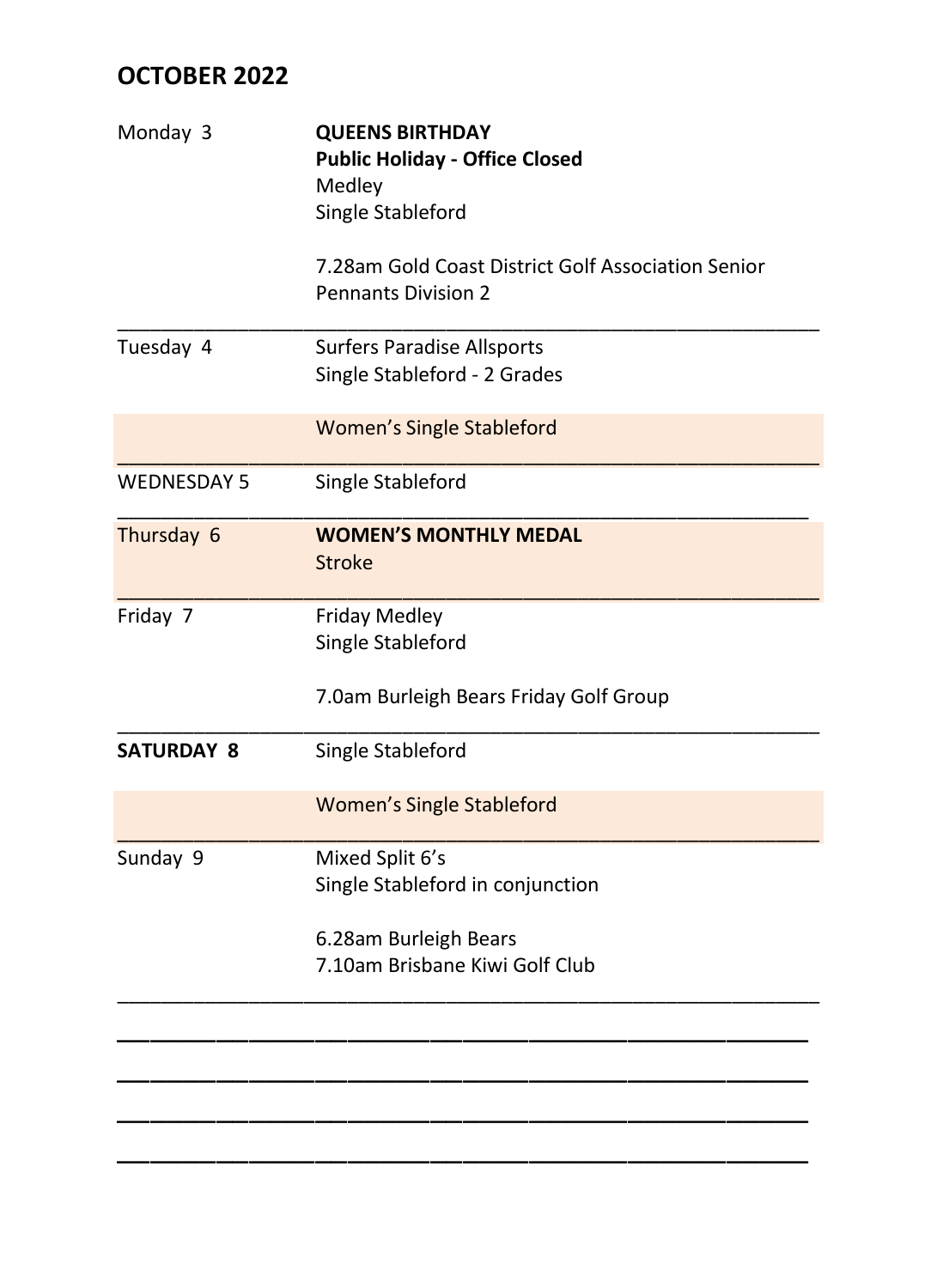# **OCTOBER 2022**

| Monday 10           | <b>COURSE RENOVATIONS - 9 Holes twice</b>                                                                                                                                                                     |
|---------------------|---------------------------------------------------------------------------------------------------------------------------------------------------------------------------------------------------------------|
| Tuesday 11          | <b>COURSE RENOVATIONS - 9 Holes twice</b><br>Surfers Paradise Allsports Away                                                                                                                                  |
|                     | <b>Women's Single Stableford</b><br>9 Holes twice                                                                                                                                                             |
| <b>WEDNESDAY 12</b> | <b>Teams Stableford</b><br>Best 3 Scores to count on each hole                                                                                                                                                |
| Thursday 13         | <b>Women's Single Stableford</b>                                                                                                                                                                              |
| Friday 14           | <b>Friday Medley</b><br>Single Stableford                                                                                                                                                                     |
| <b>SATURDAY 15</b>  | Ambrose - Teams of four                                                                                                                                                                                       |
|                     | Women's Canadian Foursomes                                                                                                                                                                                    |
| Sunday 16           | MIXED 4 BALL KNOCKOUT CHAMPIONSHIP<br>(Qualifying Round - 8 Pairs to Qualify)<br>Single Stableford in conjunction<br>6.28am Gold Coast Kiwi Club<br>7.31am Palm Beach Currumbin Surf Club Social Golf<br>Club |
|                     |                                                                                                                                                                                                               |
|                     |                                                                                                                                                                                                               |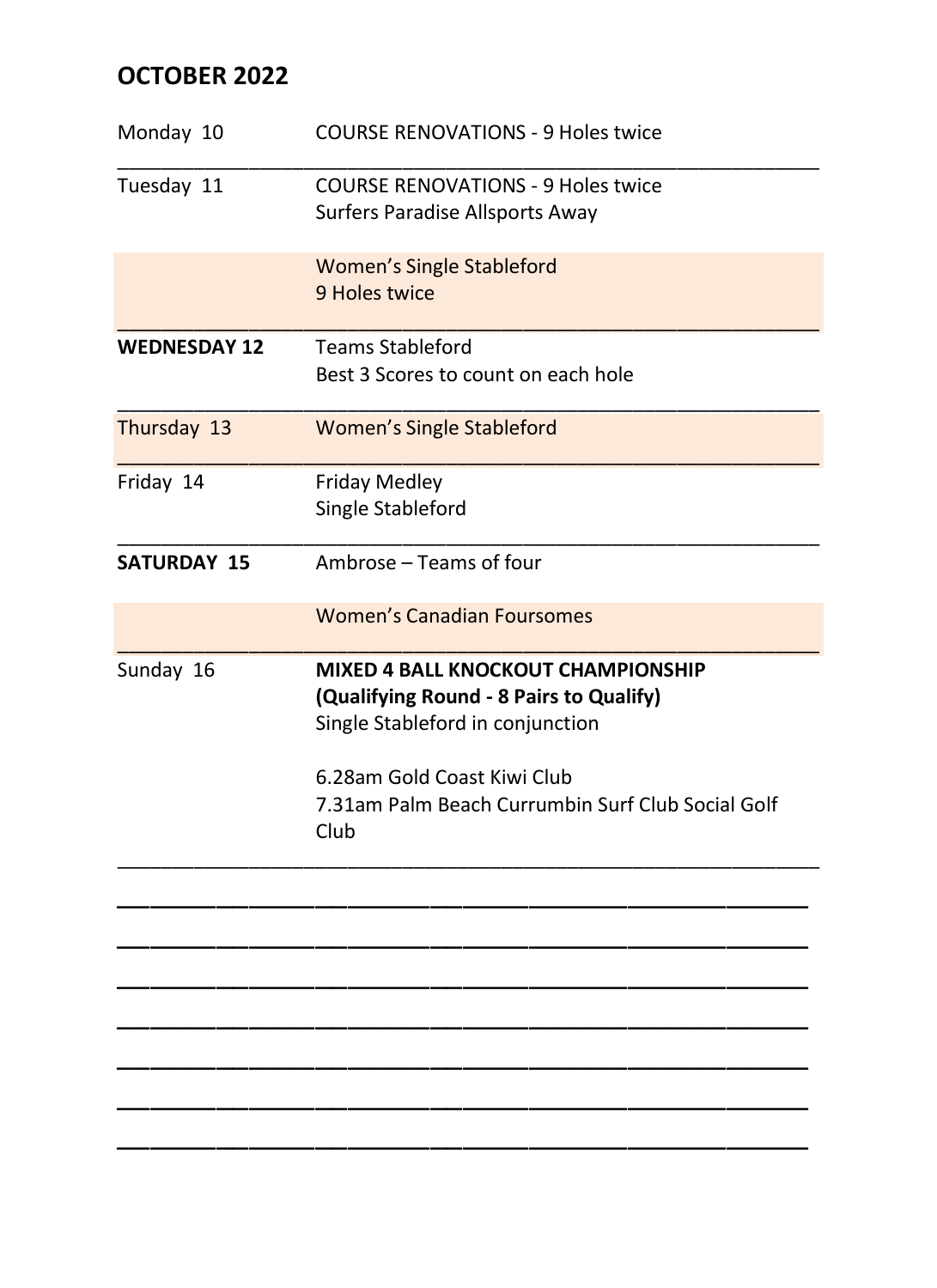# **OCTOBER 2022**

| Monday 17           |                                                             |
|---------------------|-------------------------------------------------------------|
| Tuesday 18          | <b>Surfers Paradise Allsports</b>                           |
|                     | Single Stableford - 2 Grades                                |
|                     | Women's 4 BALL Aggregate (Handicapped)                      |
| <b>WEDNESDAY 19</b> | Single Stableford                                           |
| Thursday 20         | <b>WOMEN'S OPEN CHARITY DAY</b>                             |
|                     | <b>Visitors Welcome</b>                                     |
|                     | 4 person Waltz<br>8.30 a.m. Shot Gun Start - Pre-Paid event |
|                     |                                                             |
| Friday 21           | <b>Friday Medley</b>                                        |
|                     | Single Stableford                                           |
| <b>SATURDAY 22</b>  | <b>COCK OF THE WALK - Qualifying Round</b>                  |
|                     | (8 pairs to qualify)                                        |
|                     | Stableford                                                  |
|                     | <b>Women's Single Stableford</b>                            |
| Sunday 23           | MIXED 4 BALL KNOCKOUT CHAMPIONSHIP - 1st Round              |
|                     | Medley Single Stableford                                    |
|                     | 6.28am Southport Tigers                                     |
|                     | 7.03am The 19th Hole Social Golf Club                       |
|                     |                                                             |
|                     |                                                             |
|                     |                                                             |
|                     |                                                             |
|                     |                                                             |
|                     |                                                             |
|                     |                                                             |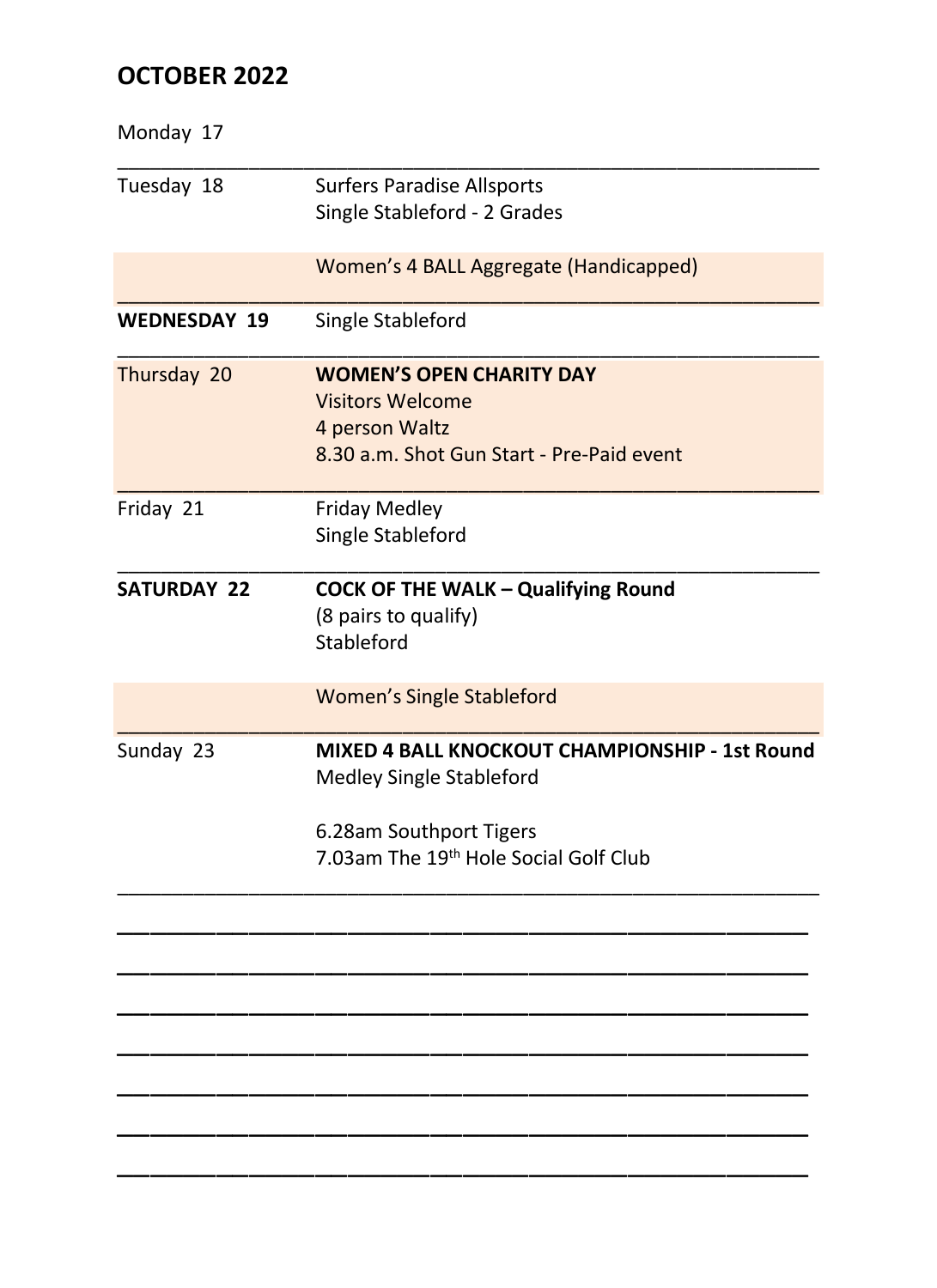# **OCTOBER / NOVEMBER 2022**

| Monday 24           |                                                   |
|---------------------|---------------------------------------------------|
| Tuesday 25          | <b>Surfers Paradise Allsports</b>                 |
|                     | <b>MONTHLY MEDAL - Stroke - 2 Grades</b>          |
|                     | <b>Women's Single Stableford</b>                  |
| <b>WEDNESDAY 26</b> | <b>ON COURSE CHALLENGE</b><br>Stroke              |
| Thursday 27         | <b>Single Stableford</b>                          |
| Friday 28           | <b>Friday Medley</b>                              |
|                     | Single Stableford                                 |
| <b>SATURDAY 29</b>  | <b>COCK OF THE WALK - 1st Round</b>               |
|                     | Single Stableford                                 |
|                     | <b>Women's Single Stableford</b>                  |
| Sunday 30           | MIXED 4 BALL KNOCKOUT CHAMPIONSHIP - 2nd<br>Round |
|                     | Mixed 4BBB Stableford                             |
|                     | Single Stableford in conjunction                  |
|                     | 6.28am Sharks Social Golf Club                    |
|                     | 7.24am Signature Golf Tours                       |
|                     |                                                   |
|                     |                                                   |
|                     |                                                   |
|                     |                                                   |
|                     |                                                   |
|                     |                                                   |
|                     |                                                   |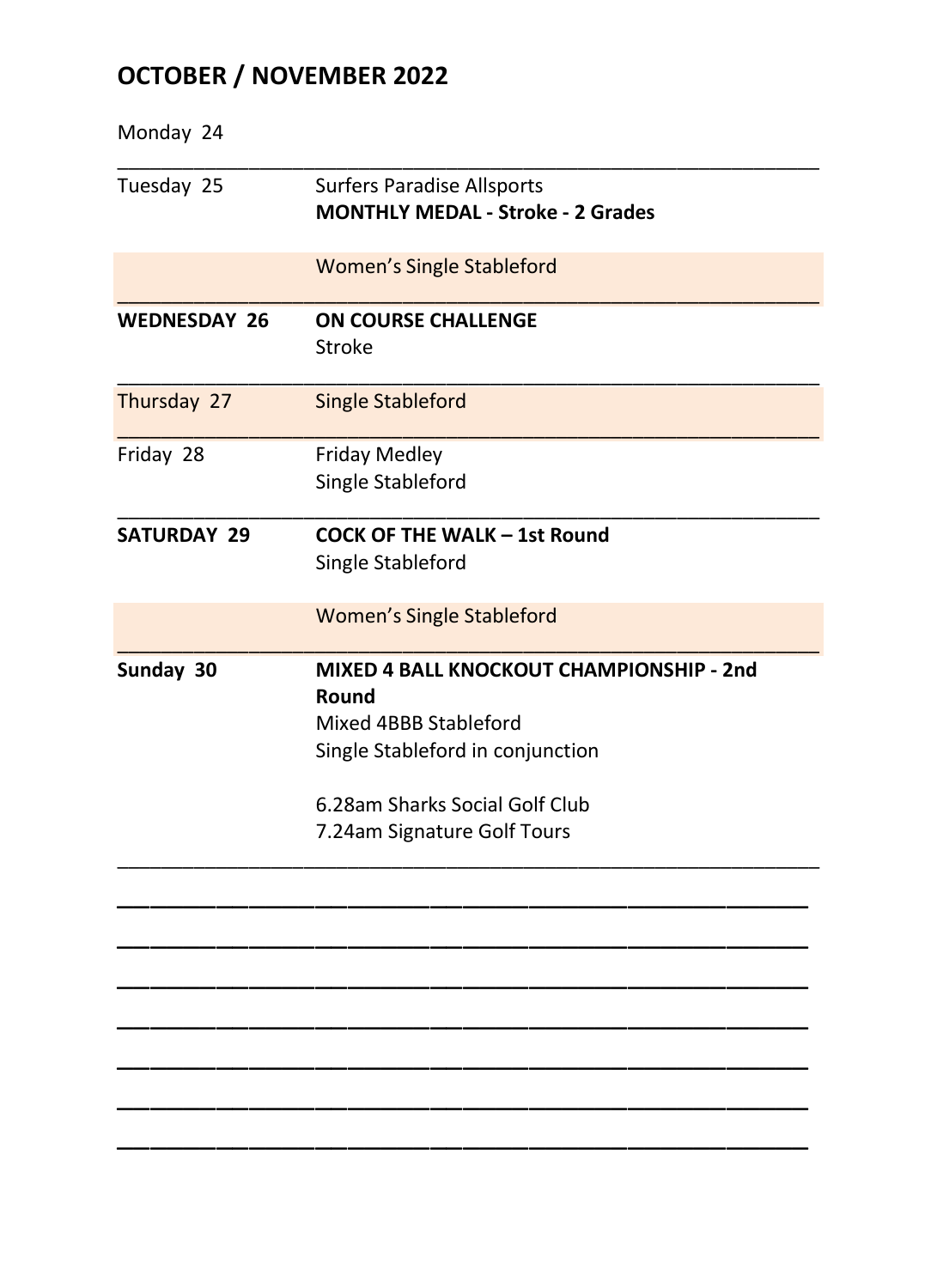Monday 31

| <b>MELBOURNE CUP DAY</b>                                                           |
|------------------------------------------------------------------------------------|
| Medley Single Stableford                                                           |
| 8.00 a.m. Shot Gun Start.                                                          |
| Pay at the Pro Shop                                                                |
| (Luncheon from 11.00 a.m. To be booked and Pre-Paid                                |
| at the Office)                                                                     |
| Single Stableford                                                                  |
| <b>WOMEN'S MONTHLY MEDAL</b>                                                       |
| <b>GOLD MEDAL PLAY OFF</b>                                                         |
| Stroke                                                                             |
| <b>Friday Medley</b>                                                               |
| Single Stableford                                                                  |
| <b>MONTHLY MEDAL</b><br><b>GOLD MEDAL PLAY OFF - Men's &amp; Juniors</b><br>Stroke |
| <b>WOMEN'S MONTHLY MEDAL</b>                                                       |
| <b>Gold Medal Play Off</b>                                                         |
| <b>Stroke</b>                                                                      |
| MIXED 4 BALL KNOCKOUT CHAMPIONSHIP - Final                                         |
| Round                                                                              |
| Mixed 4BBB Stableford                                                              |
| Single Stableford in conjunction                                                   |
| 6.28am Ashmore Tavern Social Golf Club                                             |
| 7.00am Nick Watkins - 9 holes ( $1st$ tee)                                         |
| 7.03am Del Plaza Social Golf Club                                                  |
| 7.59am Mineral Tech Social Golf Club                                               |
| 8.27am Gold Coast Transport Drivers                                                |
|                                                                                    |

\_\_\_\_\_\_\_\_\_\_\_\_\_\_\_\_\_\_\_\_\_\_\_\_\_\_\_\_\_\_\_\_\_\_\_\_\_\_\_\_\_\_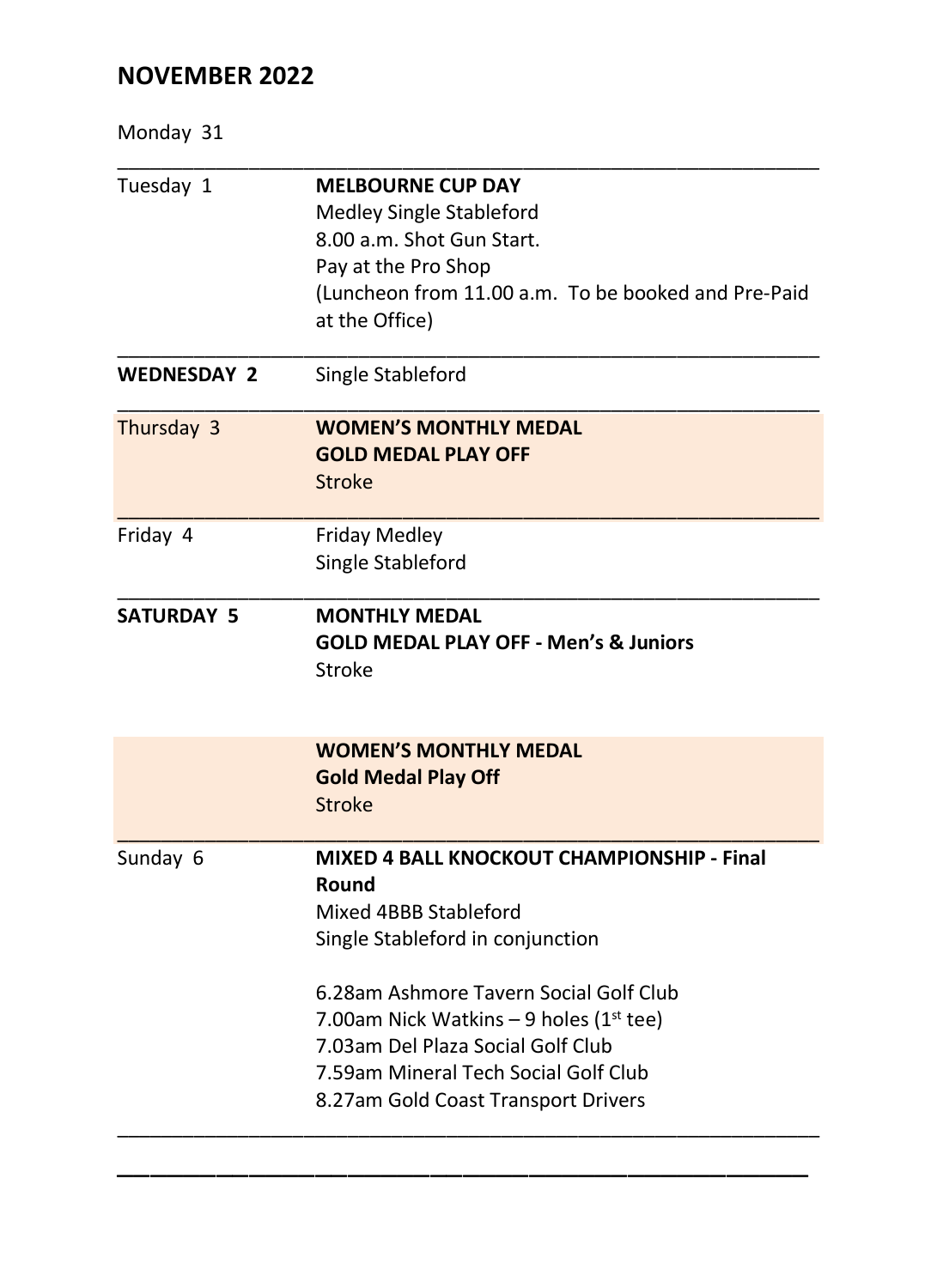| Monday 7           |                                                                                                                                                                                                                        |
|--------------------|------------------------------------------------------------------------------------------------------------------------------------------------------------------------------------------------------------------------|
| Tuesday 8          | <b>Surfers Paradise Allsports</b><br>Single Stableford - 2 Grades                                                                                                                                                      |
|                    | <b>Women's Single Stableford</b>                                                                                                                                                                                       |
| <b>WEDNESDAY 9</b> | <b>ON COURSE CHALLENGE</b><br>Stroke                                                                                                                                                                                   |
| Thursday 10        | <b>Women's Single Stableford</b>                                                                                                                                                                                       |
| Friday 11          | <b>Friday Medley</b><br>Single Stableford                                                                                                                                                                              |
| <b>SATURDAY 12</b> | COCK OF THE WALK - 2 <sup>nd</sup> Round<br>Single Stableford                                                                                                                                                          |
|                    | <b>Women's Single Stableford</b>                                                                                                                                                                                       |
| Sunday 13          | <b>VISITORS DAY</b><br>11.00am start<br>Mixed 4BBB Stableford<br>Single Stableford in conjunction<br>7.30am Gold Coast District vs Brisbane District Golf<br>Association<br>Two tee start. Course closed until 11.00am |
|                    |                                                                                                                                                                                                                        |
|                    |                                                                                                                                                                                                                        |
|                    |                                                                                                                                                                                                                        |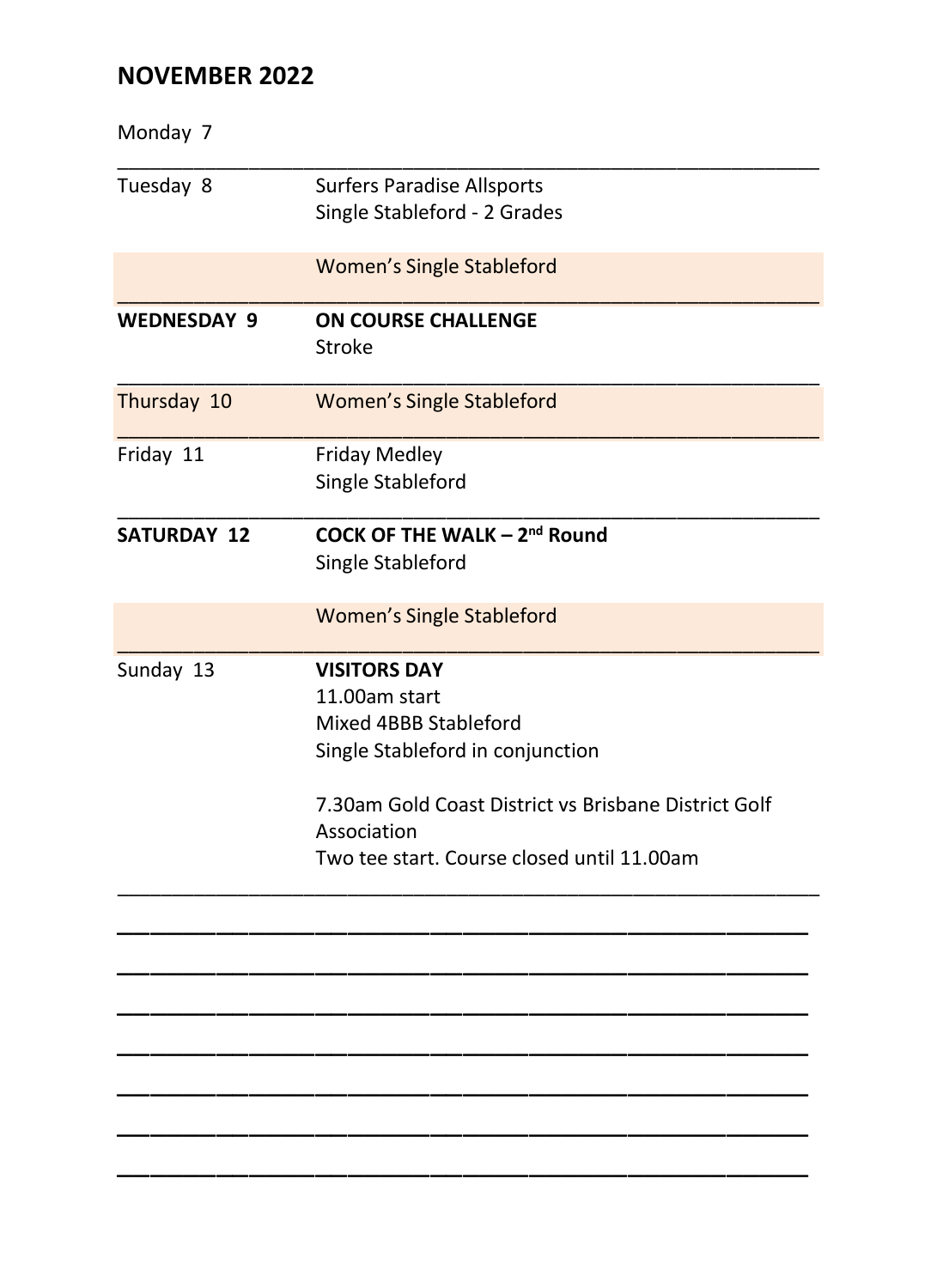| Monday 14           | 7.14am Women's Golf Gold Coast (WGGC)<br>Champion of Champions and Captain's Trophy                                                                                                                                                                                                                                                  |
|---------------------|--------------------------------------------------------------------------------------------------------------------------------------------------------------------------------------------------------------------------------------------------------------------------------------------------------------------------------------|
| Tuesday 15          | <b>Surfers Paradise Allsports</b><br><b>4BBB Stableford</b>                                                                                                                                                                                                                                                                          |
|                     | <b>Women's Single Stableford</b>                                                                                                                                                                                                                                                                                                     |
| <b>WEDNESDAY 16</b> | Single Stableford                                                                                                                                                                                                                                                                                                                    |
| Thursday 17         | <b>WOMEN'S CLOSING DAY</b><br><b>President vs Captain Teams Event</b><br>Selection for President & Captains Team<br>8.30 Shot Gun Start, 4BBB Stableford<br>Golf & Lunch Pre-Paid<br><b>PRESENTATION OF SPECIAL TROPHIES</b><br>From Closing Day 2022 until Opening Day 2023<br>Thursday's competitions will be run from the ProShop |
| Friday 18           | <b>Friday Medley</b><br>Single Stableford<br>6.32am Burleigh Bears Friday Social Golf Group                                                                                                                                                                                                                                          |
| <b>SATURDAY 19</b>  | <b>COCK OF THE WALK - Final</b><br>Single Stableford in conjunction                                                                                                                                                                                                                                                                  |
|                     | <b>WOMEN'S CLOSING DAY</b><br>4BBB Stableford Golf and Lunch Pre-Paid<br><b>PRESENTATION OF SPECIAL TROPHIES</b><br>From Closing Day 2022 until Opening Day 2023<br>Saturday's competitions will be run from the ProShop                                                                                                             |
| Sunday 20           | <b>MONTHLY CRYSTAL</b><br>Mixed 4BBB Stableford<br>Single Stableford in conjunction<br>7.10am Jimboomba Social Golf Club<br>7.45am GolfNuts Queensland                                                                                                                                                                               |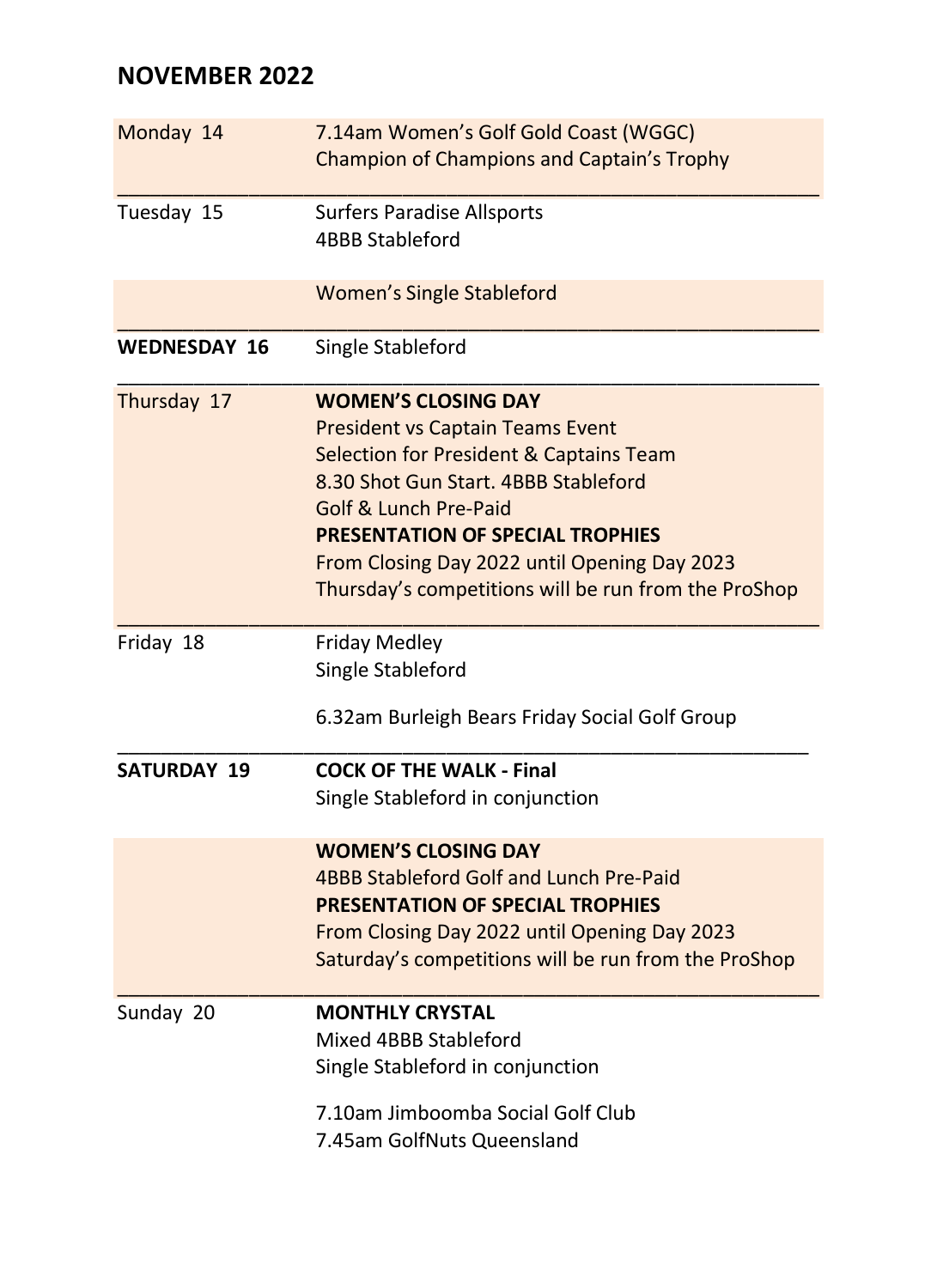| Monday 21           |                                                                                                                                                         |
|---------------------|---------------------------------------------------------------------------------------------------------------------------------------------------------|
| Tuesday 22          | <b>Surfers Paradise Allsports</b><br><b>CLUB CHAMPIONSHIPS - 1ST ROUND</b><br>Stroke - 2 Grades                                                         |
|                     | <b>Women's Single Stroke</b>                                                                                                                            |
| <b>WEDNESDAY 23</b> | Single Stableford                                                                                                                                       |
| Thursday 24         | 8.30am WOMEN'S A.G.M.<br>10.00 a.m. Shot Gun Start<br><b>Single Stableford</b>                                                                          |
| Friday 25           | Friday Medley Ham Run<br>Single Stableford                                                                                                              |
|                     | <b>WOMEN'S ANNUAL DINNER</b>                                                                                                                            |
| <b>SATURDAY 26</b>  | Single Stableford                                                                                                                                       |
|                     | <b>Women's Single Stableford</b>                                                                                                                        |
| Sunday 27           | Mixed Irish Team Stableford. Best three of four scores<br>Single Stableford in conjunction<br>7.31am Palm Beach Currumbin Surf Club Social Golf<br>Club |
|                     |                                                                                                                                                         |
|                     |                                                                                                                                                         |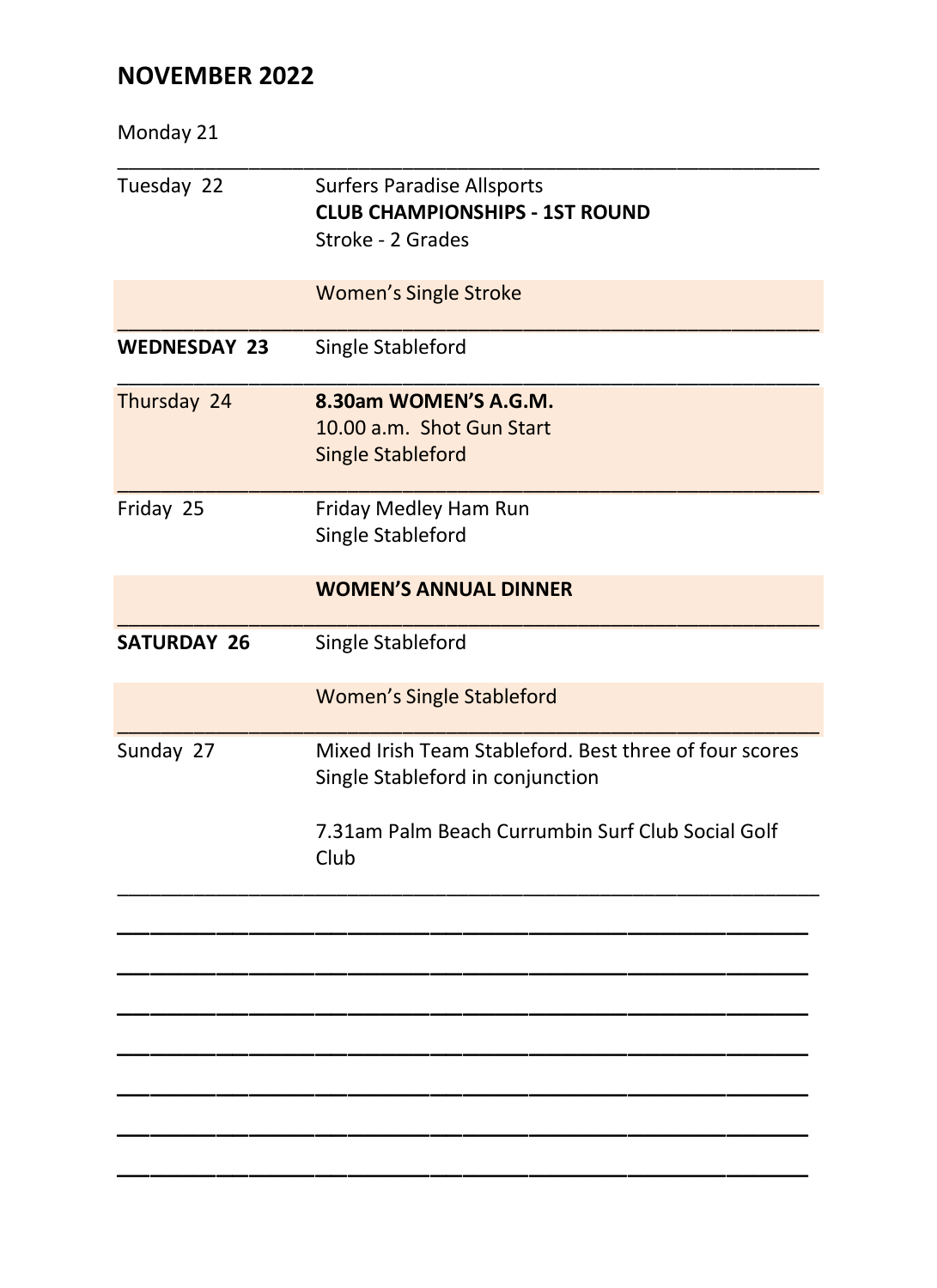# **NOVEMBER / DECEMBER 2022**

| <b>Surfers Paradise Allsports</b><br><b>CLUB CHAMPIONSHIPS - 2ND ROUND</b><br><b>MONTHLY MEDAL</b><br><b>GOLD MEDAL PLAY OFF</b><br>Stroke - 2 Grades                      |
|----------------------------------------------------------------------------------------------------------------------------------------------------------------------------|
| <b>Women's Single Stableford</b>                                                                                                                                           |
| Single Stableford                                                                                                                                                          |
| <b>Women's Single Stableford</b>                                                                                                                                           |
| Friday Medley Ham Run                                                                                                                                                      |
| Single Stableford                                                                                                                                                          |
| <b>MONTHLY MEDAL</b><br><b>Stroke</b>                                                                                                                                      |
| <b>Women's Stroke</b><br><b>Run from ProShop</b>                                                                                                                           |
| <b>GOLD CRYSTAL PLAY OFF</b><br>Mixed 4BBB Stableford<br>Single Stableford in conjunction<br>6.28am Gold Coast Transport Drivers<br>7.03am Burleigh Heads Social Golf Club |
|                                                                                                                                                                            |
|                                                                                                                                                                            |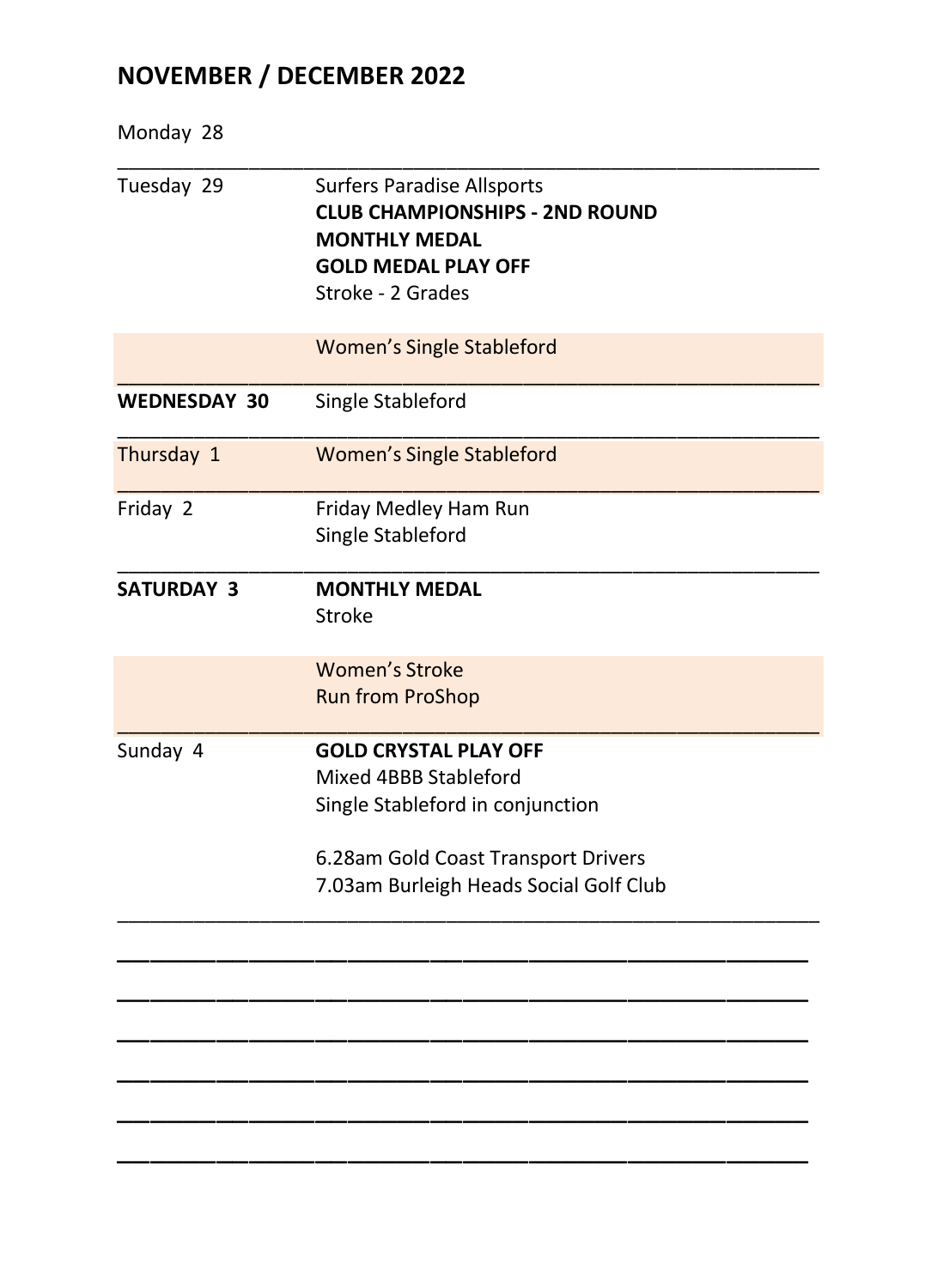## **DECEMBER 2022**

| Monday 5           |                                             |
|--------------------|---------------------------------------------|
| Tuesday 6          | Surfers Paradise Allsport - Christmas Party |
|                    | Ambrose Pairs - 2 Grades                    |
|                    | Shot Gun Start - 12.30 p.m.                 |
|                    | <b>Women's Single Stableford</b>            |
| <b>WEDNESDAY 7</b> | ON COURSE CHALLENGE                         |
|                    | Stroke                                      |
| Thursday 8         | <b>WOMEN'S GALA DAY</b>                     |
|                    | <b>Team Stableford</b>                      |
|                    | 8.00 a.m. Shot Gun Start                    |
|                    | Pre-Paid event at Pro Shop                  |
| Friday 9           | Friday Medley Ham Run                       |
|                    | Single Stableford                           |
| <b>SATURDAY 10</b> | Single Stableford                           |
|                    | <b>Women's Single Stableford</b>            |
| Sunday 11          | <b>Mixed Ambrose Pairs</b>                  |
|                    | Single Stableford in conjunction            |
|                    | 6.28am Foxworth Social Golf Club            |
|                    |                                             |
|                    |                                             |
|                    |                                             |
|                    |                                             |
|                    |                                             |
|                    |                                             |
|                    |                                             |
|                    |                                             |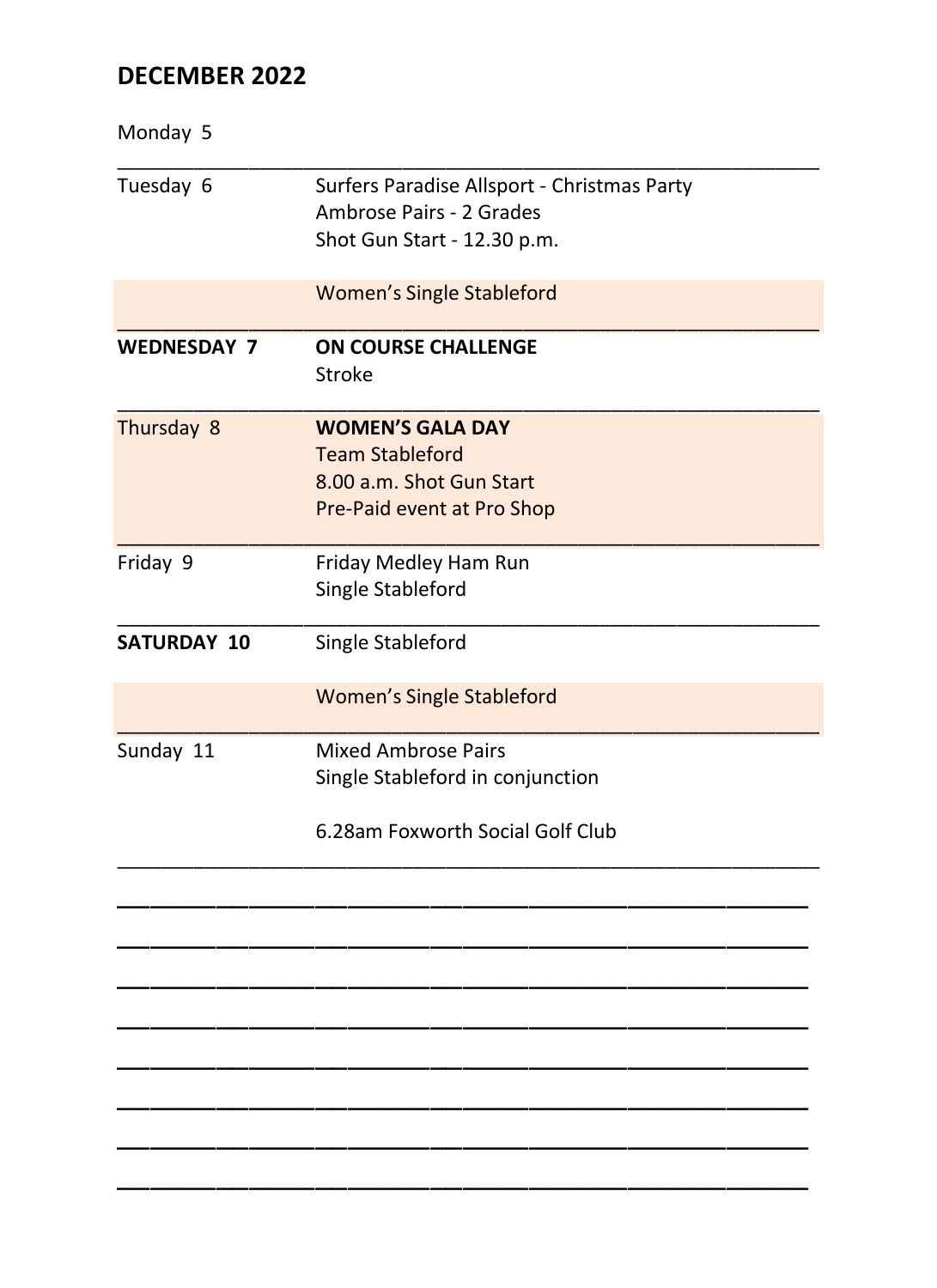# **DECEMBER 2022**

| Monday 12           | <b>Volunteers Day</b><br>3 Club Event Challenge                                                                                                                                              |
|---------------------|----------------------------------------------------------------------------------------------------------------------------------------------------------------------------------------------|
| Tuesday 13          | <b>Surfers Paradise Allsports</b><br>Single Stableford - 2 Grades                                                                                                                            |
|                     | <b>Women's Single Stableford</b>                                                                                                                                                             |
| <b>WEDNESDAY 14</b> | Single Stableford                                                                                                                                                                            |
| Thursday 15         | <b>Women's Single Stableford</b>                                                                                                                                                             |
| Friday 16           | Friday Medley Ham Run<br>Single Stableford                                                                                                                                                   |
| <b>SATURDAY 17</b>  | <b>MEMBERS CHRISTMAS MATCH</b><br><b>Ambrose Teams</b><br>7.30 a.m. and 12.30 p.m. Shot Gun Start<br>Members to make up their own team of 4<br>Prize for Best Dressed Team (Must be Members) |
|                     | <b>Women's Ambrose Teams</b><br>7.30 a.m. Shot Gun Start                                                                                                                                     |
| Sunday 18           | Medley Single Stableford<br>6.32am Southport Tigers<br>7.03am Blues Social Golf Club                                                                                                         |
|                     |                                                                                                                                                                                              |

\_\_\_\_\_\_\_\_\_\_\_\_\_\_\_\_\_\_\_\_\_\_\_\_\_\_\_\_\_\_\_\_\_\_\_\_\_\_\_\_\_\_ \_\_\_\_\_\_\_\_\_\_\_\_\_\_\_\_\_\_\_\_\_\_\_\_\_\_\_\_\_\_\_\_\_\_\_\_\_\_\_\_\_\_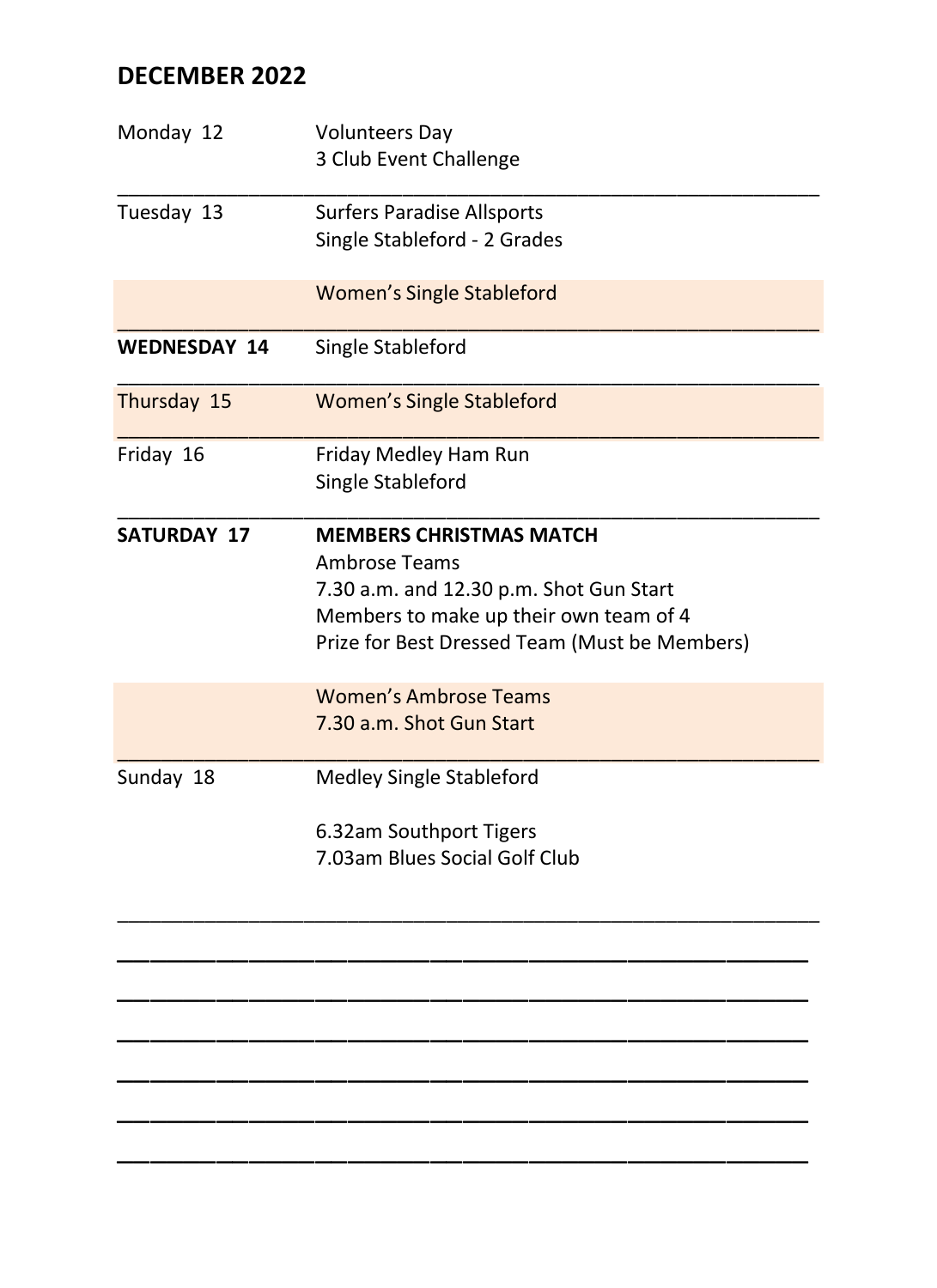# DECEMBER 2022

| Monday 19           |                                                                               |
|---------------------|-------------------------------------------------------------------------------|
| Tuesday 20          | <b>Surfers Paradise Allsports</b><br><b>MONTHLY MEDAL - Stroke - 2 Grades</b> |
|                     | <b>Women's Single Stableford</b>                                              |
| <b>WEDNESDAY 21</b> | Single Stableford                                                             |
| Thursday 22         | <b>Women's Single Stableford</b>                                              |
| Friday 23           | Friday Medley Ham Run<br>Single Stableford                                    |
| <b>SATURDAY 24</b>  | Single Stableford                                                             |
|                     | <b>Women's Single Stableford</b>                                              |
|                     | 6.00 p.m. Public Holiday - Clubhouse Closed                                   |
| Sunday 25           | <b>CHRISTMAS DAY</b><br>Public Holiday - Office, Clubhouse and ProShop Closed |
|                     |                                                                               |
|                     |                                                                               |
|                     |                                                                               |
|                     |                                                                               |
|                     |                                                                               |
|                     |                                                                               |
|                     |                                                                               |
|                     |                                                                               |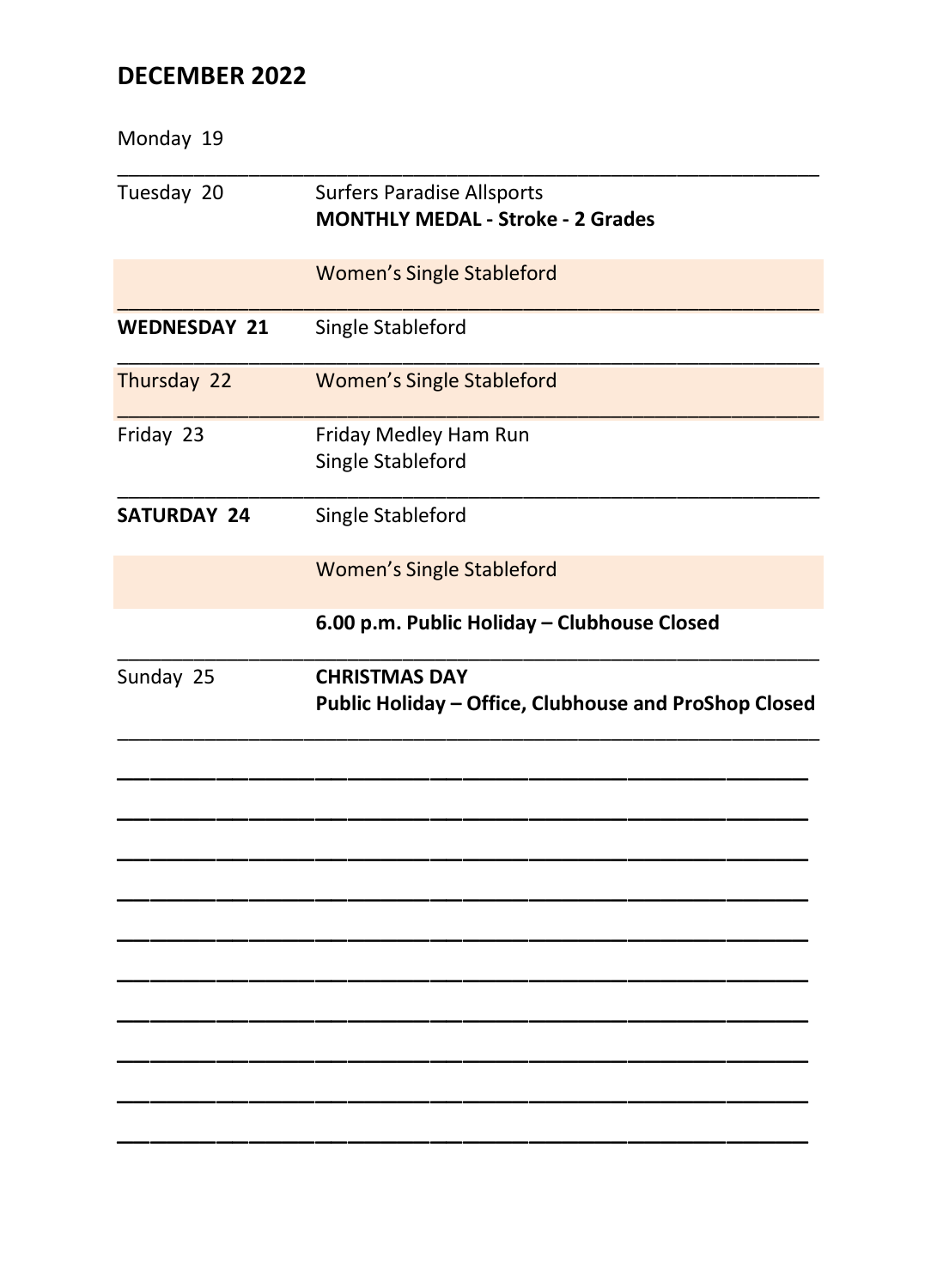# **DECEMBER 2022 / JANUARY 2023**

| Monday 26           | <b>BOXING DAY</b><br><b>Public Holiday - Office Closed</b><br>ProShop Ball Competition<br>Medley Single Stableford |  |
|---------------------|--------------------------------------------------------------------------------------------------------------------|--|
| Tuesday 27          | <b>Public Holiday - Office Closed</b><br>ProShop Ball Competition<br>Medley Single Stableford                      |  |
| <b>WEDNESDAY 28</b> | Single Stableford                                                                                                  |  |
| Thursday 29         | <b>Women's Single Stableford</b>                                                                                   |  |
| Friday 30           | <b>Friday Medley</b><br>Single Stableford                                                                          |  |
| <b>SATURDAY 31</b>  | Single Stableford                                                                                                  |  |
|                     | <b>Women's Single Stableford</b>                                                                                   |  |
| Sunday 1            | <b>NEW YEARS DAY</b><br><b>Public Holiday - Office Closed</b><br>Medley<br>Single Stableford                       |  |
|                     |                                                                                                                    |  |
|                     |                                                                                                                    |  |
|                     |                                                                                                                    |  |
|                     |                                                                                                                    |  |
|                     |                                                                                                                    |  |

\_\_\_\_\_\_\_\_\_\_\_\_\_\_\_\_\_\_\_\_\_\_\_\_\_\_\_\_\_\_\_\_\_\_\_\_\_\_\_\_\_\_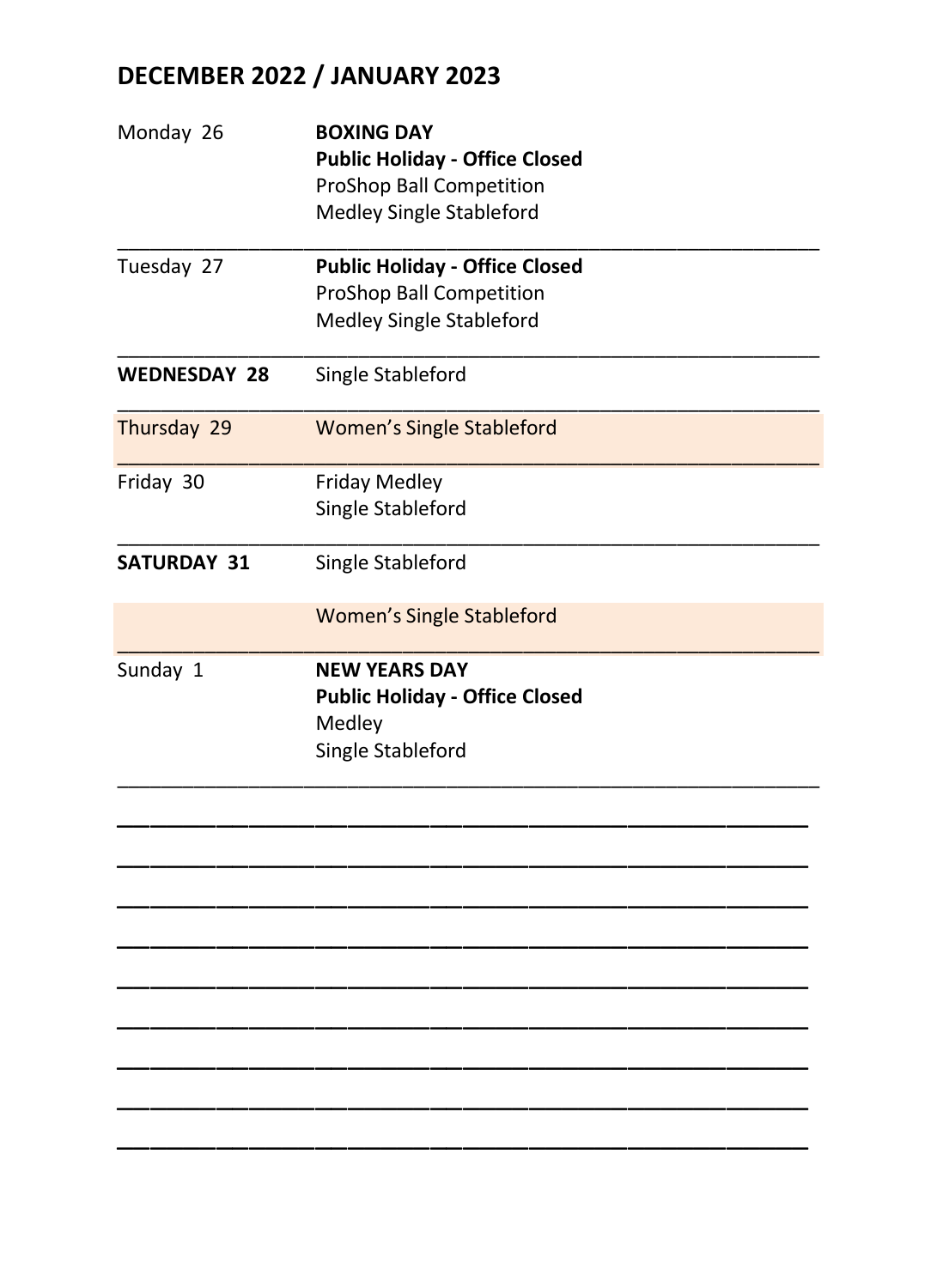| Monday 2           | <b>Public Holiday - Office Closed</b>                     |  |  |
|--------------------|-----------------------------------------------------------|--|--|
|                    | ProShop Ball Competition                                  |  |  |
|                    | Medley Single Stableford                                  |  |  |
| Tuesday 3          | <b>Surfers Paradise Allsports</b>                         |  |  |
|                    | Single Stableford - 2 Grades                              |  |  |
|                    | <b>Women's Single Stableford</b>                          |  |  |
| <b>WEDNESDAY 4</b> | Single Stableford                                         |  |  |
| Thursday 5         | <b>Women's Stroke</b>                                     |  |  |
| Friday 6           | <b>Friday Medley</b>                                      |  |  |
|                    | Single Stableford                                         |  |  |
| <b>SATURDAY 7</b>  | <b>Monthly Medal</b>                                      |  |  |
|                    | <b>Stroke</b>                                             |  |  |
|                    | <b>Women's Stroke</b>                                     |  |  |
| Sunday 8           | Mixed Team Irish Stableford                               |  |  |
|                    | Best 3 Scores to count out of 4                           |  |  |
|                    | Single Stableford in conjunction                          |  |  |
|                    | 6.28am Southport Tigers                                   |  |  |
|                    | 7.31am Palm Beach Currumbin Surf Club Social Golf<br>Club |  |  |
|                    |                                                           |  |  |
|                    |                                                           |  |  |
|                    |                                                           |  |  |
|                    |                                                           |  |  |
|                    |                                                           |  |  |
|                    |                                                           |  |  |
|                    |                                                           |  |  |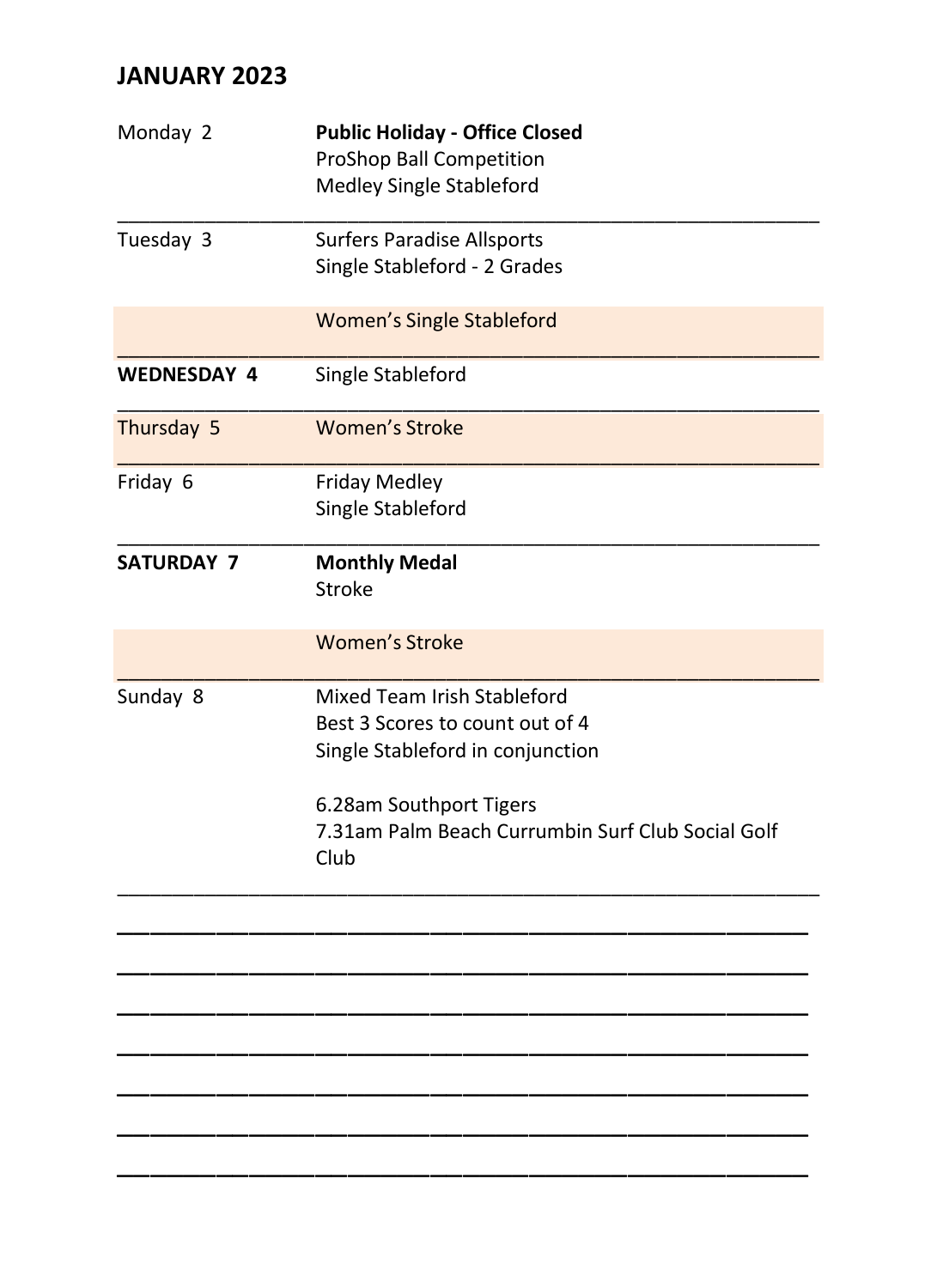| Monday 9            |                                                                   |
|---------------------|-------------------------------------------------------------------|
| Tuesday 10          | <b>Surfers Paradise Allsports</b><br>Single Stableford - 2 Grades |
|                     | <b>Women's Single Stableford</b>                                  |
| <b>WEDNESDAY 11</b> | <b>ON COURSE CHALLENGE</b><br>Stroke                              |
| Thursday 12         | <b>Women's Single Stableford</b>                                  |
| Friday 13           | <b>Friday Medley</b><br>Single Stableford                         |
| <b>SATURDAY 14</b>  | Single Stableford                                                 |
|                     | <b>Women's Single Stableford</b>                                  |
| Sunday 15           | Mixed 4 BBB Stableford<br>Single Stableford in conjunction        |
|                     |                                                                   |
|                     |                                                                   |
|                     |                                                                   |
|                     |                                                                   |
|                     |                                                                   |
|                     |                                                                   |
|                     |                                                                   |
|                     |                                                                   |
|                     |                                                                   |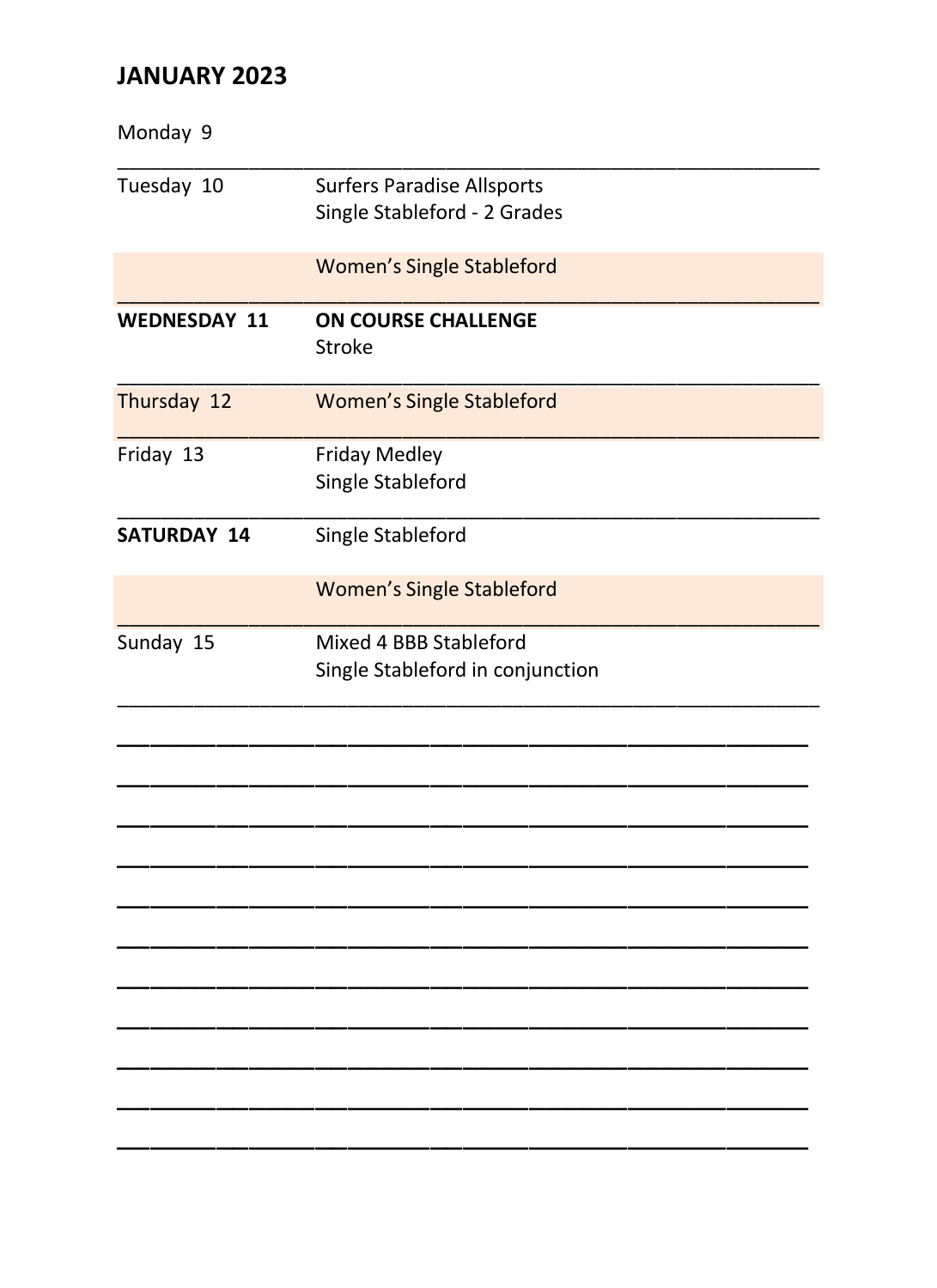| Monday 16           |                                                                                     |
|---------------------|-------------------------------------------------------------------------------------|
| Tuesday 17          | <b>Surfers Paradise Allsports</b><br>Single Stableford - 2 Grades                   |
|                     | <b>Women's Stroke</b>                                                               |
| <b>WEDNESDAY 18</b> | Single Stableford                                                                   |
| Thursday 19         | <b>Women's Single Stableford</b>                                                    |
| Friday 20           | <b>Friday Medley</b><br>Single Stableford                                           |
| SATURDAY 21         | Single Stableford                                                                   |
|                     | <b>Women's Single Stableford</b>                                                    |
| Sunday 22           | <b>MONTHLY CRYSTAL</b><br>Mixed 4BBB Stableford<br>Single Stableford in conjunction |
|                     |                                                                                     |
|                     |                                                                                     |
|                     |                                                                                     |
|                     |                                                                                     |
|                     |                                                                                     |
|                     |                                                                                     |
|                     |                                                                                     |
|                     |                                                                                     |
|                     |                                                                                     |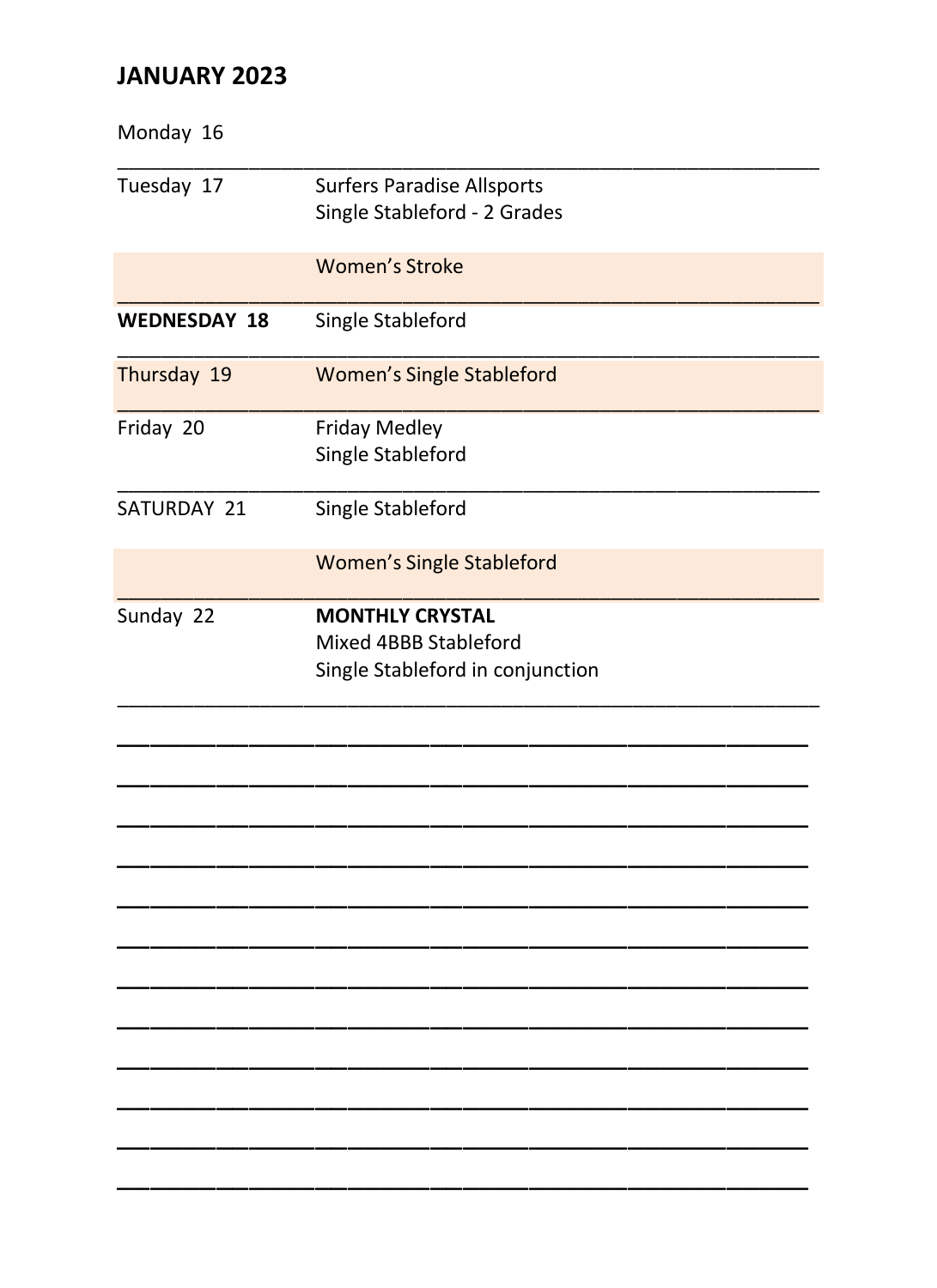| Monday 23           |                                                                                                                       |
|---------------------|-----------------------------------------------------------------------------------------------------------------------|
| Tuesday 24          | <b>Surfers Paradise Allsports</b><br><b>MONTHLY MEDAL - Stroke - 2 Grades</b>                                         |
|                     | <b>Women's Single Stableford</b>                                                                                      |
| <b>WEDNESDAY 25</b> | Par                                                                                                                   |
| Thursday 26         | <b>AUSTRALIA DAY</b><br><b>Public Holiday - Office Closed</b><br>ProShop Ball Competition<br>Medley Single Stableford |
| Friday 27           | <b>Friday Medley</b><br>Single Stableford                                                                             |
| SATURDAY 28         | 4BBB Stableford                                                                                                       |
|                     | <b>Women's Single Stableford</b>                                                                                      |
| Sunday 29           | <b>Mixed Canadian Foursomes</b><br>Single Stableford in conjunction<br>6.49am Del Plaza Social Golf Club              |
|                     |                                                                                                                       |
|                     |                                                                                                                       |
|                     |                                                                                                                       |
|                     |                                                                                                                       |
|                     |                                                                                                                       |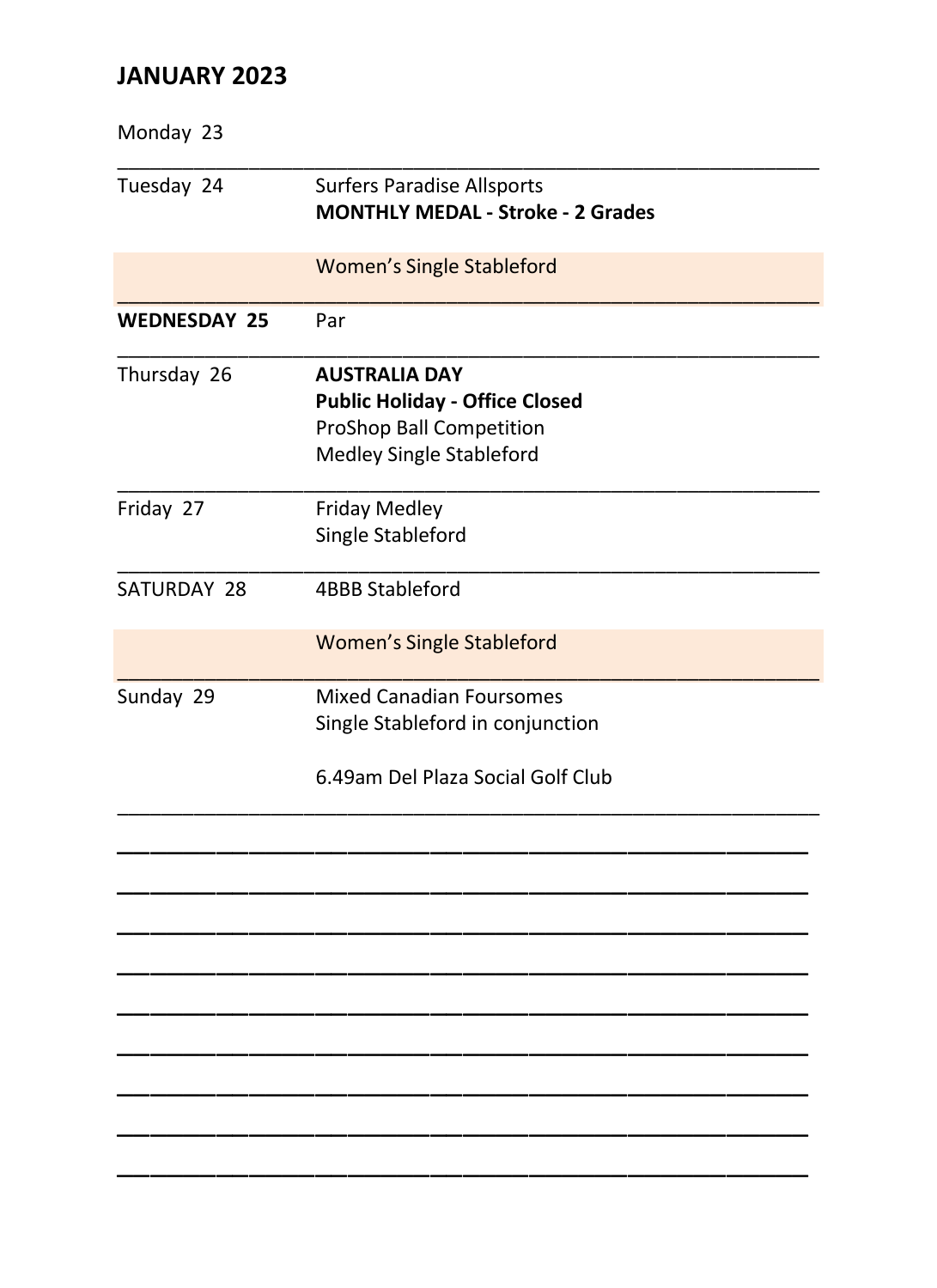# **JANUARY / FEBRUARY 2023**

| Monday 30          |                                                                                                                                               |
|--------------------|-----------------------------------------------------------------------------------------------------------------------------------------------|
| Tuesday 31         | <b>Surfers Paradise Allsports</b><br>Single Stableford - 2 Grades                                                                             |
|                    | <b>Women's Single Stableford</b>                                                                                                              |
| <b>WEDNESDAY 1</b> | Single Stableford                                                                                                                             |
| Thursday 2         | <b>Women's Single Stableford</b><br>Payment for opening day due                                                                               |
| Friday 3           | <b>Friday Medley</b><br>Single Stableford                                                                                                     |
| SATURDAY 4         | <b>MONTHLY MEDAL</b><br><b>Stroke</b>                                                                                                         |
|                    | <b>WOMEN'S MONTHLY MEDAL</b><br><b>OPENING DAY</b><br><b>Stroke</b>                                                                           |
| Sunday 5           | <b>VISITORS DAY</b><br>Mixed 4BBB Stableford<br>Single Stableford in conjunction<br>7.31am Palm Beach Currumbin Surf Club Social Golf<br>Club |
|                    |                                                                                                                                               |
|                    |                                                                                                                                               |
|                    |                                                                                                                                               |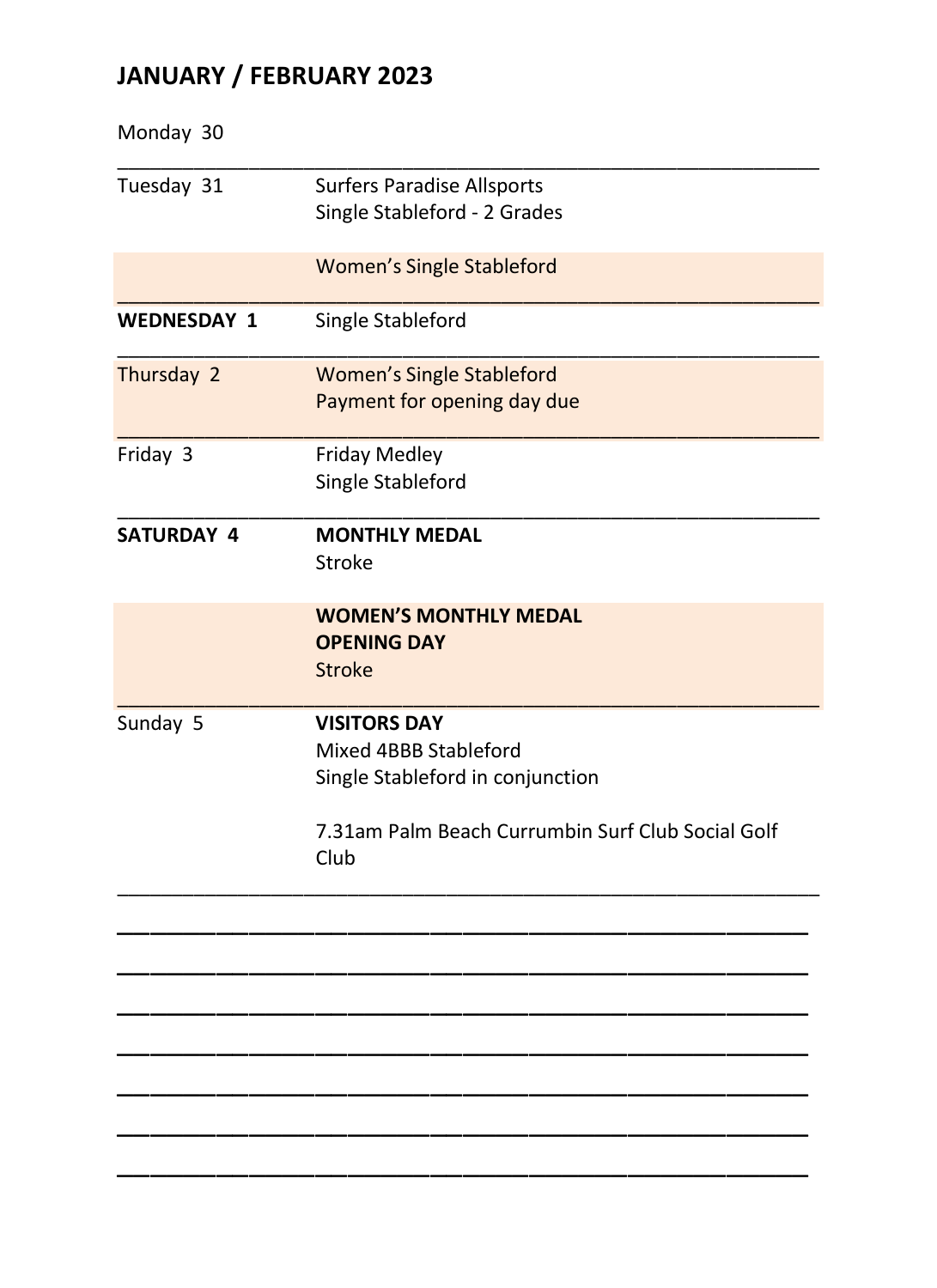## **FEBRUARY 2023**

| Monday 6           |                                                                                                                               |
|--------------------|-------------------------------------------------------------------------------------------------------------------------------|
| Tuesday 7          | <b>Surfers Paradise Allsports</b><br><b>4BBB Stableford</b><br>12.30 p.m. Shot Gun start<br><b>AGM</b>                        |
|                    | <b>Women's Single Stableford</b><br>8.00am Shot Gun start                                                                     |
| <b>WEDNESDAY 8</b> | <b>ON COURSE CHALLENGE</b><br>Stroke                                                                                          |
| Thursday 9         | <b>WOMEN'S OPENING DAY</b><br>Team Stableford - Best 3 Scores to Count<br>8.30 a.m. Shot Gun Start<br>Golf and Lunch Pre Paid |
| Friday 10          | <b>Friday Medley</b><br>Single Stableford                                                                                     |
| <b>SATURDAY 11</b> | <b>FOUNDERS DAY</b><br><b>Team Ambrose</b><br>Men and Women's<br>7.30am and 12.30 p.m. Shot Gun Starts                        |
| Sunday 12          | Mixed 4 BBB Stableford<br>Single Stableford in conjunction                                                                    |
|                    |                                                                                                                               |
|                    |                                                                                                                               |
|                    |                                                                                                                               |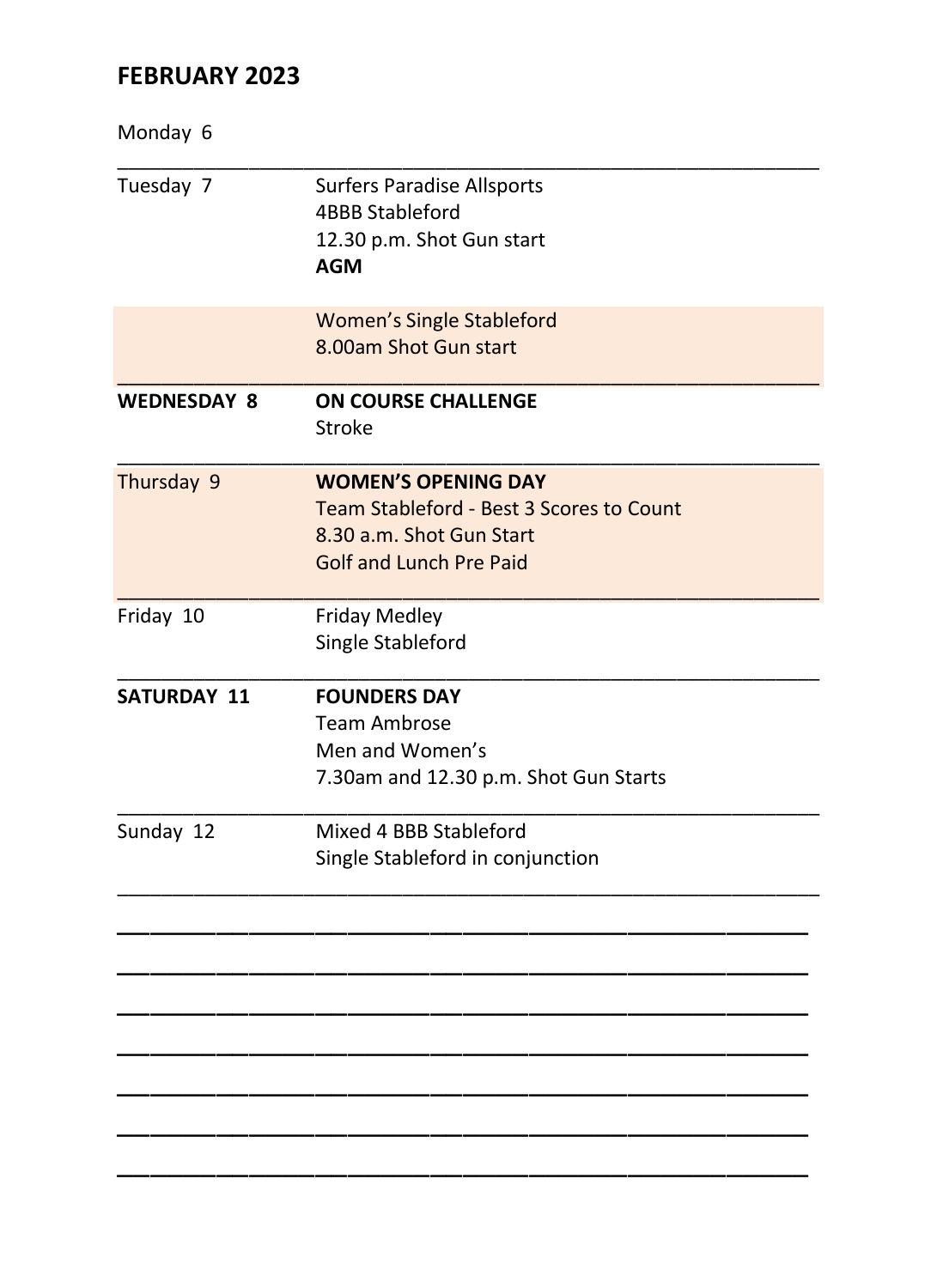## **FEBRUARY 2023**

| Monday 13           |                                                |
|---------------------|------------------------------------------------|
| Tuesday 14          | <b>Surfers Paradise Allsports</b>              |
|                     | Single Stableford - 2 Grades                   |
|                     | <b>Women's Single Stableford</b>               |
| <b>WEDNESDAY 15</b> | <b>4BBB Stableford</b>                         |
| Thursday 16         | <b>WOMEN'S MONTHLY MEDAL</b>                   |
|                     | <b>PAM RAINGER MEMORIAL - Qualifying Round</b> |
|                     | 16 to qualify<br>Stroke                        |
|                     |                                                |
| Friday 17           | <b>Friday Medley</b>                           |
|                     | Single Stableford                              |
| <b>SATURDAY 18</b>  | Single Stableford                              |
|                     | Women's Team Stableford                        |
|                     | Best three scores to count                     |
| Sunday 19           | <b>MONTHLY CRYSTAL</b>                         |
|                     | Mixed 4BBB Stableford                          |
|                     | Single Stableford in conjunction               |
|                     | 6.28am Southport Tigers                        |
|                     |                                                |
|                     |                                                |
|                     |                                                |
|                     |                                                |
|                     |                                                |
|                     |                                                |
|                     |                                                |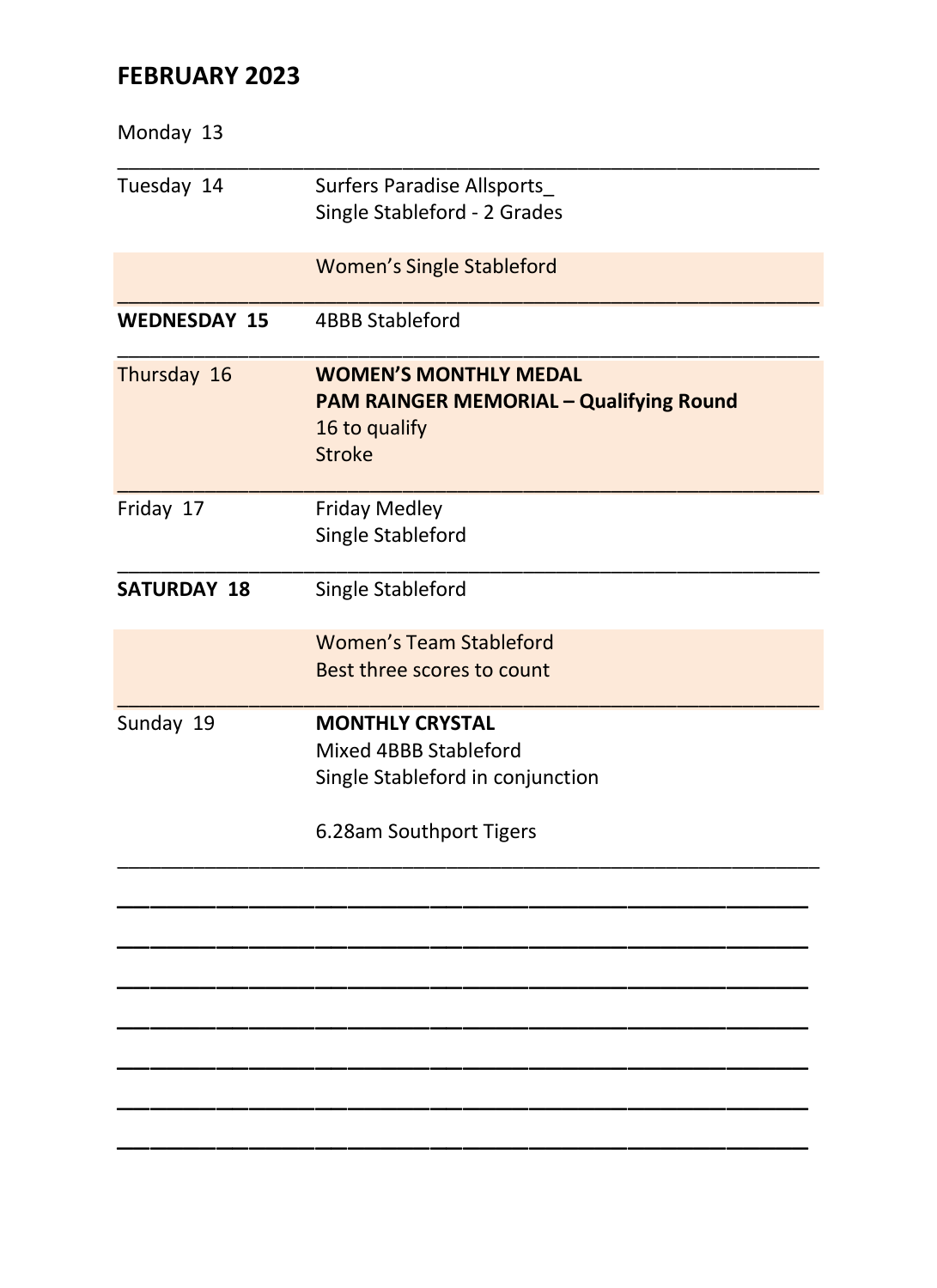## **FEBRUARY 2023**

| Monday 20           |                                                                                                  |
|---------------------|--------------------------------------------------------------------------------------------------|
| Tuesday 21          | <b>Surfers Paradise Allsports</b><br><b>MONTHLY MEDAL - Stroke - 2 Grades</b>                    |
|                     | <b>Women's Canadian Foursomes</b>                                                                |
| <b>WEDNESDAY 22</b> | Single Stableford                                                                                |
| Thursday 23         | <b>Women's Single Stableford</b><br>Special Events payments due                                  |
| Friday 24           | <b>Friday Medley</b><br>Single Stableford                                                        |
| <b>SATURDAY 25</b>  | <b>4BBB Stableford</b>                                                                           |
|                     | <b>Women's Single Stableford</b>                                                                 |
| Sunday 26           | Mixed Canadian 2 Stroke<br>Single Stableford in conjunction<br>6.49am Del Plaza Social Golf Club |
| Monday 27           |                                                                                                  |
| Tuesday 28          | <b>Surfers Paradise Allsports</b><br>MONTHLY MEDAL - Stroke - 2 grades                           |
|                     | <b>Women's Single Stableford</b>                                                                 |
|                     |                                                                                                  |
|                     |                                                                                                  |
|                     |                                                                                                  |
|                     |                                                                                                  |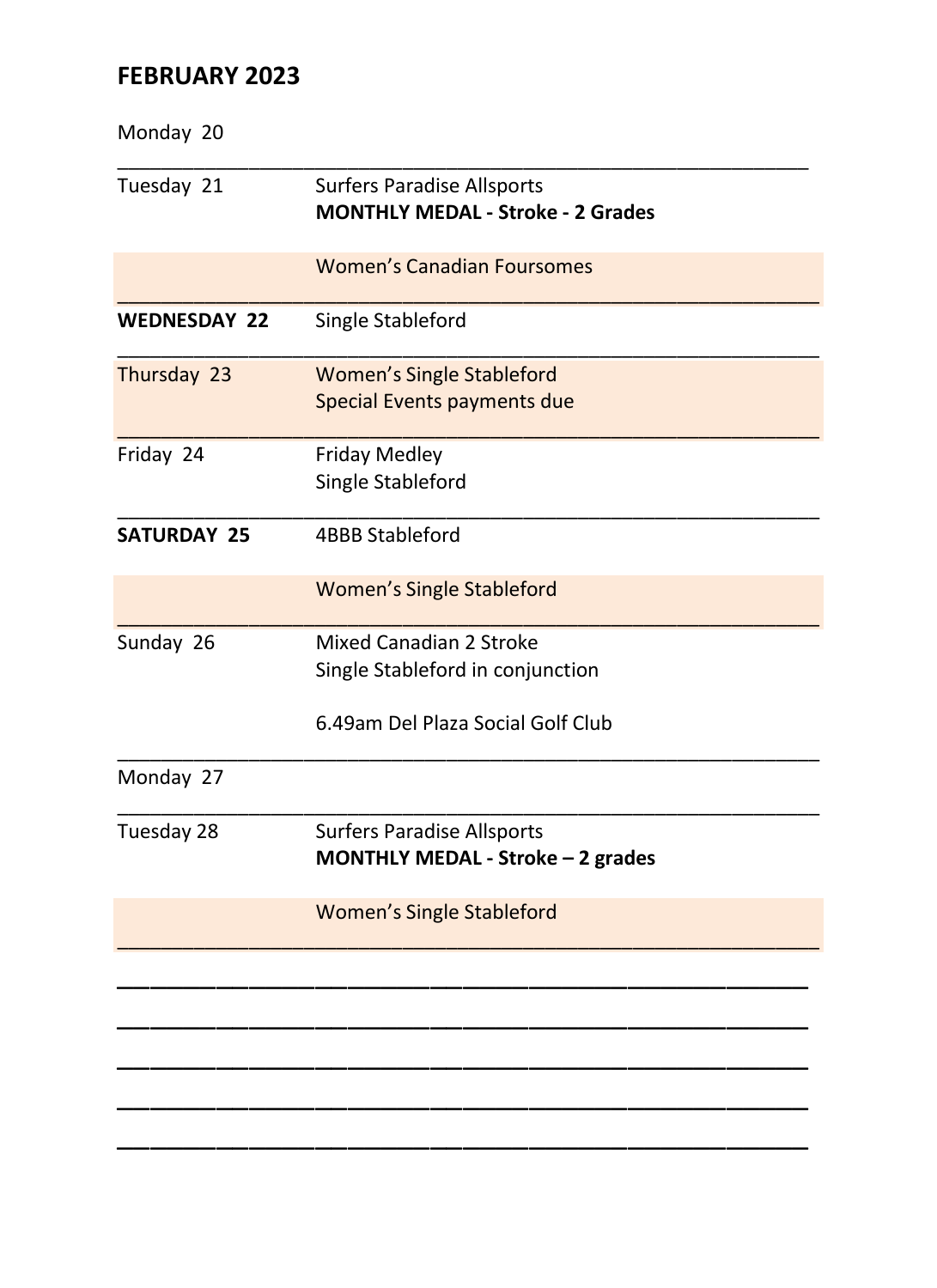# 2022

|    | January |     |     |    |     |     |  |  |
|----|---------|-----|-----|----|-----|-----|--|--|
|    | Wan     | Tue | Wed | ħu | Fri | Sat |  |  |
|    |         |     |     |    |     |     |  |  |
| 2  | 3       | 4   | 5   | 6  |     | 8   |  |  |
| ٩  | 10      | 11  | 12  | 13 | 14  | 15  |  |  |
| 16 | 17      | 18  | 19  | 20 | 21  | 22  |  |  |
| 23 | 24      | 25  | 26  | 27 | 28  | 29  |  |  |
| 30 | 31      |     |     |    |     |     |  |  |

| February |    |    |    |    |    |     |  |  |
|----------|----|----|----|----|----|-----|--|--|
| 5un      |    |    |    |    |    | Sat |  |  |
|          |    | 1  | 2  |    | Δ  | 5   |  |  |
| б        |    | 8  | 9  | 10 | 11 | 12  |  |  |
| 13       | 14 | 15 | 16 | 17 | 18 | 19  |  |  |
| 20       | 21 | 22 | 23 | 24 | 25 | 26  |  |  |
| 27       | 28 |    |    |    |    |     |  |  |
|          |    |    |    |    |    |     |  |  |

| March |    |    |     |    |     |    |  |  |  |
|-------|----|----|-----|----|-----|----|--|--|--|
| kum   |    | ъ  | Wed |    | Fri |    |  |  |  |
|       |    | 1  | 2   | 3  | 4   | 5  |  |  |  |
| 6     |    | 8  | 9   | 10 | 11  | 12 |  |  |  |
| 13    | 14 | 15 | 16  | 17 | 18  | 19 |  |  |  |
| 20    | 21 | 22 | 23  | 24 | 25  | 26 |  |  |  |
| 27    | 28 | 29 | 30  | 31 |     |    |  |  |  |
|       |    |    |     |    |     |    |  |  |  |

| 17TI |      |    |    |    |    |     |  |  |
|------|------|----|----|----|----|-----|--|--|
| 5an  | llon |    |    |    |    | Sat |  |  |
|      |      |    |    |    | 1  | 2   |  |  |
|      | Δ    | 5  | 6  |    | 8  | 9   |  |  |
| 10   | 11   | 12 | 13 | 14 | 15 | 16  |  |  |
|      | 18   | 19 | 20 | 21 | 22 | 23  |  |  |
| 24   | 25   | 26 | 27 | 28 | 29 | 30  |  |  |
|      |      |    |    |    |    |     |  |  |

|     | vav |    |    |    |     |     |  |  |
|-----|-----|----|----|----|-----|-----|--|--|
| kim |     |    |    |    | Fri | Sat |  |  |
|     | 2   | з  | 4  | 5  | 6   |     |  |  |
| 8   | 9   | 10 | 11 | 12 | 13  | 14  |  |  |
| 15  | 16  | 17 | 18 | 19 | 20  | 21  |  |  |
| 22  | 23  | 24 | 25 | 26 | 27  | 28  |  |  |
| 29  | 30  | 31 |    |    |     |     |  |  |
|     |     |    |    |    |     |     |  |  |

|     | June   |    |     |    |    |     |  |  |
|-----|--------|----|-----|----|----|-----|--|--|
| kim | ı Barı | LЫ | Ved |    | н  | Sit |  |  |
|     |        |    | 1   | 2  | з  | ۵   |  |  |
| 5   | 6      |    | 8   | 9  | 10 | 11  |  |  |
| 12  | 13     | 14 | 15  | 16 | 17 | 18  |  |  |
| 19  | 20     | 21 | 22  | 23 | 24 | 25  |  |  |
| 26  | 27     | 28 | 29  | 30 |    |     |  |  |
|     |        |    |     |    |    |     |  |  |

| m    |     |     |    |    |    |    |  |  |
|------|-----|-----|----|----|----|----|--|--|
| šun. | ton | Тим |    |    |    |    |  |  |
|      |     |     |    |    | 1  | 2  |  |  |
|      | 4   | 5   | 6  |    | 8  | 9  |  |  |
| 10   | 11  | 12  | 13 | 14 | 15 | 16 |  |  |
| n    | 18  | 19  | 20 | 21 | 22 | 23 |  |  |
| 24   | 25  | 26  | 27 | 28 | 29 | 30 |  |  |
| 31   |     |     |    |    |    |    |  |  |

| August |    |    |    |    |    |  |  |  |
|--------|----|----|----|----|----|--|--|--|
|        |    |    |    |    | Sa |  |  |  |
|        | z  | з  |    | 5  | 6  |  |  |  |
| я      | ۵  | 10 |    | 17 | 13 |  |  |  |
| 15     |    |    |    |    | 20 |  |  |  |
| 22     | 23 | 24 | 25 | 26 | 27 |  |  |  |
| 29     | 30 | 31 |    |    |    |  |  |  |
|        |    |    |    |    |    |  |  |  |

| September |    |    |    |    |    |    |  |  |
|-----------|----|----|----|----|----|----|--|--|
| kum       |    |    |    |    |    |    |  |  |
|           |    |    |    |    | 2  | 3  |  |  |
| ٨         | 5  | 6  |    | 8  | g  | 10 |  |  |
| 11        | 12 | 13 | 14 | 15 | 16 | 17 |  |  |
| 18        | 19 | 20 | 21 | 22 | 23 | 24 |  |  |
| 25        | 26 | 27 | 28 | 29 | 30 | 31 |  |  |
|           |    |    |    |    |    |    |  |  |

| October |     |    |    |    |    |    |  |  |
|---------|-----|----|----|----|----|----|--|--|
| iun     | ton |    |    |    |    |    |  |  |
|         |     |    |    |    |    |    |  |  |
| 2       | ₹   |    | ۹  | 6  |    | 8  |  |  |
| ۰       | 10  | 11 | 12 | 13 | 14 | 15 |  |  |
| 16      | 17  | 18 | 19 | 20 | 21 | 22 |  |  |
| 23      | 24  | 25 | 26 | 27 | 28 | 29 |  |  |
|         |     |    |    |    |    |    |  |  |

November Sun | Mon | Tue | Wed | Thu | Fri | Sat  $\overline{1}$  $\overline{z}$ 3  $\overline{4}$  $\overline{\phantom{a}}$  $\overline{\mathbf{a}}$  $10$  $\overline{11}$  $\overline{12}$ -6 7  $\overline{9}$  $\frac{13}{20}$  $14\,$  $15$ 16  $\frac{1}{2}$  $18$ 19  $\overline{21}$ 22 23 24 25 26 27 28  $29$  30

| December |    |    |    |    |    |    |  |  |
|----------|----|----|----|----|----|----|--|--|
|          |    |    |    |    |    |    |  |  |
|          |    |    |    |    | 2  | з  |  |  |
|          | 5  | 6  |    | 8  | 9  | 10 |  |  |
|          | 12 | 13 | 14 | 15 | 16 |    |  |  |
|          | 19 | 20 | 21 | 22 | 23 | 24 |  |  |
| 25       | 26 | 27 | 28 | 29 | 30 | 31 |  |  |
|          |    |    |    |    |    |    |  |  |

 $\overline{\phantom{a}}$  $\sim 100$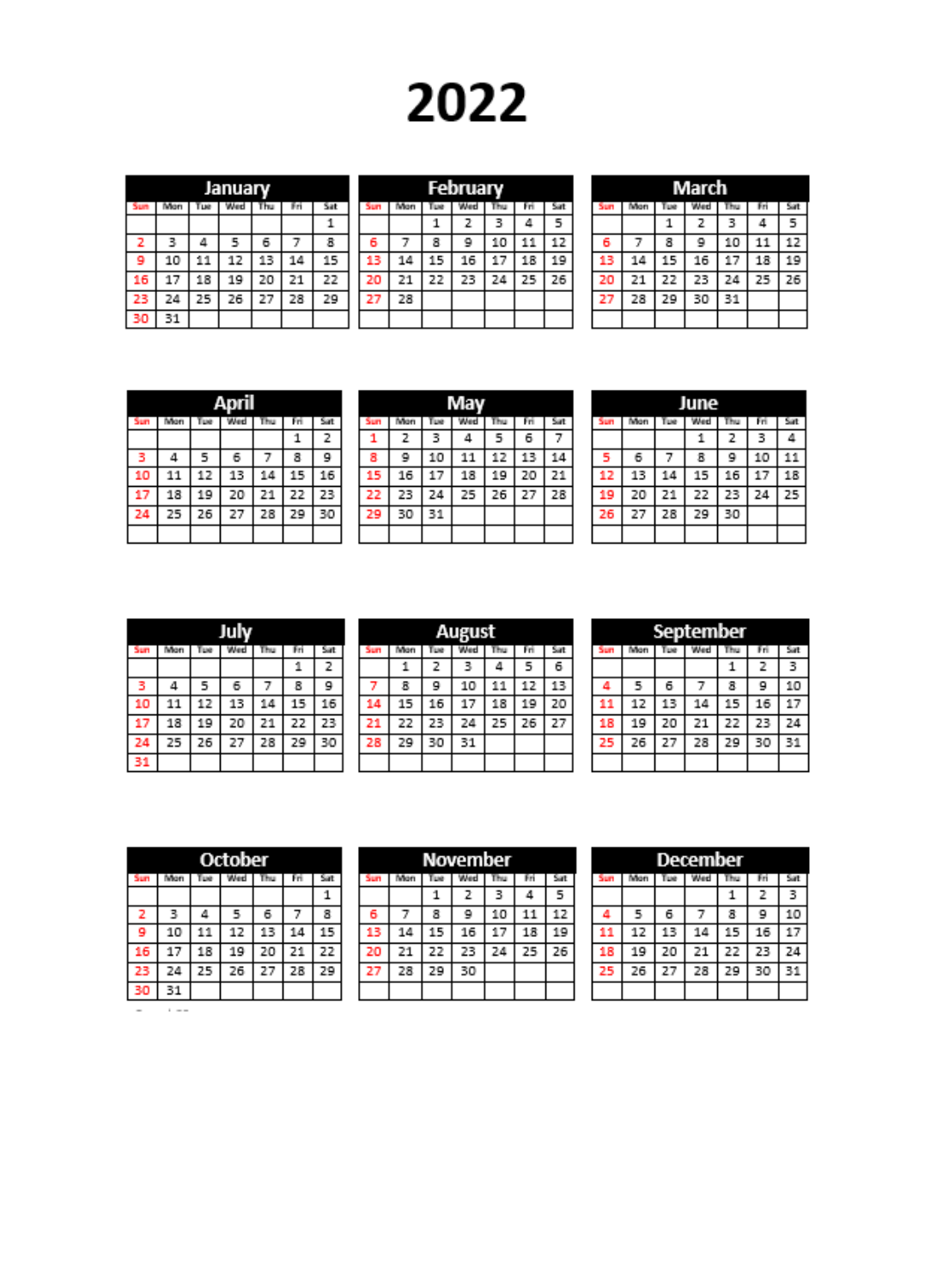# 2023

|    | January |     |     |    |    |    |  |  |  |  |
|----|---------|-----|-----|----|----|----|--|--|--|--|
|    | lan     | Тие | Wed |    |    |    |  |  |  |  |
|    | 2       | 3   | Δ   | 5  | 6  |    |  |  |  |  |
| 8  | 9       | 10  | 11  | 12 | 13 | 14 |  |  |  |  |
| 15 | 16      | 17  | 18  | 19 | 20 | 21 |  |  |  |  |
| 22 | 23      | 24  | 25  | 26 | 27 | 28 |  |  |  |  |
| 29 | 30      | 31  |     |    |    |    |  |  |  |  |
|    |         |     |     |    |    |    |  |  |  |  |

| February |    |    |    |    |    |    |  |  |
|----------|----|----|----|----|----|----|--|--|
| kum      |    |    |    |    |    | Se |  |  |
|          |    |    |    | 2  | з  |    |  |  |
|          | 6  |    | я  | 9  | 10 |    |  |  |
| 12       | 13 | 14 | 15 | 16 |    | 18 |  |  |
| 19       | 20 | 21 | 22 | 23 | 24 | 25 |  |  |
| 26       | 27 | 28 |    |    |    |    |  |  |
|          |    |    |    |    |    |    |  |  |

|    | March |    |    |    |    |    |  |  |  |
|----|-------|----|----|----|----|----|--|--|--|
|    |       |    |    |    |    |    |  |  |  |
|    |       |    | 2  | 3  |    | 5  |  |  |  |
| 6  |       | 8  | 9  | 10 |    | 17 |  |  |  |
| 13 | 14    | 15 | 16 | 17 | 18 | 19 |  |  |  |
| 20 | 21    | 22 | 23 | 24 | 25 | 26 |  |  |  |
| 27 | 28    | 29 | 30 | 31 |    |    |  |  |  |
|    |       |    |    |    |    |    |  |  |  |

|     | April |     |     |     |     |     |  |  |  |
|-----|-------|-----|-----|-----|-----|-----|--|--|--|
| Sun | Won   | LHE | Wed | Thu | Fri | Sat |  |  |  |
|     |       |     |     |     |     | 1   |  |  |  |
| 2   | з     | Δ   | 5   | 6   | 7   | 8   |  |  |  |
| 9   | 10    | 11  | 12  | 13  | 14  | 15  |  |  |  |
| 16  | 17    | 18  | 19  | 20  | 21  | 22  |  |  |  |
| 23  | 24    | 25  | 26  | 27  | 28  | 29  |  |  |  |
| 30  |       |     |     |     |     |     |  |  |  |

|     | May |    |    |    |     |     |  |  |
|-----|-----|----|----|----|-----|-----|--|--|
| Sun | ton | w  |    | Ъu | Fri | Sat |  |  |
|     |     | 2  | з  | Δ  | 5   | 6   |  |  |
|     | 8   | 9  | 10 | 11 | 12  | 13  |  |  |
| 14  | 15  | 16 | 17 | 18 | 19  | 20  |  |  |
|     | 22  | 23 | 24 | 25 | 26  | 27  |  |  |
| 28  | 29  | 30 | 21 |    |     |     |  |  |
|     |     |    |    |    |     |     |  |  |

|     | June |    |    |    |    |    |  |  |
|-----|------|----|----|----|----|----|--|--|
| šun |      |    |    |    |    |    |  |  |
|     |      |    |    | 2  |    |    |  |  |
|     | 6    |    | я  | ٩  | 10 |    |  |  |
| 12  | 13   | 14 | 15 | 16 | 17 | 18 |  |  |
| 19  | 20   | 21 | 22 | 23 | 24 | 25 |  |  |
| 26  | 27   | 28 | 29 | 30 |    |    |  |  |
|     |      |    |    |    |    |    |  |  |

| Juh |     |       |     |     |     |     |  |  |  |
|-----|-----|-------|-----|-----|-----|-----|--|--|--|
| Sun | ton | Tue I | Wed | Thu | Fri | Sat |  |  |  |
|     |     |       |     |     |     |     |  |  |  |
| 2   | з   | Δ     | 5   | 6   |     | 8   |  |  |  |
| ۰   | 10  | 11    | 12  | 13  | 14  | 15  |  |  |  |
| 16  | 17  | 18    | 19  | 20  | 21  | 22  |  |  |  |
| 23  | 24  | 25    | 26  | 27  | 28  | 29  |  |  |  |
| 30  | 31  |       |     |     |     |     |  |  |  |

| August |     |    |    |    |    |     |  |  |
|--------|-----|----|----|----|----|-----|--|--|
| šun    | ton |    |    |    |    | Sat |  |  |
|        |     | 1  | 2  | 3  | 4  | 5   |  |  |
| 6      |     | 8  | ٥  | 10 | 11 | 12  |  |  |
| 13     | 14  | 15 | 16 | 17 | 18 | 19  |  |  |
| 20     | 21  | 22 | 23 | 24 | 25 | 26  |  |  |
| 27     | 28  | 29 | 30 | 31 |    |     |  |  |
|        |     |    |    |    |    |     |  |  |

| September |      |    |     |    |    |     |  |  |
|-----------|------|----|-----|----|----|-----|--|--|
| Sun       | llan |    | Wed |    |    | Sat |  |  |
|           |      |    |     |    | 2  | з   |  |  |
|           | 5    | 6  |     | 8  | g  | 10  |  |  |
|           | 12   | 13 | 14  | 15 | 16 | 17  |  |  |
| 18        | 19   | 20 | 21  | 22 | 23 | 24  |  |  |
| 25        | 26   | 27 | 28  | 29 | 30 | 31  |  |  |
|           |      |    |     |    |    |     |  |  |

| October |     |     |     |    |     |     |
|---------|-----|-----|-----|----|-----|-----|
| Jun     | ñan | 'ue | Wed |    | Fri | Sat |
| 1       | 2   | 3   | 4   | 5  | 6   |     |
| 8       | ٥   | 10  | 11  | 12 | 13  | 14  |
| 15      | 16  | 17  | 18  | 19 | 20  | 21  |
| 22      | 23  | 24  | 25  | 26 | 27  | 28  |
| 29      | 30  | 31  |     |    |     |     |
|         |     |     |     |    |     |     |

 $\alpha_{\rm max} = 1$  and

| November |    |     |    |    |    |    |
|----------|----|-----|----|----|----|----|
|          |    | Tue |    |    |    |    |
|          |    |     |    | 2  | з  | Δ  |
|          | 6  |     | 8  |    | 10 |    |
| 12       | 13 | 14  | 15 | 16 | 17 | 18 |
| 19       | 20 | 21  | 22 | 23 | 24 | 25 |
|          | 27 | 28  | 29 | 30 |    |    |
|          |    |     |    |    |    |    |

| December |     |           |              |    |    |    |
|----------|-----|-----------|--------------|----|----|----|
| 4m       | Mon | <b>LM</b> | <b>Alest</b> |    |    |    |
|          |     |           |              |    |    | 2  |
|          | л   | 5         | 6            |    | 8  | g  |
| 10       | 11  | 12        | 13           | 14 | 15 |    |
| t7       | 18  | 19        | 20           | 21 | 22 | 23 |
| 24       | 25  | 26        | 27           | 28 | 29 | 30 |
| 31       |     |           |              |    |    |    |

# **RECORD OF SCORES**